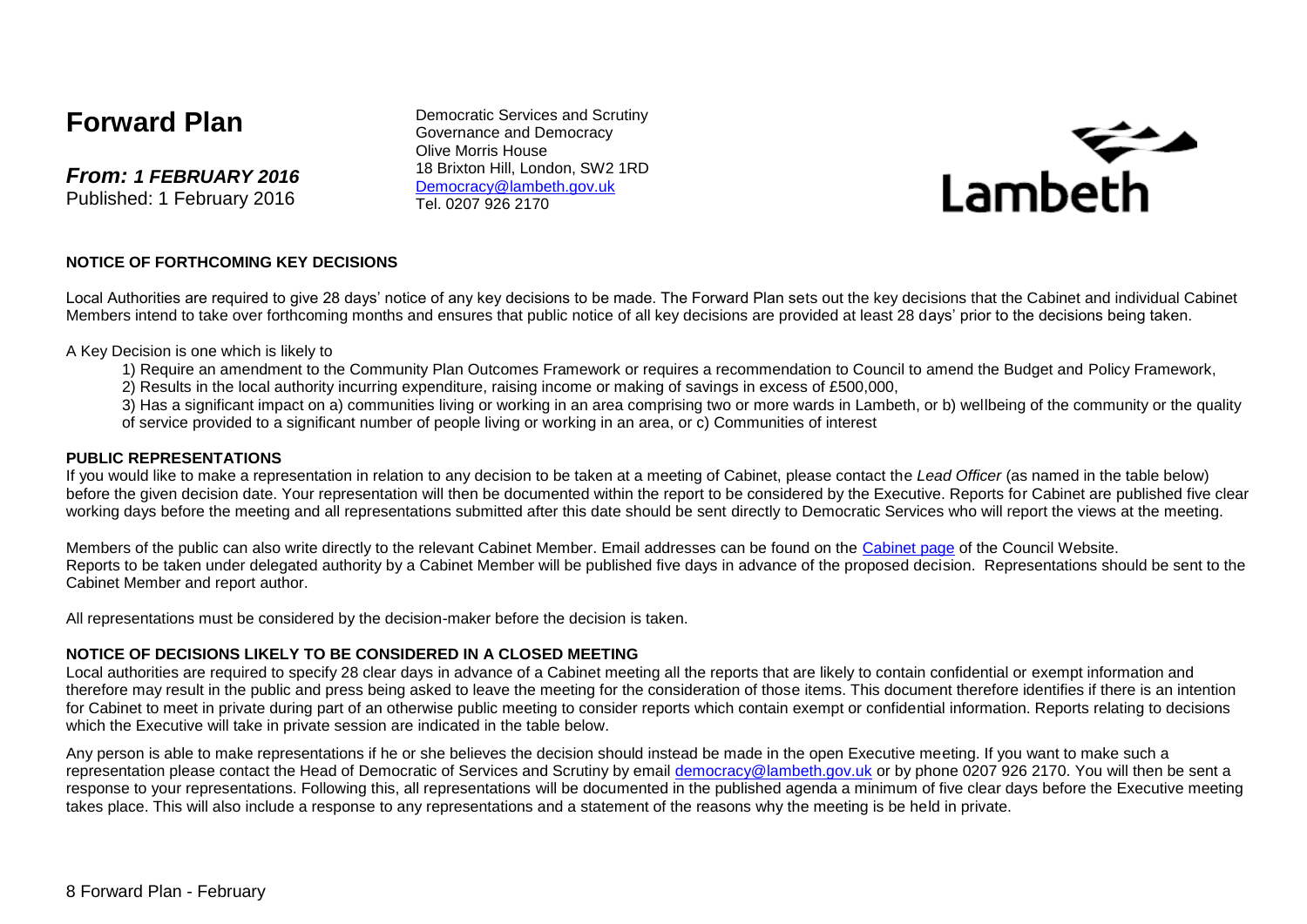| <b>Key Decision (Including Brief</b><br><b>Summary &amp; Expected Outcome)</b><br>(including ward) $\{1\}$ | Decision-maker,<br><b>Edition of Forward</b><br><b>Plan when first</b><br>appeared and whether<br>any confidential or<br>exempt Information is<br>to be considered $\{2\}$ | Date decision<br>to be taken $\{3\}$ | <b>External</b><br><b>Consultation:</b><br>Who<br>How<br>Closing date $\{4\}$ | <b>Relevant documents</b><br>${5}$ | Lead Officer (to whom<br>representations should be<br>made, and holder of<br>$documents)$ {6} |
|------------------------------------------------------------------------------------------------------------|----------------------------------------------------------------------------------------------------------------------------------------------------------------------------|--------------------------------------|-------------------------------------------------------------------------------|------------------------------------|-----------------------------------------------------------------------------------------------|
|------------------------------------------------------------------------------------------------------------|----------------------------------------------------------------------------------------------------------------------------------------------------------------------------|--------------------------------------|-------------------------------------------------------------------------------|------------------------------------|-----------------------------------------------------------------------------------------------|

For further information about exempt or confidential information please see the Access to Information Procedure Notes in Part 3, Section 2 of the <u>Council Constitution</u> or contact democratic services.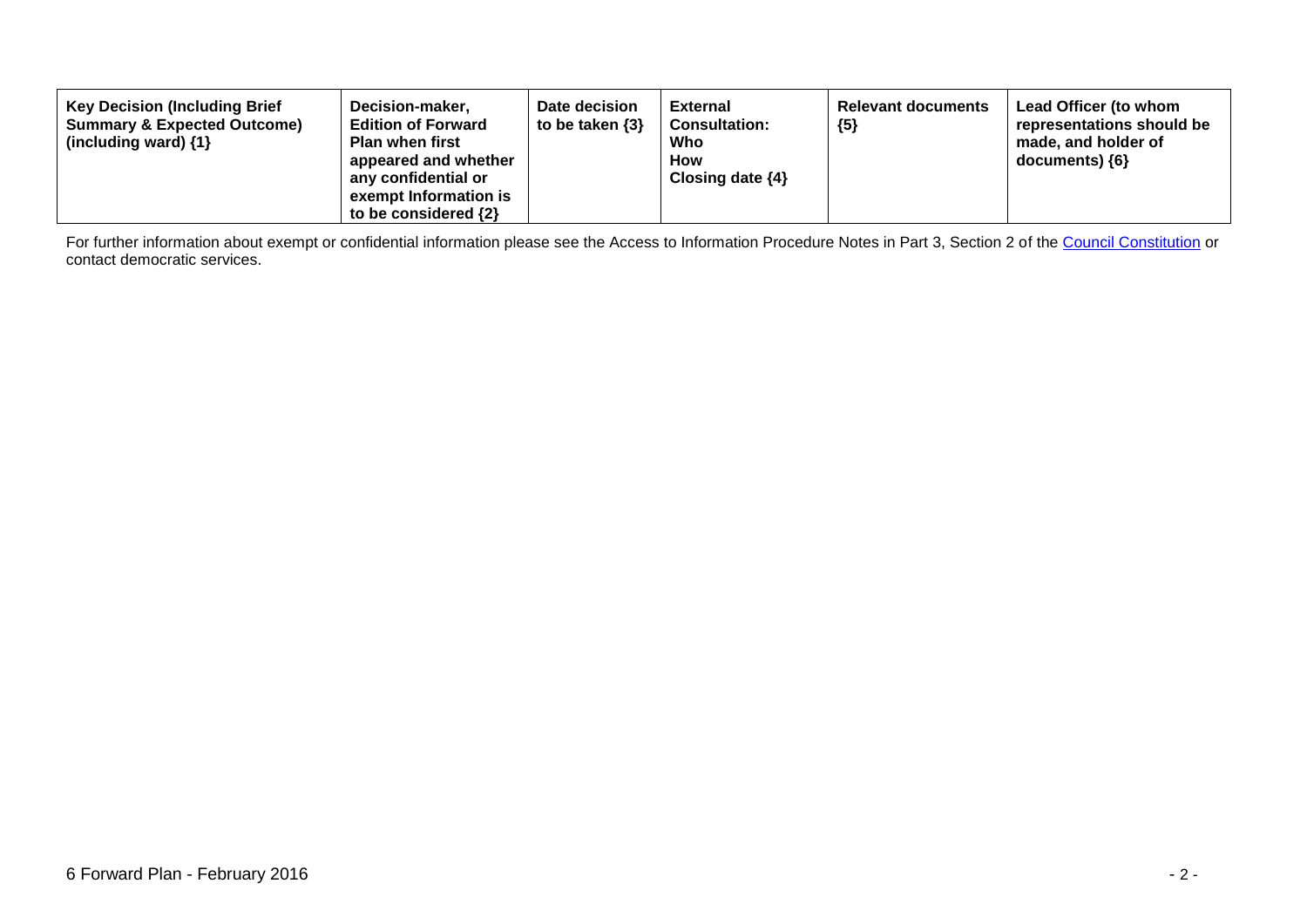# **Reports to be considered by Cabinet**

| <b>HRA Rent and Budget Setting</b><br>2016/17<br>The annual Rent and Budget Setting<br>Proposals to agree the rent to be<br>charged to tenants and the HRA<br>Budgets for 2016/17<br>All Wards                                                                                                                                                                                                                                                                                                                                                                                                                                                                                                                                                          | 11 September 2015            | 11 Jan 2016 | <b>HRA Rent and Budget</b><br>Setting 2016/17                                  | Andrew Ramsden<br>ARamsden@lambeth.gov.uk                                                      |
|---------------------------------------------------------------------------------------------------------------------------------------------------------------------------------------------------------------------------------------------------------------------------------------------------------------------------------------------------------------------------------------------------------------------------------------------------------------------------------------------------------------------------------------------------------------------------------------------------------------------------------------------------------------------------------------------------------------------------------------------------------|------------------------------|-------------|--------------------------------------------------------------------------------|------------------------------------------------------------------------------------------------|
| The Tulse Hill Neighbourhood Area<br>and Neighbourhood Forum Application<br>Neighbourhood Planning powers were<br>introduced under the Localism Act<br>2011 and implementing through the<br>Town and Country Planning (General)<br>Regulations, 2012. Local authorities<br>under these new legislative provisions<br>are required to consider the<br>designation of Neighbourhood Area<br>and Neighbourhood Forum<br>applications from the community<br>where submitted. Decisions on<br>Neighbourhood Area applications<br>must be made within 13 weeks.<br>The Tulse Hill Neighbourhood Area<br>and Neighbourhood Forum<br>Applications have been prepared in<br>working partnership with Lambeth<br>Council.<br>Herne Hill; Thurlow Park; Tulse Hill | Cabinet<br>11 September 2015 | 11 Jan 2016 | The Tulse Hill<br>Neighbourhood Area<br>and Neighbourhood<br>Forum Application | <b>Alan Vinall</b><br>avinall@lambeth.gov.uk<br>1st Floor, Phoenix House<br>Tel: 020 7926 1212 |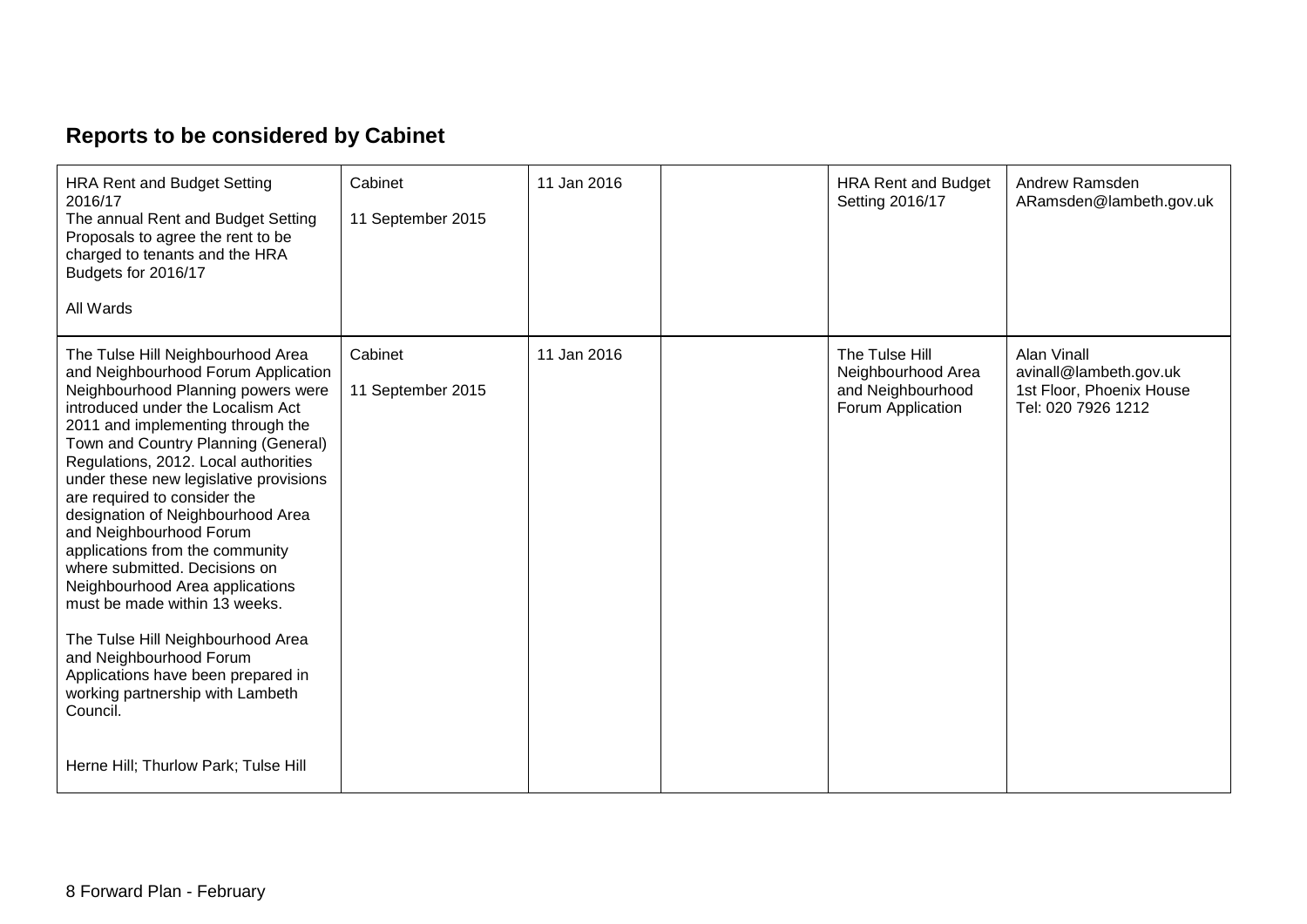| <b>Key Decision (Including Brief</b><br><b>Summary &amp; Expected Outcome)</b><br>(including ward) {1}                                                                                                                                                                                                                                                                                                                             | Decision-maker,<br><b>Edition of Forward</b><br><b>Plan when first</b><br>appeared and whether<br>any confidential or<br>exempt Information is<br>to be considered {2} | Date decision<br>to be taken $\{3\}$ | <b>External</b><br><b>Consultation:</b><br>Who<br>How<br>Closing date {4} | <b>Relevant documents</b><br>${5}$                                    | Lead Officer (to whom<br>representations should be<br>made, and holder of<br>documents) {6}                       |
|------------------------------------------------------------------------------------------------------------------------------------------------------------------------------------------------------------------------------------------------------------------------------------------------------------------------------------------------------------------------------------------------------------------------------------|------------------------------------------------------------------------------------------------------------------------------------------------------------------------|--------------------------------------|---------------------------------------------------------------------------|-----------------------------------------------------------------------|-------------------------------------------------------------------------------------------------------------------|
| <b>Financial Resilience Strategy</b><br>With further welfare reforms, reducing<br>resources and universal credit rolling<br>out in the borough next year, the<br>Council has been reviewing its<br>financial resilience approach. The<br>revised financial resilience strategy<br>will set out our approach for the next<br>three years.<br>All Wards                                                                              | Cabinet<br>25 September 2015                                                                                                                                           | 11 Jan 2016                          |                                                                           | <b>Financial Resilience</b><br>Strategy                               | Ameeta Rowland, Senior<br>Project Officer<br>ARowland@lambeth.gov.uk<br>Labour Group Office,<br>Lambeth Town Hall |
| <b>Healthier High Streets Scrutiny</b><br>Commission report<br>The commission looked at how to<br>reduce the impact of clusters of shops<br>on Lambeth's high streets which<br>encouraged unhealthy lifestyles -<br>these include fast food takeaways, off<br>licences and payday money lenders.<br>The report contains a series of<br>recommendations and associated<br>action plan for which approval is<br>sought.<br>All Wards | Cabinet<br>27th November 2015                                                                                                                                          | 8 Feb 2016                           |                                                                           | <b>Healthier High Streets</b><br><b>Scrutiny Commission</b><br>report | Gary O'Key<br>gokey@lambeth.gov.uk<br>Tel: 020 7926 2183                                                          |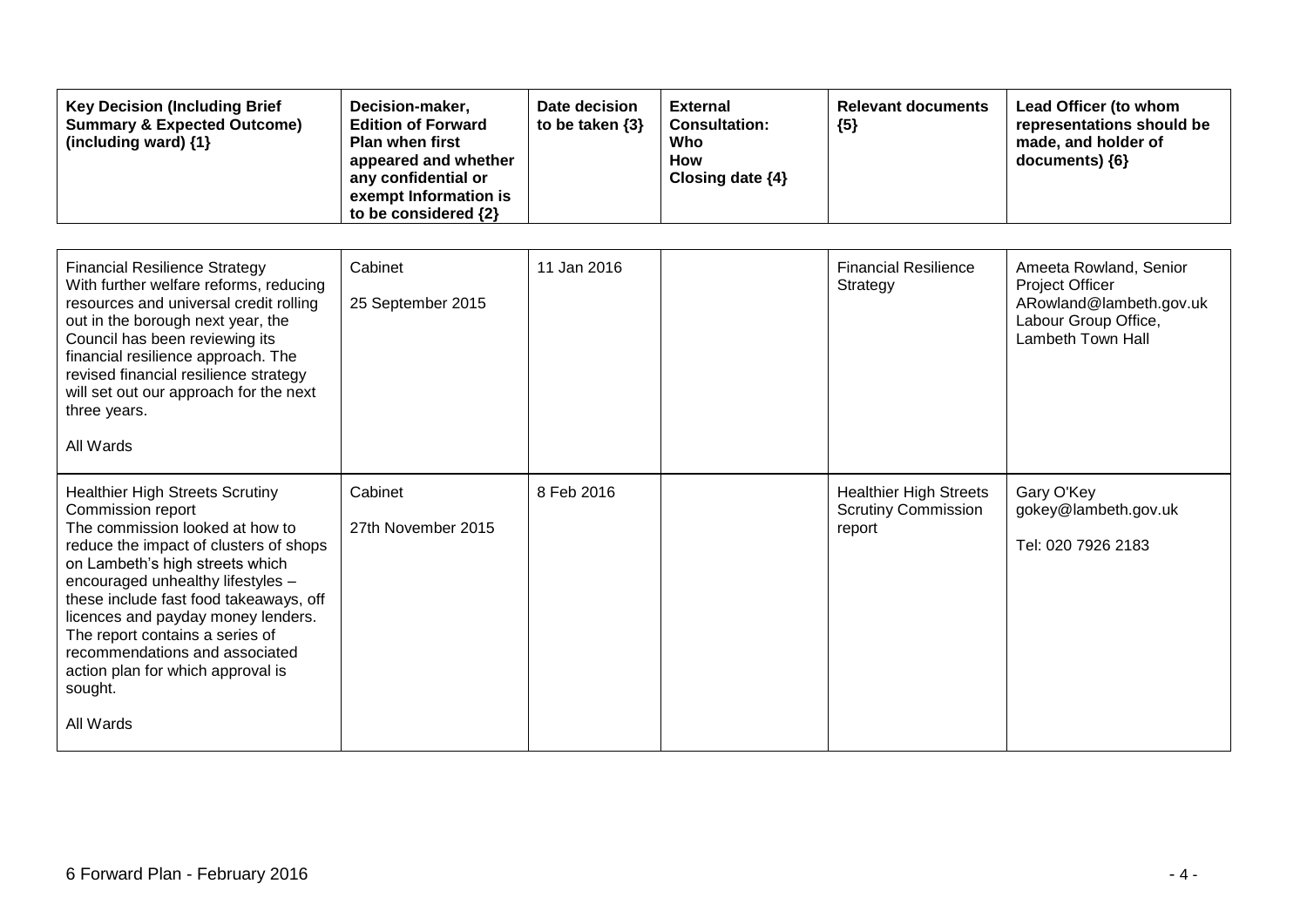| <b>Key Decision (Including Brief</b><br><b>Summary &amp; Expected Outcome)</b><br>(including ward) {1}                                                                                                                                                                                                                                                                                                                                                                                                                                                                                                                                                                                                                                                                                                                                                                                                                                         | Decision-maker,<br><b>Edition of Forward</b><br><b>Plan when first</b><br>appeared and whether<br>any confidential or<br>exempt Information is<br>to be considered {2} | Date decision<br>to be taken {3} | <b>External</b><br><b>Consultation:</b><br>Who<br><b>How</b><br>Closing date {4} | <b>Relevant documents</b><br>${5}$                                                                                                                                                                             | Lead Officer (to whom<br>representations should be<br>made, and holder of<br>documents) {6}                     |
|------------------------------------------------------------------------------------------------------------------------------------------------------------------------------------------------------------------------------------------------------------------------------------------------------------------------------------------------------------------------------------------------------------------------------------------------------------------------------------------------------------------------------------------------------------------------------------------------------------------------------------------------------------------------------------------------------------------------------------------------------------------------------------------------------------------------------------------------------------------------------------------------------------------------------------------------|------------------------------------------------------------------------------------------------------------------------------------------------------------------------|----------------------------------|----------------------------------------------------------------------------------|----------------------------------------------------------------------------------------------------------------------------------------------------------------------------------------------------------------|-----------------------------------------------------------------------------------------------------------------|
| Use of the legislation contained in<br>London Local Authorities and<br>Transport for London Act 2013<br>enabling London Councils to affix<br>traffic signs and street lighting to<br>buildings<br>To agree to adopt the provisions<br>contained in the London Local<br>Authorities and Transport for London<br>Act 2013 Part 2 (4 & 5) enabling the<br>Council to affix traffic signs and street<br>lighting to buildings.<br>This will reduce overall street clutter<br>and save the money through reduced<br>installation and maintenance costs.<br>A previous report on this subject<br>submitted to Cabinet and Council for<br>decision in November 2015, did not<br>fully address the statutory<br>requirements for the provisions<br>adoption and was defective. For the<br>avoidance of doubt this report is<br>presented again for decision, with the<br>necessary amendments and<br>recommendations as agreed with<br>Legal Services. | Cabinet<br>Open                                                                                                                                                        | 8 Feb 2016                       |                                                                                  | Use of the legislation<br>contained in London<br>Local Authorities and<br><b>Transport for London</b><br>Act 2013 enabling<br>London Councils to<br>affix traffic signs and<br>street lighting to<br>buildings | George Wright, Project<br>Manager<br>gwright@lambeth.gov.uk<br>1st floor, Blue Star House<br>Tel: 020 7926 0728 |
| All Wards                                                                                                                                                                                                                                                                                                                                                                                                                                                                                                                                                                                                                                                                                                                                                                                                                                                                                                                                      |                                                                                                                                                                        |                                  |                                                                                  |                                                                                                                                                                                                                |                                                                                                                 |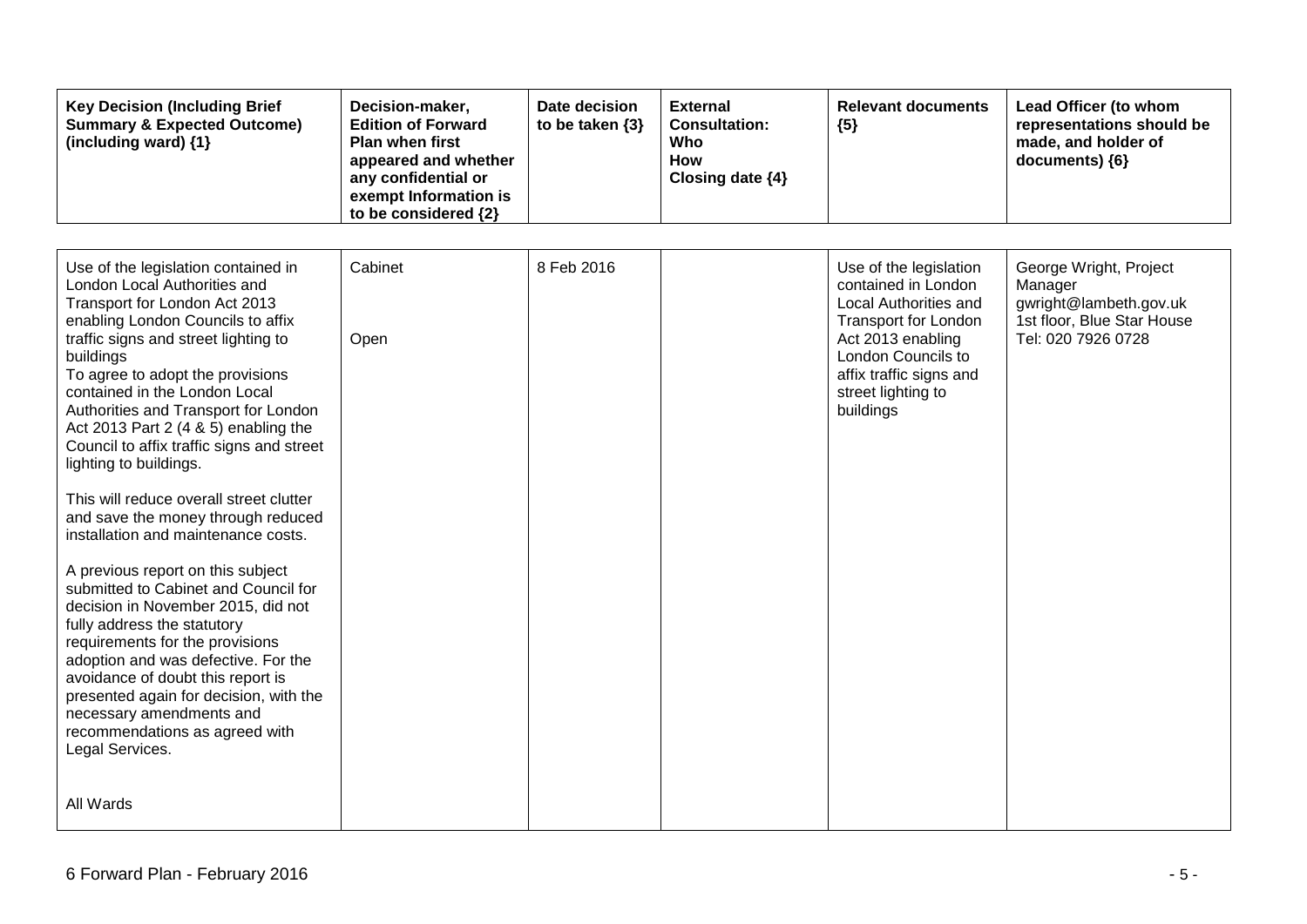| <b>Key Decision (Including Brief</b><br><b>Summary &amp; Expected Outcome)</b><br>(including ward) {1}                                                                                                                                                                                                                            | Decision-maker,<br><b>Edition of Forward</b><br><b>Plan when first</b><br>appeared and whether<br>any confidential or<br>exempt Information is<br>to be considered {2}                                        | Date decision<br>to be taken $\{3\}$ | <b>External</b><br><b>Consultation:</b><br>Who<br><b>How</b><br>Closing date {4} | <b>Relevant documents</b><br>${5}$                  | Lead Officer (to whom<br>representations should be<br>made, and holder of<br>documents) {6}                                                  |
|-----------------------------------------------------------------------------------------------------------------------------------------------------------------------------------------------------------------------------------------------------------------------------------------------------------------------------------|---------------------------------------------------------------------------------------------------------------------------------------------------------------------------------------------------------------|--------------------------------------|----------------------------------------------------------------------------------|-----------------------------------------------------|----------------------------------------------------------------------------------------------------------------------------------------------|
| Events Strategy 2015-18<br>The Events Strategy sets out the<br>future coordination of event delivery in<br>Lambeth. It covers major event days<br>including the Country Show,<br>community event coordination, events<br>policies, investment return to open<br>spaces and the diversification of<br>events activity<br>All Wards | Cabinet<br>27th November 2015                                                                                                                                                                                 | 8 Feb 2016                           |                                                                                  | Events Strategy 2015-<br>18                         | Julian Ellerby, Director<br>Campaigns and<br>Communications<br>jellerby@lambeth.gov.uk<br>Lambeth Town Hall, Brixton<br>Hill, London SW2 1RW |
| Revenue and Capital Budget 2016/17<br>to 2018/19<br>To consider the budget 2016/17 and<br>2018/19.<br>All Wards                                                                                                                                                                                                                   | Cabinet<br>Council<br>18 December 2015<br>Part exempt<br>Information relating to<br>the financial or business<br>affairs of any particular<br>person (including the<br>authority holding that<br>information) | 8 Feb 2016<br>24 Feb 2016            |                                                                                  | Revenue and Capital<br>Budget 2016/17 to<br>2018/19 | Frank Higgins, Head of<br><b>Financial Strategy</b><br>Fhiggins@lambeth.gov.uk<br><b>Olive Morris House</b><br>Tel: 020 7926 9316            |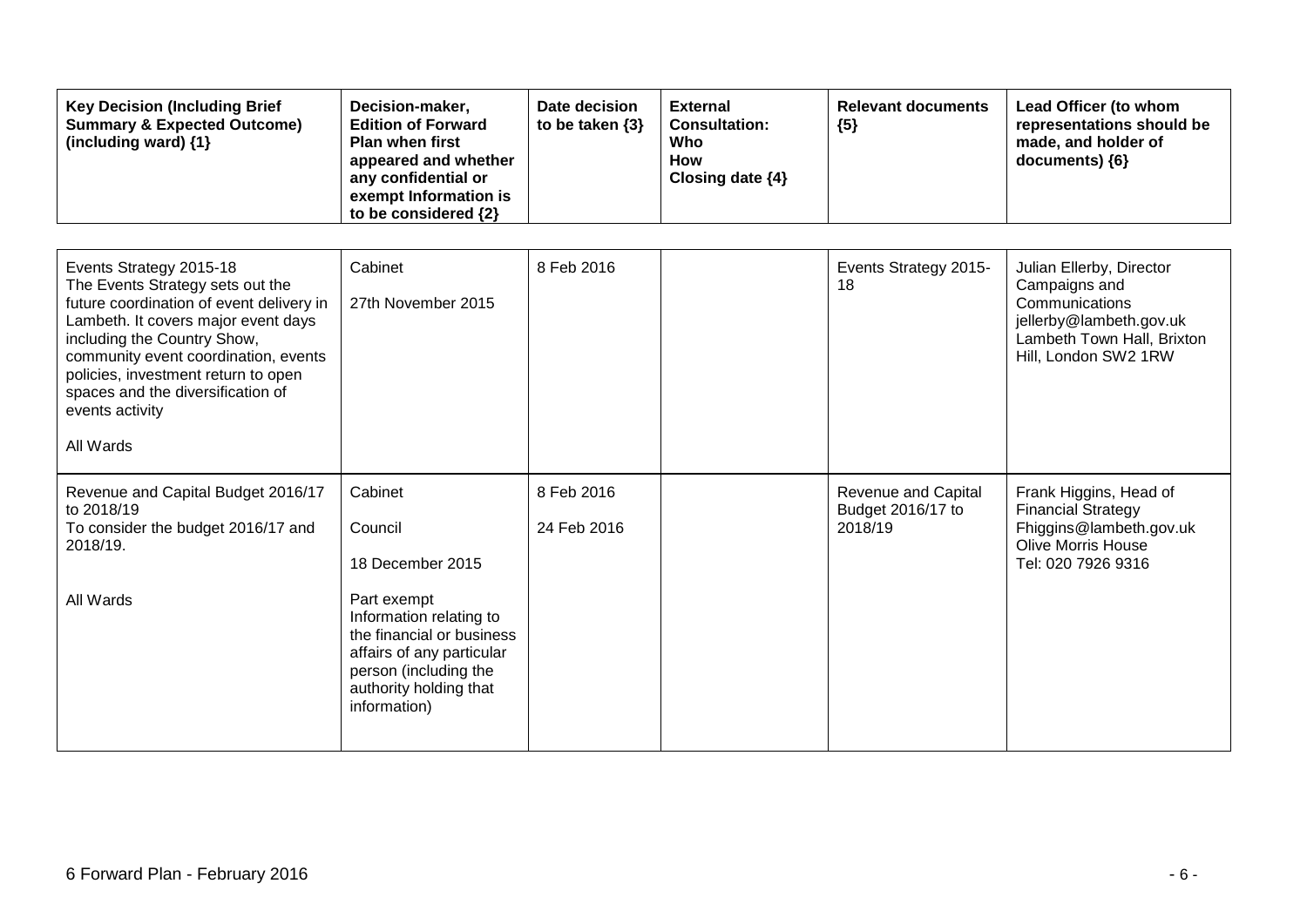| <b>Key Decision (Including Brief</b><br><b>Summary &amp; Expected Outcome)</b><br>(including ward) {1}                                                                        | Decision-maker,<br><b>Edition of Forward</b><br><b>Plan when first</b><br>appeared and whether<br>any confidential or<br>exempt Information is<br>to be considered {2} | Date decision<br>to be taken $\{3\}$ | <b>External</b><br><b>Consultation:</b><br>Who<br><b>How</b><br>Closing date {4}                                                                                                                                                                                                                                                                                                                                                                                                               | <b>Relevant documents</b><br>${5}$  | Lead Officer (to whom<br>representations should be<br>made, and holder of<br>documents) {6} |
|-------------------------------------------------------------------------------------------------------------------------------------------------------------------------------|------------------------------------------------------------------------------------------------------------------------------------------------------------------------|--------------------------------------|------------------------------------------------------------------------------------------------------------------------------------------------------------------------------------------------------------------------------------------------------------------------------------------------------------------------------------------------------------------------------------------------------------------------------------------------------------------------------------------------|-------------------------------------|---------------------------------------------------------------------------------------------|
| Social Value Policy and Guidance<br>To agree and formalise the social<br>value policy as official council<br>policy and to agree the content of<br>the social value guidance. | Cabinet<br>10 July 2015                                                                                                                                                | 8 Feb 2016                           | The majority of<br>consultation has<br>been internal as<br>this is a policy<br>primarily aimed at<br>satisfying the<br>requirements of the<br><b>Public Services</b><br>(Social Value) Act<br>2012 and also<br>improving the way<br>in which the council<br>commissions for<br>outcomes.<br>However once the<br>policy is approved<br>by Cabinet there<br>will be further<br>internal<br>consultation with<br>staff and also<br>communications<br>and promotions<br>with external<br>partners. | Social Value Policy<br>and Guidance | Anna Randle, Head of Policy<br>Development<br>arandle@lambeth.gov.uk                        |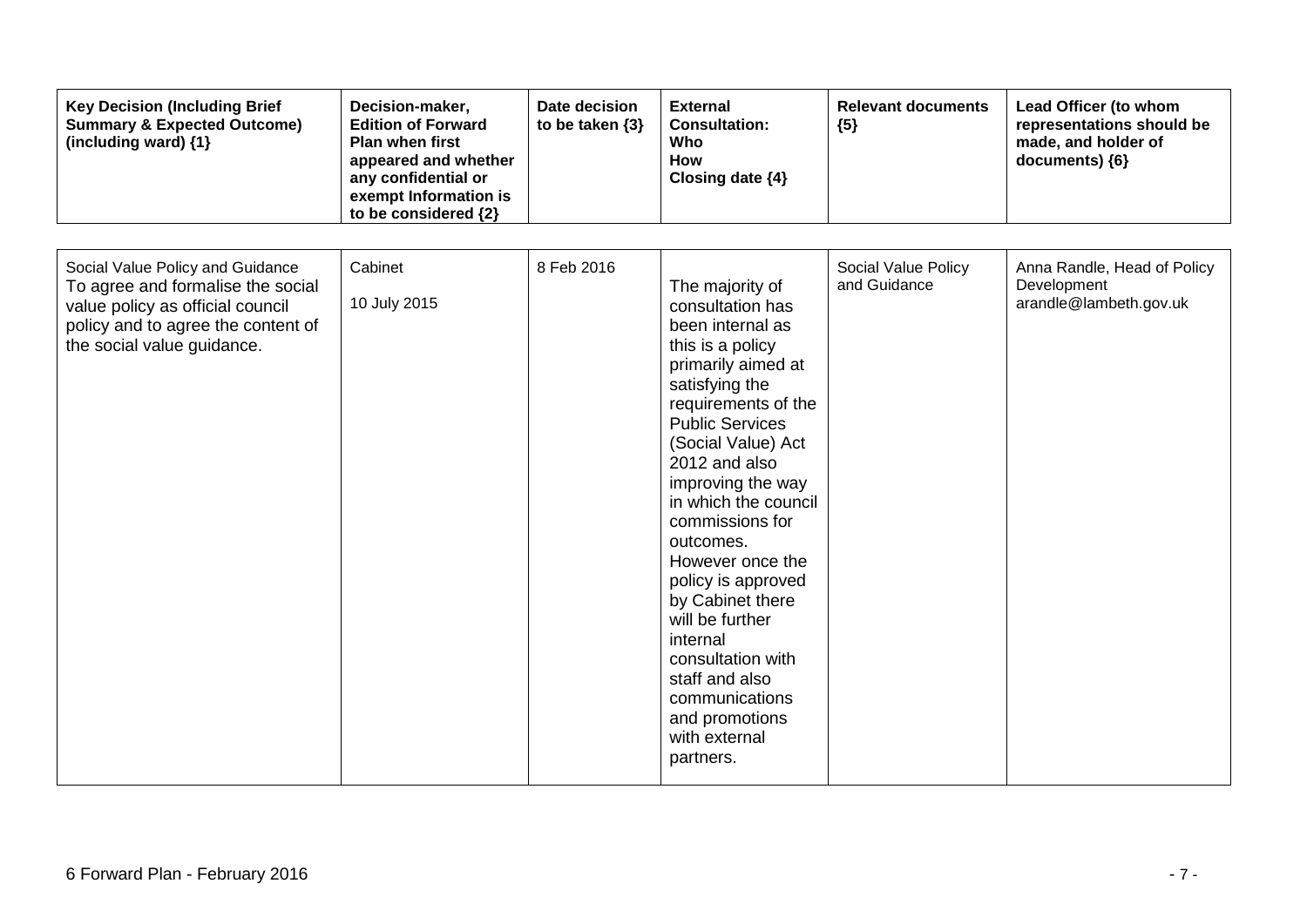| <b>Key Decision (Including Brief</b><br><b>Summary &amp; Expected Outcome)</b><br>(including ward) {1}                                                                                                                                                                                                                                                                                                                                                                                                                                                                               | Decision-maker,<br><b>Edition of Forward</b><br><b>Plan when first</b><br>appeared and whether<br>any confidential or<br>exempt Information is<br>to be considered {2} | Date decision<br>to be taken $\{3\}$ | <b>External</b><br><b>Consultation:</b><br>Who<br><b>How</b><br>Closing date {4} | <b>Relevant documents</b><br>${5}$                                             | Lead Officer (to whom<br>representations should be<br>made, and holder of<br>documents) {6}                            |
|--------------------------------------------------------------------------------------------------------------------------------------------------------------------------------------------------------------------------------------------------------------------------------------------------------------------------------------------------------------------------------------------------------------------------------------------------------------------------------------------------------------------------------------------------------------------------------------|------------------------------------------------------------------------------------------------------------------------------------------------------------------------|--------------------------------------|----------------------------------------------------------------------------------|--------------------------------------------------------------------------------|------------------------------------------------------------------------------------------------------------------------|
| Lambeth's Community Plan 2016-<br>2020<br>Policy framework and medium term<br>strategy for the council and partners.<br>All Wards                                                                                                                                                                                                                                                                                                                                                                                                                                                    | Cabinet<br>23/10/2015                                                                                                                                                  | 8 Feb 2016                           |                                                                                  | Lambeth's Community<br>Plan 2016-2020                                          | Hannah Jameson, Strategy<br>Manager<br>hjameson@lambeth.gov.uk<br>Room 113, Lambeth Town<br>Hall<br>Tel: 020 7926 6918 |
| Resident Involvement in Housing<br><b>Scrutiny Commission Report</b><br>The commission looked at how to<br>improve resident involvement in<br>Lambeth in order to ensure<br>tenants/leaseholders are central in the<br>decision making processes that inform<br>improvement in the delivery of housing<br>works and services, as well as<br>achieving value for money and driving<br>up tenant and leaseholder satisfaction.<br>The report will contain a series of<br>recommendations and associated<br>departmental action plan for which<br>approval will be sought.<br>All Wards | Cabinet                                                                                                                                                                | 9 May 2016                           |                                                                                  | <b>Resident Involvement</b><br>in Housing Scrutiny<br><b>Commission Report</b> | Gary O'Key<br>gokey@lambeth.gov.uk<br>Tel: 020 7926 2183                                                               |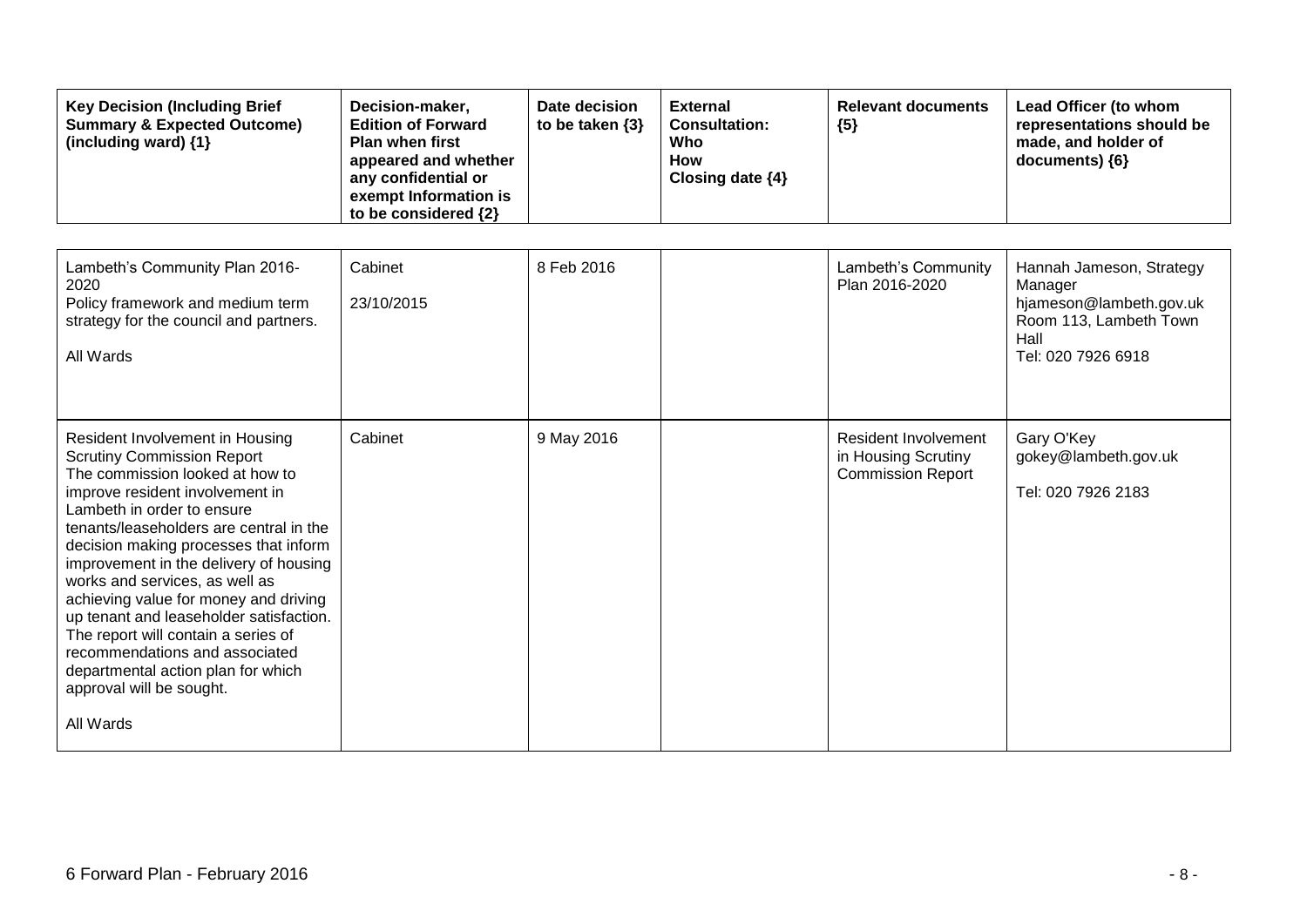| <b>Key Decision (Including Brief</b><br><b>Summary &amp; Expected Outcome)</b><br>(including ward) $\{1\}$ | Decision-maker,<br><b>Edition of Forward</b><br><b>Plan when first</b><br>appeared and whether<br>any confidential or<br>exempt Information is<br>to be considered $\{2\}$ | Date decision<br>to be taken $\{3\}$ | <b>External</b><br><b>Consultation:</b><br>Who<br>How<br>Closing date $\{4\}$ | <b>Relevant documents</b><br>${5}$ | Lead Officer (to whom<br>representations should be<br>made, and holder of<br>documents) ${6}$ |
|------------------------------------------------------------------------------------------------------------|----------------------------------------------------------------------------------------------------------------------------------------------------------------------------|--------------------------------------|-------------------------------------------------------------------------------|------------------------------------|-----------------------------------------------------------------------------------------------|
|------------------------------------------------------------------------------------------------------------|----------------------------------------------------------------------------------------------------------------------------------------------------------------------------|--------------------------------------|-------------------------------------------------------------------------------|------------------------------------|-----------------------------------------------------------------------------------------------|

**Reports to be approved by the Health and Wellbeing Board**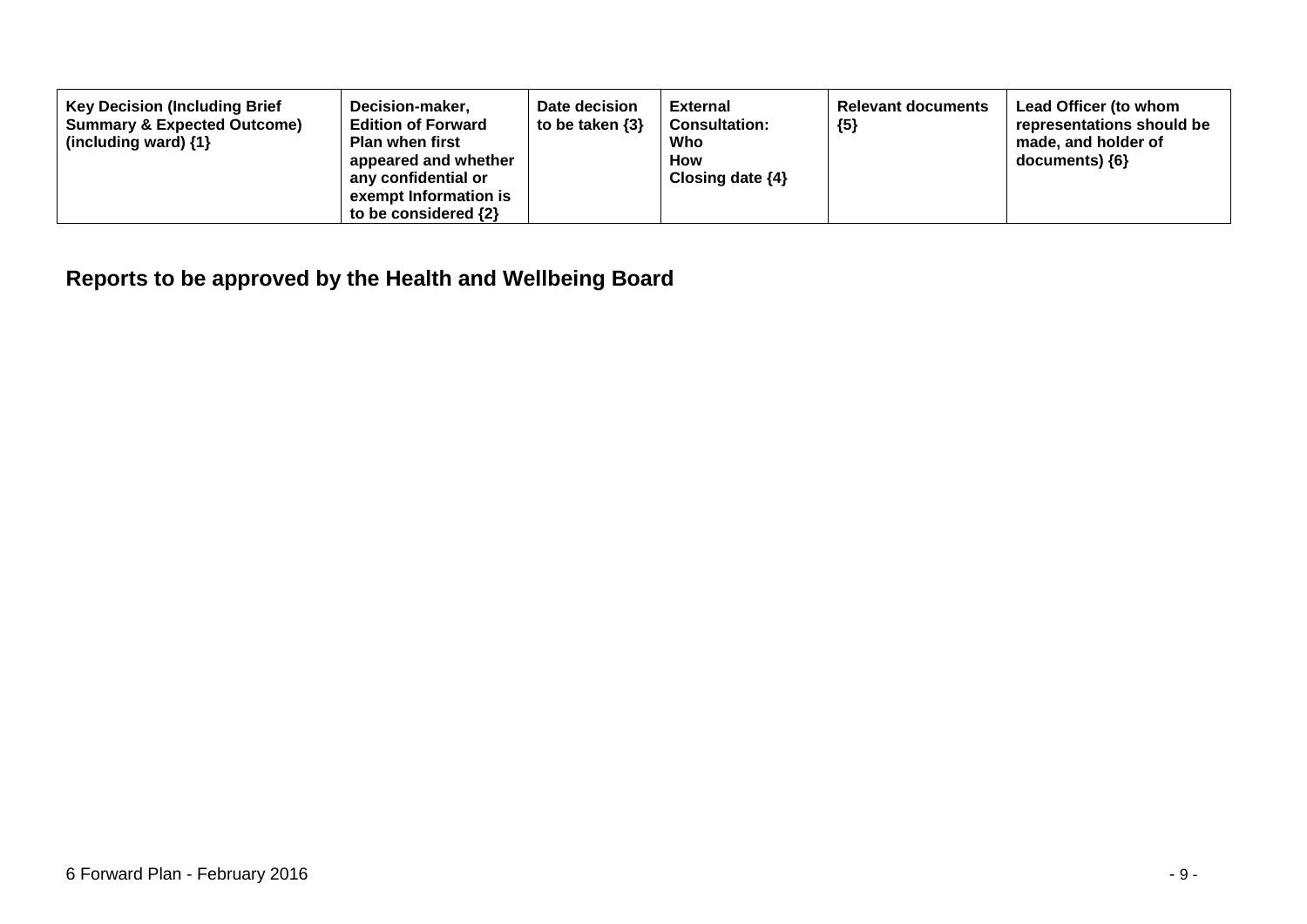| Decision-maker,<br><b>Key Decision (Including Brief</b><br><b>Summary &amp; Expected Outcome)</b><br><b>Edition of Forward</b><br><b>Plan when first</b><br>(including ward) $\{1\}$<br>appeared and whether<br>any confidential or<br>exempt Information is<br>to be considered $\{2\}$ | Date decision<br>to be taken $\{3\}$ | <b>External</b><br><b>Consultation:</b><br>Who<br><b>How</b><br>Closing date $\{4\}$ | <b>Relevant documents</b><br>${5}$ | Lead Officer (to whom<br>representations should be<br>made, and holder of<br>$documents)$ {6} |
|------------------------------------------------------------------------------------------------------------------------------------------------------------------------------------------------------------------------------------------------------------------------------------------|--------------------------------------|--------------------------------------------------------------------------------------|------------------------------------|-----------------------------------------------------------------------------------------------|
|------------------------------------------------------------------------------------------------------------------------------------------------------------------------------------------------------------------------------------------------------------------------------------------|--------------------------------------|--------------------------------------------------------------------------------------|------------------------------------|-----------------------------------------------------------------------------------------------|

### **Reports to be approved by Cabinet Members**

#### **Leader of the Council**

### **Deputy Leader of the Council (Policy)**

| Procurement of the development of<br>Lambeth ASD Designated SEN<br>Resource Base<br>To agree works contracts in order to<br>build Autistic Spectrum Disorder SEN<br>Units in the following four primary<br>schools in Lambeth: Archbishop<br>Sumner, Bonneville, Larkhall and<br>Crown Lane. | Deputy Leader of the<br>Council - Policy<br>19.02.15 | Between 13<br>Nov 2015 and<br>12 Feb 2016 | <b>Ward Councillors</b> | Rosemary Mann<br>rmann1@lambeth.gov.uk<br>6th Floor International House<br>Tel: 020 7926 3221 |
|----------------------------------------------------------------------------------------------------------------------------------------------------------------------------------------------------------------------------------------------------------------------------------------------|------------------------------------------------------|-------------------------------------------|-------------------------|-----------------------------------------------------------------------------------------------|
| Clapham Common; Knight's Hill;<br>Larkhall; Prince's                                                                                                                                                                                                                                         |                                                      |                                           |                         |                                                                                               |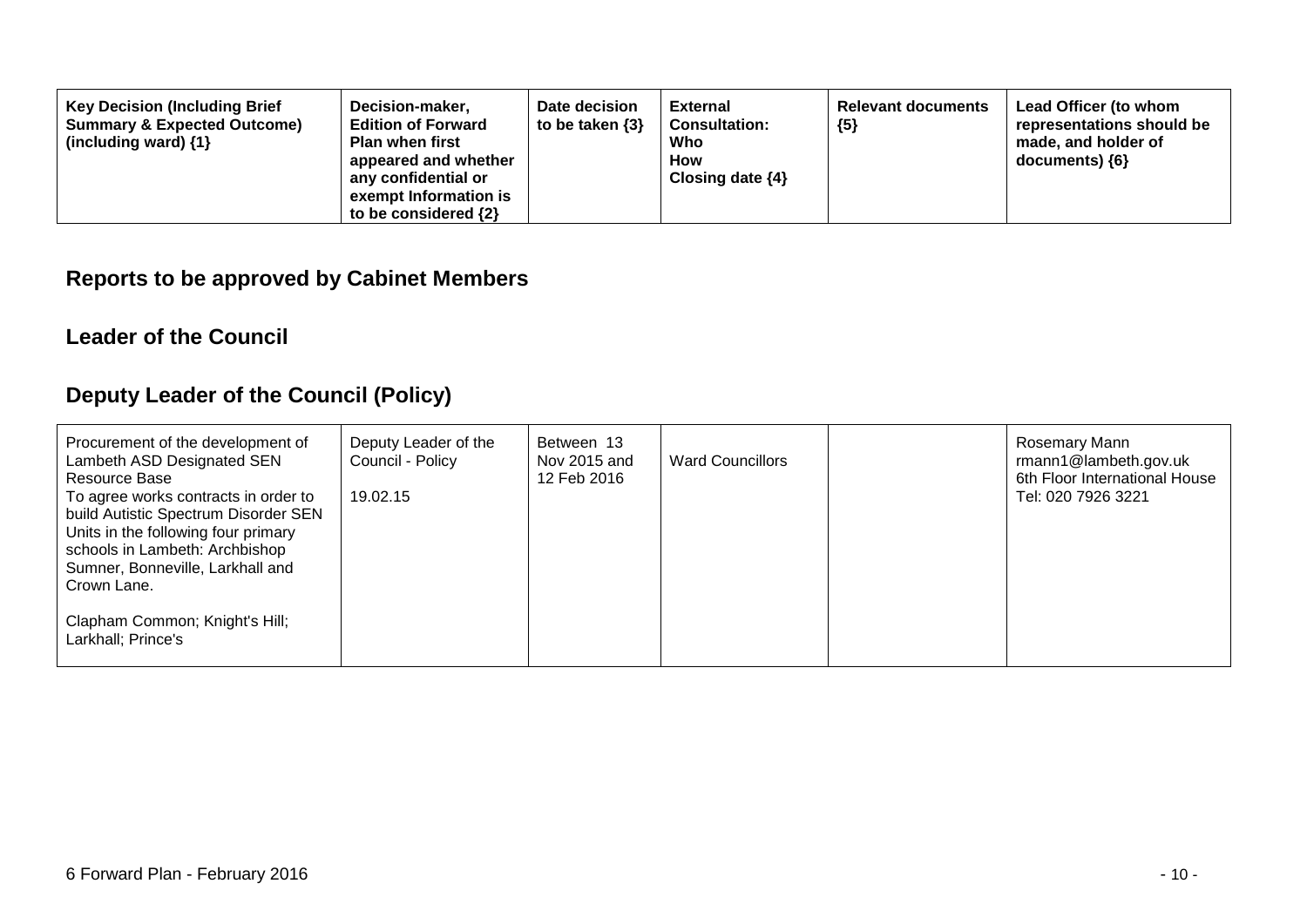| <b>Key Decision (Including Brief</b><br><b>Summary &amp; Expected Outcome)</b><br>(including ward) {1}                                                                                                      | Decision-maker,<br><b>Edition of Forward</b><br><b>Plan when first</b><br>appeared and whether<br>any confidential or<br>exempt Information is<br>to be considered {2} | Date decision<br>to be taken $\{3\}$      | <b>External</b><br><b>Consultation:</b><br>Who<br>How<br>Closing date $\{4\}$  | <b>Relevant documents</b><br>${5}$ | Lead Officer (to whom<br>representations should be<br>made, and holder of<br>$documents)$ {6}                                                                                              |
|-------------------------------------------------------------------------------------------------------------------------------------------------------------------------------------------------------------|------------------------------------------------------------------------------------------------------------------------------------------------------------------------|-------------------------------------------|--------------------------------------------------------------------------------|------------------------------------|--------------------------------------------------------------------------------------------------------------------------------------------------------------------------------------------|
| Semi Independent Living for 16+<br>The contract is to be extended to<br>enable one single tender of adults and<br>childrens' services. The extension will<br>allow time to prepare for a single<br>pathway. | Deputy Leader of the<br>Council - Policy<br>12 September 2014                                                                                                          | Between 18<br>Nov 2015 and<br>28 Feb 2016 | A full consultation<br>process was<br>undertaken for the<br>original contract. |                                    | Linnette Taylor, Strategiv<br><b>Commissioning Officer</b><br>LTaylor5@lambeth.gov.uk<br>Children & Young People<br>Services, 205 Stockwell<br>Road,, London,, SW9 9SL<br>Tel: 02079265214 |
| All Wards                                                                                                                                                                                                   |                                                                                                                                                                        |                                           |                                                                                |                                    |                                                                                                                                                                                            |

## **Deputy Leader of the Council - Finance and Investment**

| <b>Black Cultural Archives Lease</b><br>This decision proposes an extension<br>to the lease of the first floor of the<br>property at 1 Othello Close, London | Deputy Leader of the<br>Council - Finance and<br>Investment | Between 7 Dec<br>2015 and 1 Mar<br>2016 |  | Dawn Bunce |
|--------------------------------------------------------------------------------------------------------------------------------------------------------------|-------------------------------------------------------------|-----------------------------------------|--|------------|
| SE11 4RE to the Black Cultural<br>Archives (BCA) for an additional<br>period of 5 years.                                                                     | 14 August 2015                                              |                                         |  |            |
| Prince's                                                                                                                                                     |                                                             |                                         |  |            |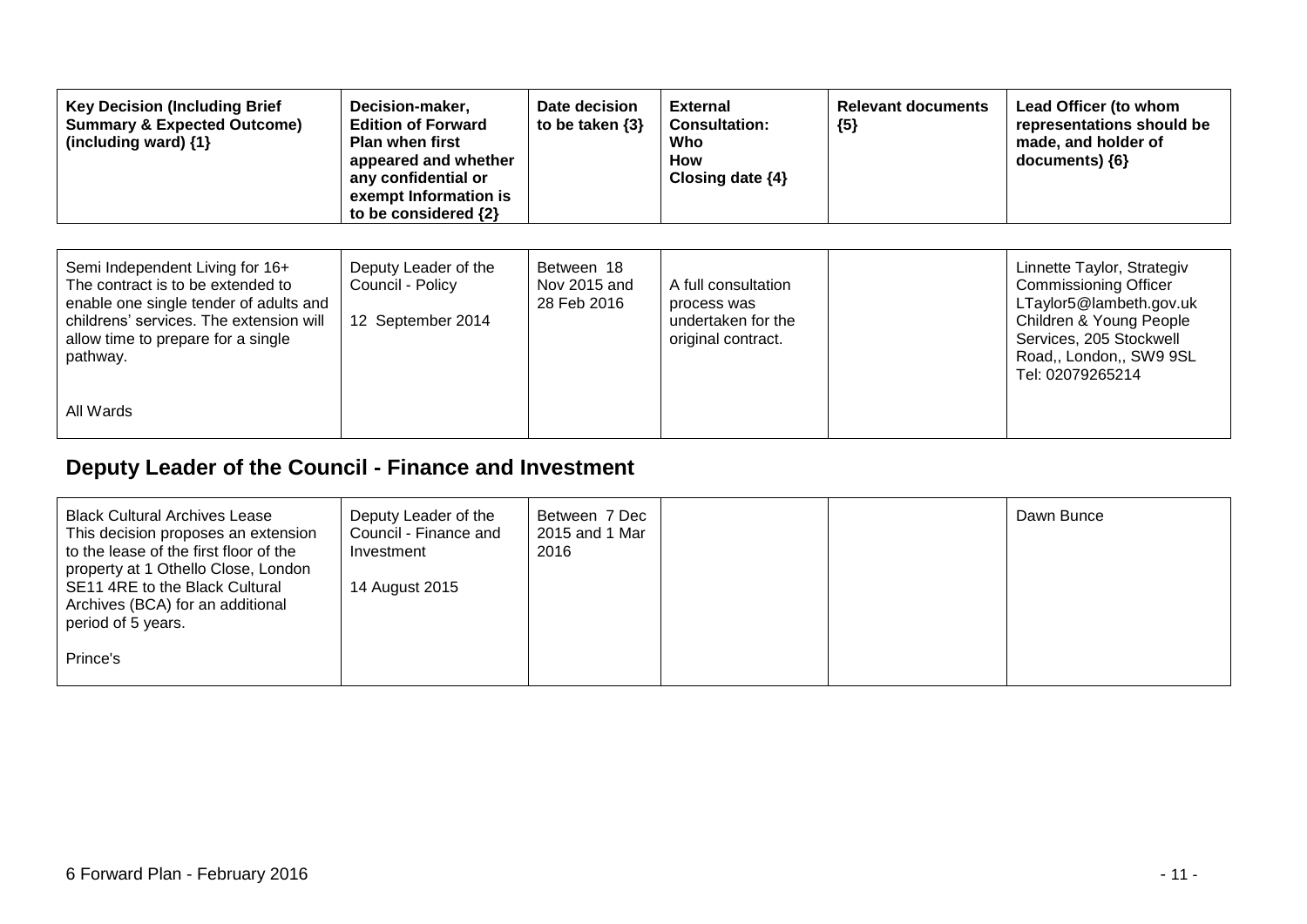| <b>Key Decision (Including Brief</b><br><b>Summary &amp; Expected Outcome)</b><br>(including ward) {1}                                                                                                                                                                                                                                                                                                                                                                                                                                      | Decision-maker,<br><b>Edition of Forward</b><br>Plan when first<br>appeared and whether<br>any confidential or<br>exempt Information is<br>to be considered {2} | Date decision<br>to be taken $\{3\}$      | <b>External</b><br><b>Consultation:</b><br>Who<br>How<br>Closing date {4} | <b>Relevant documents</b><br>${5}$                                                  | Lead Officer (to whom<br>representations should be<br>made, and holder of<br>documents) {6}                                                                              |
|---------------------------------------------------------------------------------------------------------------------------------------------------------------------------------------------------------------------------------------------------------------------------------------------------------------------------------------------------------------------------------------------------------------------------------------------------------------------------------------------------------------------------------------------|-----------------------------------------------------------------------------------------------------------------------------------------------------------------|-------------------------------------------|---------------------------------------------------------------------------|-------------------------------------------------------------------------------------|--------------------------------------------------------------------------------------------------------------------------------------------------------------------------|
| Contract for Provision of<br><b>Communications Services to Harrow</b><br>Council<br>Lambeth Communications has been<br>awarded the contract to provide a full<br>communications service to Harrow<br>council from April 1 2015 up to 31<br>January 2019<br>All Wards                                                                                                                                                                                                                                                                        | Deputy Leader of the<br>Council - Finance and<br>Investment<br>24th December 2015                                                                               | Between 24<br>Dec 2015 and<br>24 Mar 2015 |                                                                           | <b>Contract for Provision</b><br>of Communications<br>Services to Harrow<br>Council | Julian Ellerby, Director<br>Campaigns and<br>Communications<br>jellerby@lambeth.gov.uk<br>Lambeth Town Hall, Brixton<br>Hill, London SW2 1RW                             |
| <b>Transforming Vauxhall Funding</b><br>Agreement<br>To formalise the actual funding<br>amount and funding profiling<br>agreement in regard to the Council's<br>£12m contribution towards the project.<br>The Cabinet decision is also required<br>to formally allocate £12m to the<br>Capital Investment Programme (CIP)<br>and Capital Pipeline.<br>This follows a Cabinet Member<br>delegated decision taken on 7 April<br>2015, whereby the Council's financial<br>contribution of £12m towards the<br>project was agreed in principle. | Deputy Leader of the<br>Council - Finance and<br>Investment<br>18 September 2015                                                                                | Between 1 Feb<br>2016 and 1 Apr<br>2016   |                                                                           | <b>Transforming Vauxhall</b><br><b>Funding Agreement</b>                            | Conor McDonagh, Delivery<br>Lead - Regeneration<br>cmcdonagh@lambeth.gov.uk<br>1st Floor, Phoenix House, 10<br>Wandsworth Road, London,<br>SW8 2LL<br>Tel: 020 7926 5980 |
| Oval; Prince's                                                                                                                                                                                                                                                                                                                                                                                                                                                                                                                              |                                                                                                                                                                 |                                           |                                                                           |                                                                                     |                                                                                                                                                                          |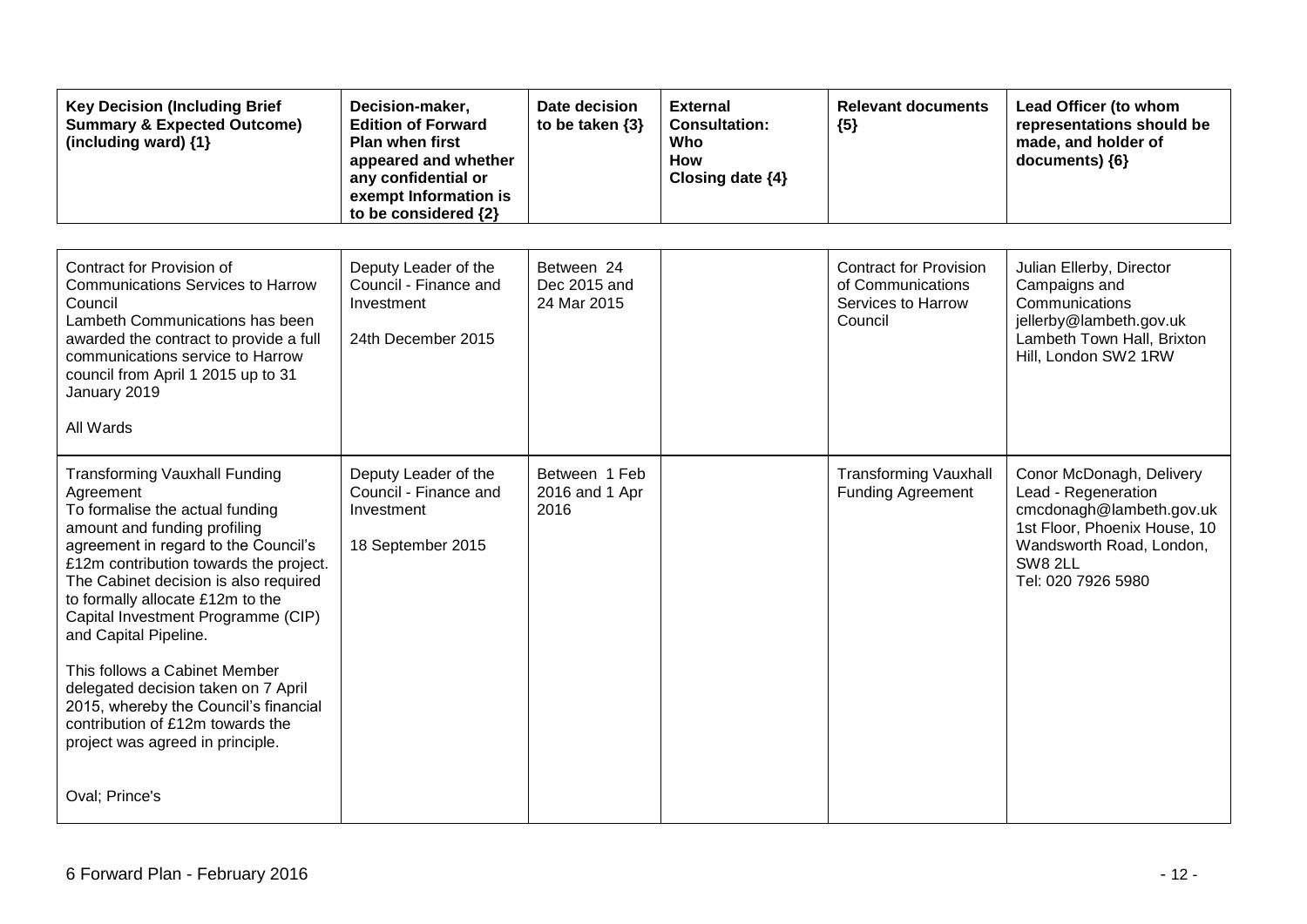| <b>Key Decision (Including Brief</b><br><b>Summary &amp; Expected Outcome)</b><br>(including ward) $\{1\}$                                                                                                                                                   | Decision-maker,<br><b>Edition of Forward</b><br>Plan when first<br>appeared and whether<br>any confidential or<br>exempt Information is<br>to be considered {2} | Date decision<br>to be taken $\{3\}$      | <b>External</b><br><b>Consultation:</b><br>Who<br><b>How</b><br>Closing date {4} | <b>Relevant documents</b><br>${5}$                | Lead Officer (to whom<br>representations should be<br>made, and holder of<br>documents) {6}                                                              |
|--------------------------------------------------------------------------------------------------------------------------------------------------------------------------------------------------------------------------------------------------------------|-----------------------------------------------------------------------------------------------------------------------------------------------------------------|-------------------------------------------|----------------------------------------------------------------------------------|---------------------------------------------------|----------------------------------------------------------------------------------------------------------------------------------------------------------|
| Planning and Development<br>Discretionary Fee Charges 15/16<br>A review of the set pre-application<br>advice planning fees (discretionary<br>VAT rated services)<br>All Wards                                                                                | Deputy Leader of the<br>Council - Finance and<br>Investment<br>24th December 2015                                                                               | Between 22<br>Jan 2016 and<br>24 Mar 2016 |                                                                                  |                                                   | <b>Catherine Neal</b><br>cneal@lambeth.gov.uk                                                                                                            |
| Lambeth-Southwark Barristers'<br>Framework<br>The proposal is to procure specialist<br>legal advocacy and advice services<br>typically provided by barristers through<br>the establishment of a framework<br>comprised of barristers' chambers.<br>All Wards | Deputy Leader of the<br>Council - Finance and<br>Investment                                                                                                     | 1 Jul 2016                                |                                                                                  |                                                   | Andrew Pavlou, Senior<br><b>Contracts Lawyer</b><br>apavlou@lambeth.gov.uk<br>Room 205, Legal Section,<br><b>Lambeth Town Hall</b><br>Tel: 020 7926 2506 |
| Additional Fees and Charges for<br>2015/16<br>Creation of new fees and charges<br>needed for implementation before<br>April 2016, in order to address in-year<br>budget pressures<br>All Wards                                                               | Deputy Leader of the<br>Council - Finance and<br>Investment<br>24th December 2015                                                                               | Between 22<br>Jan 2016 and<br>23 Mar 2016 |                                                                                  | <b>Additional Fees and</b><br>Charges for 2015/16 | Kevin Crook, Waste Strategy<br>Manager<br>kcrook@lambeth.gov.uk<br>Shakespeare House<br>Tel: 020 7926 8973                                               |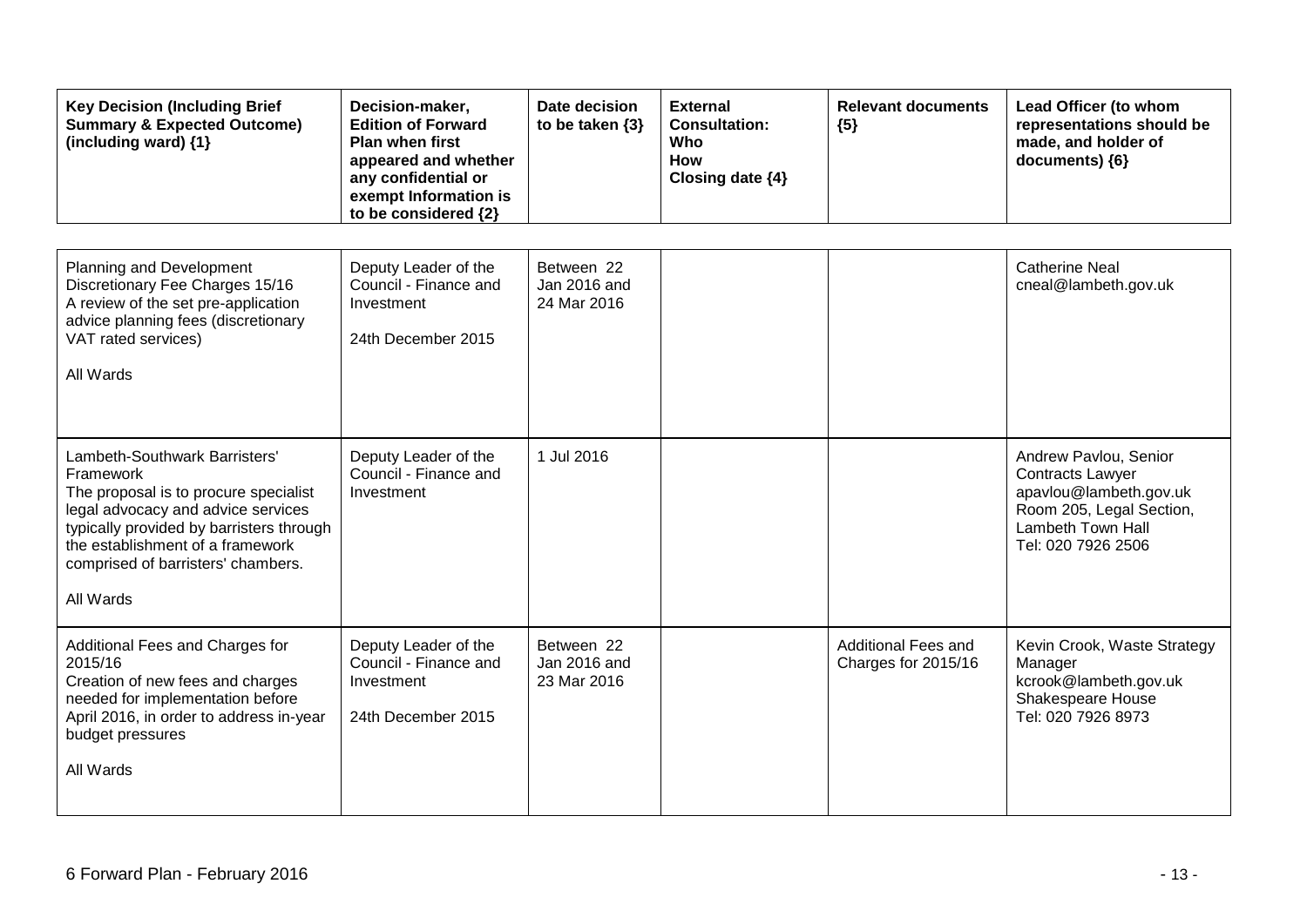| <b>Key Decision (Including Brief</b><br><b>Summary &amp; Expected Outcome)</b><br>(including ward) {1}                                                                                                                                                                                                           | Decision-maker,<br><b>Edition of Forward</b><br><b>Plan when first</b><br>appeared and whether<br>any confidential or<br>exempt Information is<br>to be considered {2} | Date decision<br>to be taken $\{3\}$     | <b>External</b><br><b>Consultation:</b><br>Who<br>How<br>Closing date {4} | <b>Relevant documents</b><br>${5}$ | Lead Officer (to whom<br>representations should be<br>made, and holder of<br>documents) {6}                                                                                                |
|------------------------------------------------------------------------------------------------------------------------------------------------------------------------------------------------------------------------------------------------------------------------------------------------------------------|------------------------------------------------------------------------------------------------------------------------------------------------------------------------|------------------------------------------|---------------------------------------------------------------------------|------------------------------------|--------------------------------------------------------------------------------------------------------------------------------------------------------------------------------------------|
| Extension of Contract for Hosting and<br>Support for Oracle eBusiness Suite<br>The contract for hosting and<br>support of the Oracle eBusiness<br>Suite is due to expire in June<br>2016. This needs to be extended<br>or competed to allow service<br>continuity for finance, HR and<br>procurement to operate. | Deputy Leader of the<br>Council - Finance and<br>Investment<br>04.09.15                                                                                                | Between 5 Oct<br>2015 and 5 Jan<br>2016  |                                                                           |                                    | Jason Martin, Technical<br>Project Manager<br>JMartin@lambeth.gov.uk<br>Olive Morris House - 2nd<br>Floor<br>Tel: 020 7926 6244                                                            |
| Your New Town Hall - Conclusion of<br><b>Unconditional Contract Details</b><br>To conclude contractual matters to<br>enable the Development Agreement<br>with Muse Developments to enter the<br>unconditional phase as per the<br>resolutions made at Cabinet on 7<br>December 2015.<br><b>Brixton Hill</b>      | Deputy Leader of the<br>Council - Finance and<br>Investment<br>18th December 2015<br>Part exempt                                                                       | Between 18<br>Jan 2016 and 1<br>Apr 2016 |                                                                           |                                    | Mike Pocock, Delivery<br>Director, Business, Growth<br>and Regeneration<br>mpocock@lambeth.gov.uk<br>International House,<br>Canterbury Crescent,<br>London, SW9 7QE<br>Tel: 020 7926 3228 |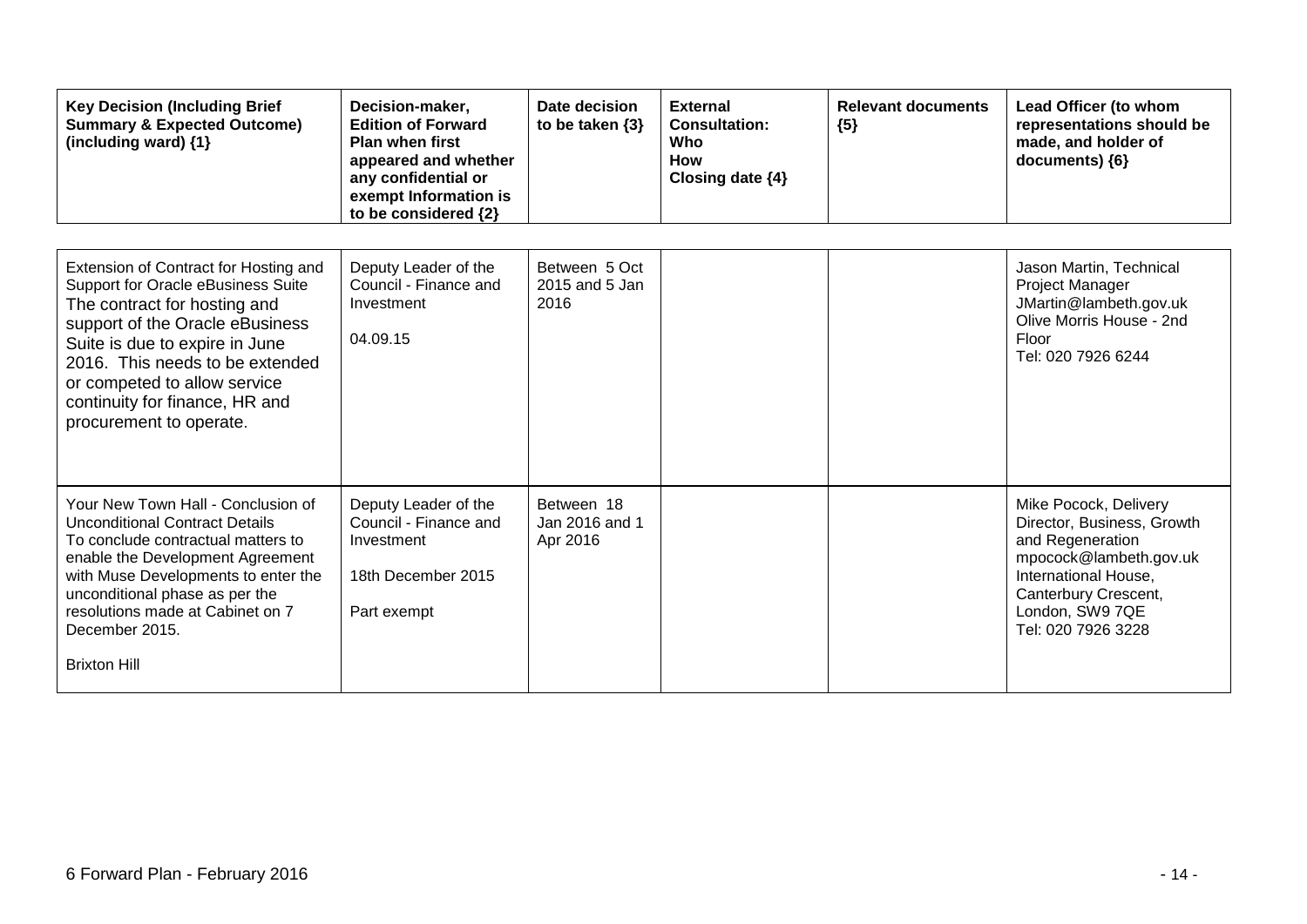| <b>Key Decision (Including Brief</b><br><b>Summary &amp; Expected Outcome)</b><br>(including ward) {1}                                                                                                                                                                                                                          | Decision-maker,<br><b>Edition of Forward</b><br><b>Plan when first</b><br>appeared and whether<br>any confidential or<br>exempt Information is<br>to be considered {2}                                                             | Date decision<br>to be taken $\{3\}$      | <b>External</b><br><b>Consultation:</b><br>Who<br><b>How</b><br>Closing date {4} | <b>Relevant documents</b><br>${5}$                                | Lead Officer (to whom<br>representations should be<br>made, and holder of<br>documents) {6}                                                                                                 |
|---------------------------------------------------------------------------------------------------------------------------------------------------------------------------------------------------------------------------------------------------------------------------------------------------------------------------------|------------------------------------------------------------------------------------------------------------------------------------------------------------------------------------------------------------------------------------|-------------------------------------------|----------------------------------------------------------------------------------|-------------------------------------------------------------------|---------------------------------------------------------------------------------------------------------------------------------------------------------------------------------------------|
| <b>Extension to Temporary Agency</b><br><b>Worker Contract</b><br>An approval is sought for the<br>extension of the current Temporary<br>Agency Worker contract with Matrix<br>HR for the period 2 January 2016 to<br>31 August 2016 whilst the competition<br>for the replacement of the service is<br>completed.<br>All Wards | Deputy Leader of the<br>Council - Finance and<br>Investment<br>18.12.15                                                                                                                                                            | Between 18<br>Jan 2016 and<br>18 Mar 2016 |                                                                                  | Extension to<br><b>Temporary Agency</b><br><b>Worker Contract</b> | Dawn Matthews, Recruitment<br>Development Manager<br>dmatthews1@lambeth.gov.uk<br>Phoenix House, 10<br>Wandsworth Road,<br>LONDON, SW8 2LL<br>Tel: 020 7926 9875                            |
| <b>Pensions Software Contract</b><br>To seek approval to enter into contract<br>with Heywood Ltd for the provision of<br>Pensions Administration software<br>using the Northumberland County<br>Council Framework Agreement.<br>All Wards                                                                                       | Deputy Leader of the<br>Council - Finance and<br>Investment<br>Part exempt<br>Information relating to<br>the financial or business<br>affairs of any particular<br>person (including the<br>authority holding that<br>information) | 31 Jan 2016                               |                                                                                  |                                                                   | Shida Ashrafi, Head of<br>Employment, Pensions and<br>Payroll<br>sashrafi@lambeth.gov.uk<br>Phoenix House, 10<br>Wandsworth Road, London,<br><b>INTERNAL, SW8 2LL</b><br>Tel: 020 7926 9535 |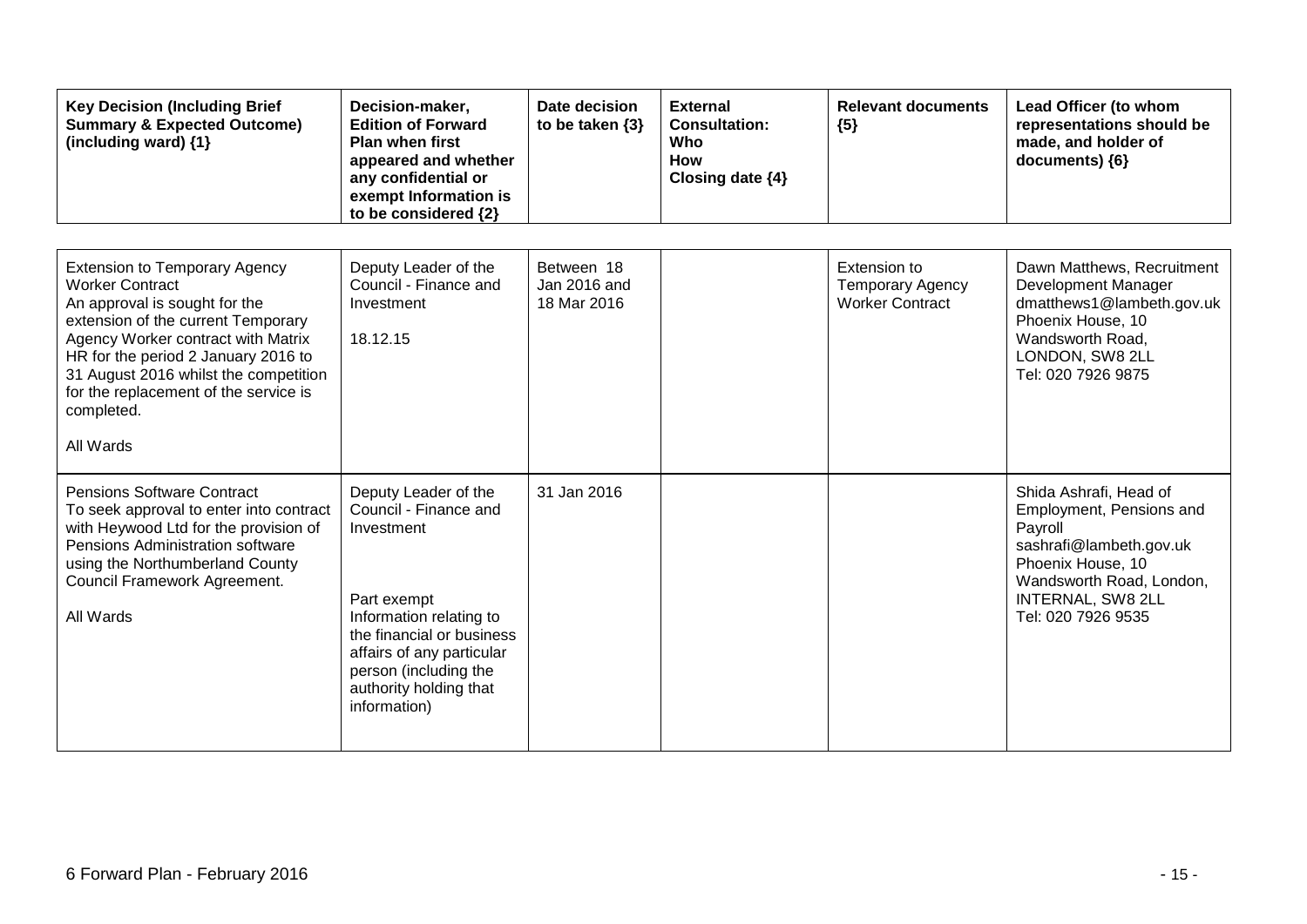| <b>Key Decision (Including Brief</b><br>Decision-maker,<br><b>Summary &amp; Expected Outcome)</b><br><b>Edition of Forward</b><br><b>Plan when first</b><br>(including ward) $\{1\}$<br>appeared and whether<br>any confidential or<br>exempt Information is<br>to be considered $\{2\}$ | Date decision<br>to be taken $\{3\}$ | <b>External</b><br><b>Consultation:</b><br>Who<br><b>How</b><br>Closing date $\{4\}$ | <b>Relevant documents</b><br>${5}$ | Lead Officer (to whom<br>representations should be<br>made, and holder of<br>$documents)$ {6} |
|------------------------------------------------------------------------------------------------------------------------------------------------------------------------------------------------------------------------------------------------------------------------------------------|--------------------------------------|--------------------------------------------------------------------------------------|------------------------------------|-----------------------------------------------------------------------------------------------|
|------------------------------------------------------------------------------------------------------------------------------------------------------------------------------------------------------------------------------------------------------------------------------------------|--------------------------------------|--------------------------------------------------------------------------------------|------------------------------------|-----------------------------------------------------------------------------------------------|

### **Adult Social Care**

| STR direct award to South Thames<br>Crossroads<br>The decision is to award a contract to<br>South Thames Crossroads for a<br>respite sitting service. The service has<br>operated in the borough for a number<br>of years, and is highly regarded by<br>carers and users. The workers are<br>fully trained to offer care and support<br>to people with disabilities, including<br>learning disabilities and dementia. | Cabinet Member for<br><b>Adult Social Care</b><br>19 February 2015 | Between 18<br>Nov 2015 and<br>28 Feb 2016 | South Thames<br>Crossroads<br>Carers Hub | Denis O'Rourke, Assistant<br>Director Integrated<br>Commissioning - Adult<br>Mental Health<br>denisorourke@nhs.net |
|-----------------------------------------------------------------------------------------------------------------------------------------------------------------------------------------------------------------------------------------------------------------------------------------------------------------------------------------------------------------------------------------------------------------------|--------------------------------------------------------------------|-------------------------------------------|------------------------------------------|--------------------------------------------------------------------------------------------------------------------|
| All Wards                                                                                                                                                                                                                                                                                                                                                                                                             |                                                                    |                                           |                                          |                                                                                                                    |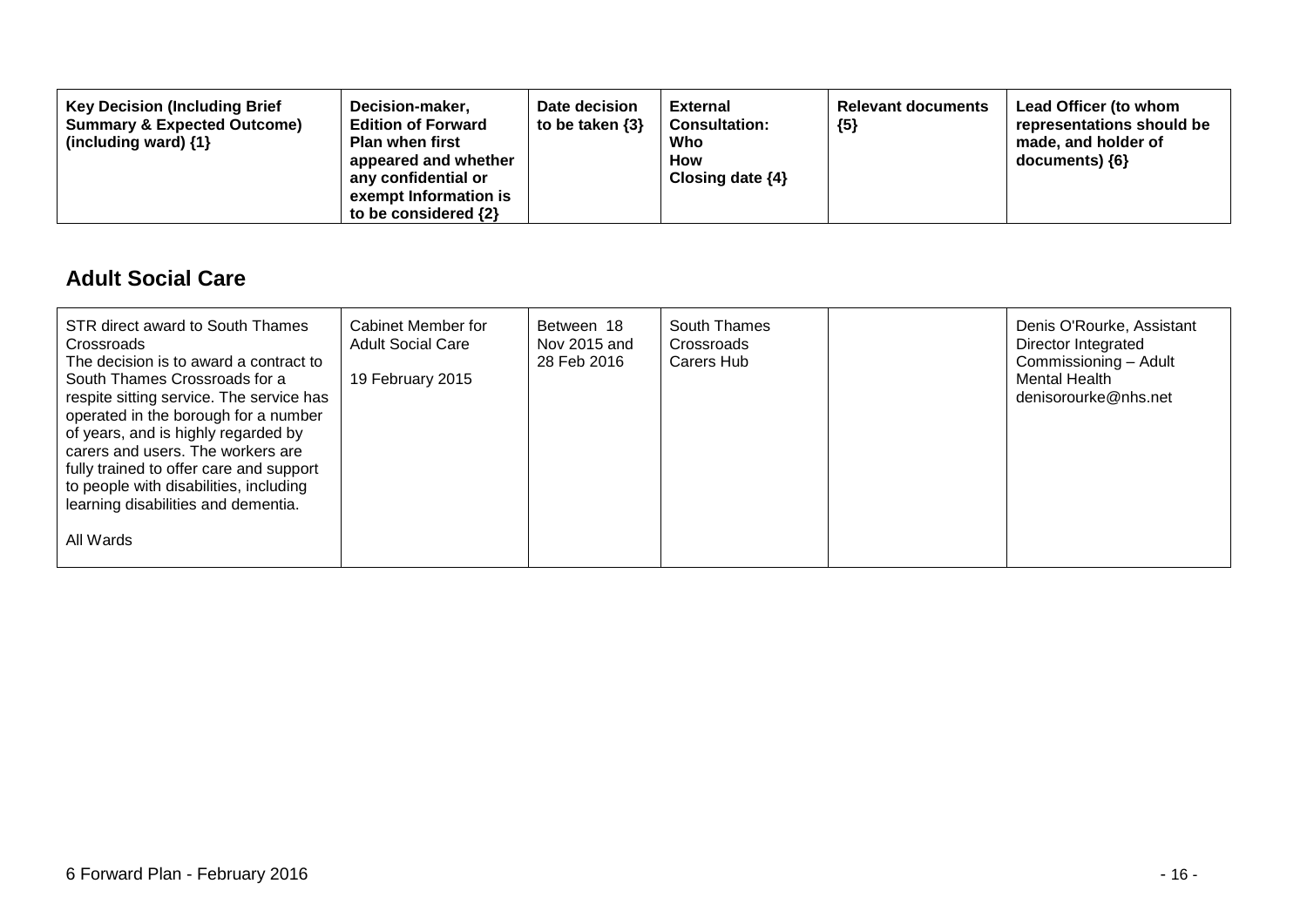| <b>Key Decision (Including Brief</b><br><b>Summary &amp; Expected Outcome)</b><br>(including ward) {1}                                                                                                                                                                                                                                                                                                                                                                                                                                                                                                                                                                                                                                                                                           | Decision-maker,<br><b>Edition of Forward</b><br><b>Plan when first</b><br>appeared and whether<br>any confidential or<br>exempt Information is<br>to be considered {2} | Date decision<br>to be taken $\{3\}$      | <b>External</b><br><b>Consultation:</b><br>Who<br><b>How</b><br>Closing date {4} | <b>Relevant documents</b><br>${5}$ | Lead Officer (to whom<br>representations should be<br>made, and holder of<br>documents) {6}                        |
|--------------------------------------------------------------------------------------------------------------------------------------------------------------------------------------------------------------------------------------------------------------------------------------------------------------------------------------------------------------------------------------------------------------------------------------------------------------------------------------------------------------------------------------------------------------------------------------------------------------------------------------------------------------------------------------------------------------------------------------------------------------------------------------------------|------------------------------------------------------------------------------------------------------------------------------------------------------------------------|-------------------------------------------|----------------------------------------------------------------------------------|------------------------------------|--------------------------------------------------------------------------------------------------------------------|
| The social care element of the<br>Integrated Reablement team to be<br>brought in-house, hosted by GSTT.<br>Decision to have a fully integrated<br>Enablement Service with Guy's and St<br>Thomas' NHS Foundation Trust<br>(GSTT) being the host organisation.<br>Previous attempts to commission the<br>reablement care workers following<br>market testing has failed twice due to<br>provider failure, and the<br>recommendation is that this is now<br>delivered by GSTT. This is in line with<br>the direction of travel for health and<br>social care integration<br>Evidence shows that a well-<br>functioning reablement service will<br>generate savings in the community<br>support budget by reducing the<br>number and size of care packages<br>required post-reablement<br>All Wards | Cabinet Member for<br><b>Adult Social Care</b><br>24th December 2015                                                                                                   | Between 21<br>Jan 2016 and<br>21 Apr 2016 |                                                                                  |                                    | Ginny Hume, Commissioning<br>Lead- Domiciliary Care<br>GHume@lambeth.gov.uk<br>Phoenix House<br>Tel: 020 7926 5178 |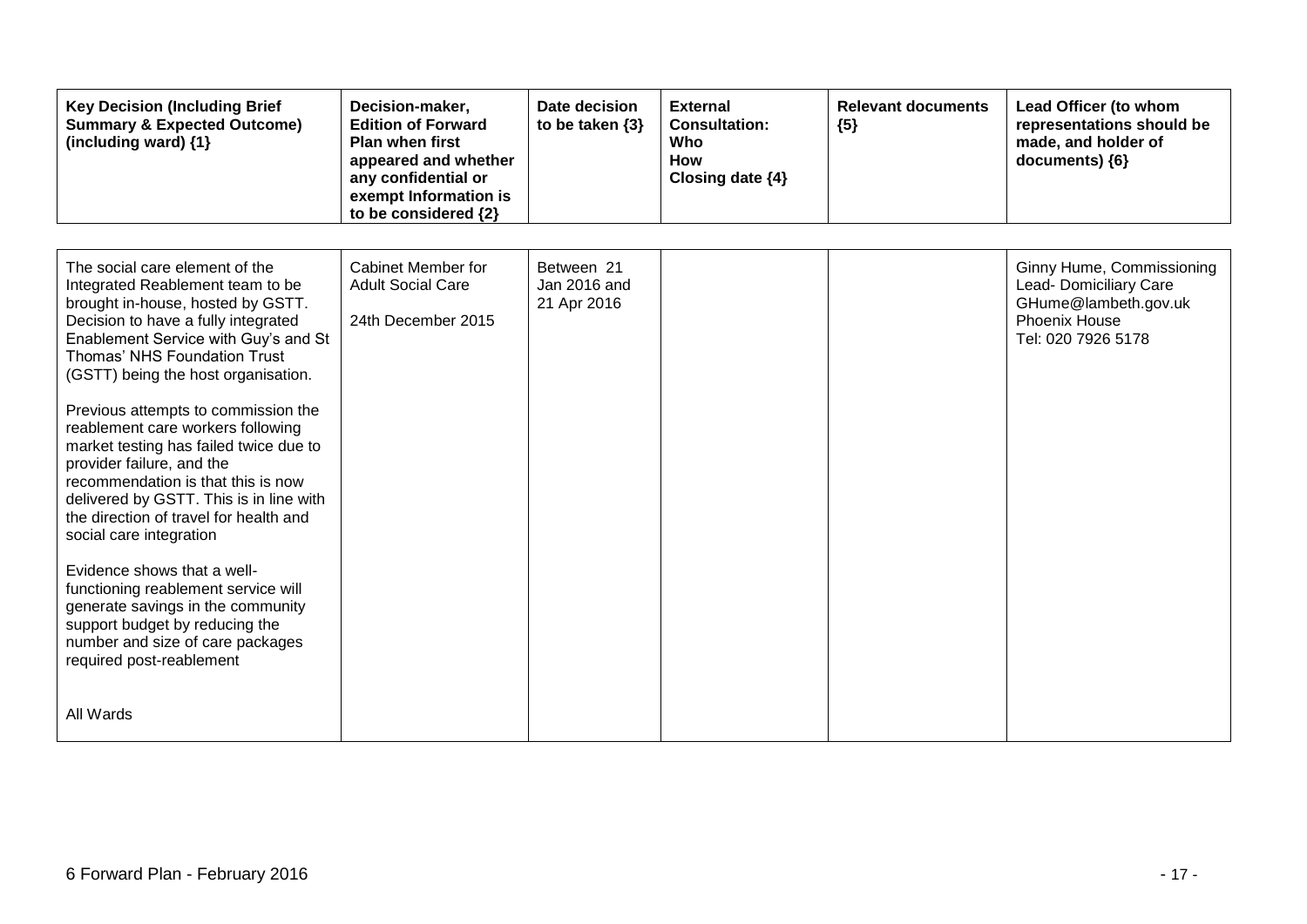| <b>Key Decision (Including Brief</b><br><b>Summary &amp; Expected Outcome)</b><br>(including ward) $\{1\}$                                                                                                                                                  | Decision-maker,<br><b>Edition of Forward</b><br><b>Plan when first</b><br>appeared and whether<br>any confidential or<br>exempt Information is<br>to be considered {2} | Date decision<br>to be taken $\{3\}$ | <b>External</b><br><b>Consultation:</b><br>Who<br>How<br>Closing date $\{4\}$ | <b>Relevant documents</b><br>${5}$ | Lead Officer (to whom<br>representations should be<br>made, and holder of<br>documents) ${6}$         |
|-------------------------------------------------------------------------------------------------------------------------------------------------------------------------------------------------------------------------------------------------------------|------------------------------------------------------------------------------------------------------------------------------------------------------------------------|--------------------------------------|-------------------------------------------------------------------------------|------------------------------------|-------------------------------------------------------------------------------------------------------|
| Passenger Transport Services -<br>tender award recommendation<br>A waiver to procurement regulation, to<br>allow the current providers of<br>passenger transport services to<br>continue to provide the service, whilst<br>a tender process is carried out. | Cabinet Member for<br><b>Adult Social Care,</b><br>Cabinet Member for<br><b>Children and Families</b><br>12 September 2014                                             | Not before 6<br>Jan 2016             | Consultation with<br>providers and users<br>since March 2014                  |                                    | Kelly Renzullo, Senior<br><b>Commissioning Manager</b><br>3rd floor Phoenix House,<br>Wandsworth Road |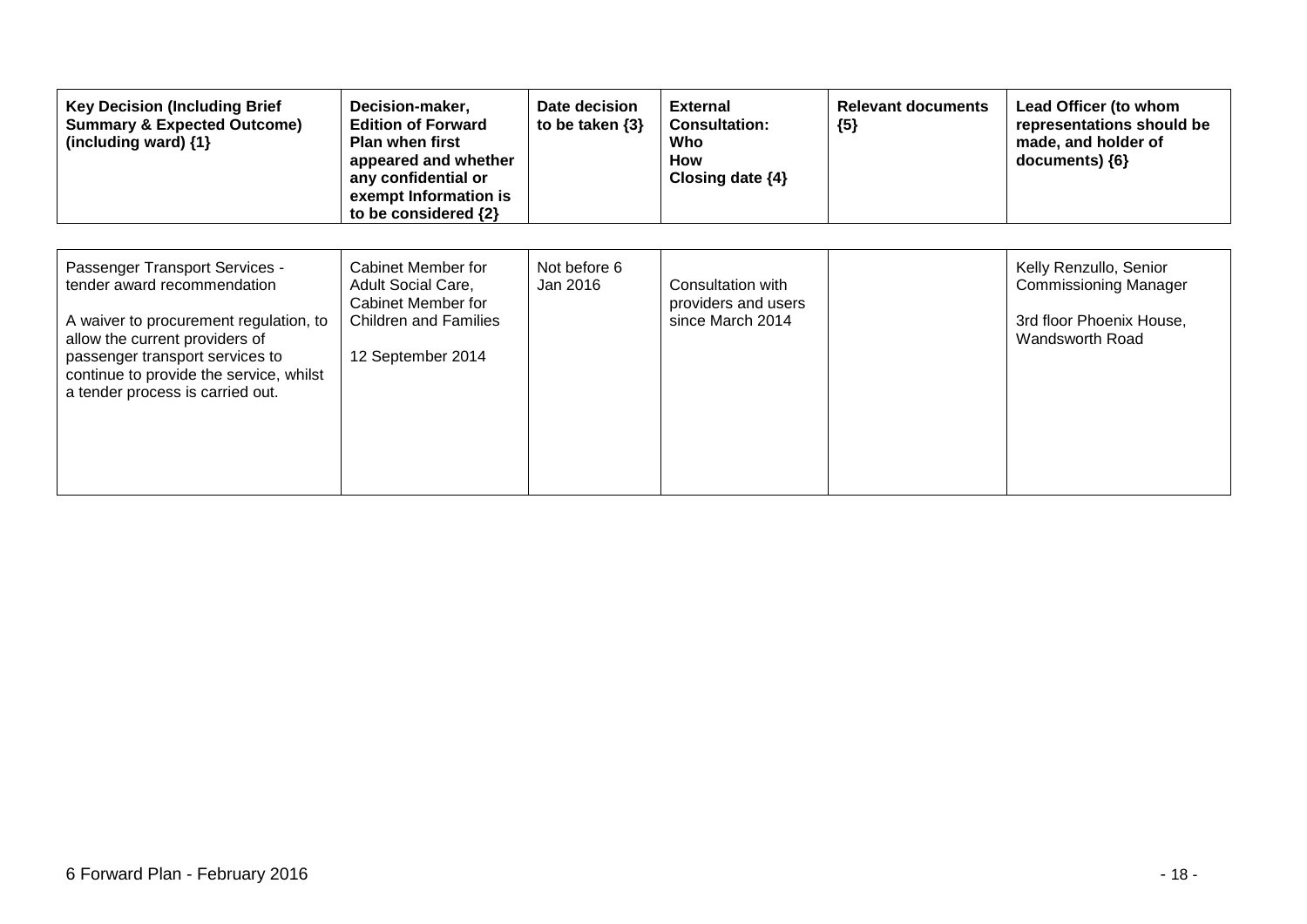| <b>Key Decision (Including Brief</b><br><b>Summary &amp; Expected Outcome)</b><br>(including ward) {1}                                                                                                                                                                                                                                                                                                                                                                                                                                                                                                                                                                                                                                                                                                            | Decision-maker,<br><b>Edition of Forward</b><br><b>Plan when first</b><br>appeared and whether<br>any confidential or<br>exempt Information is<br>to be considered {2} | Date decision<br>to be taken $\{3\}$      | <b>External</b><br><b>Consultation:</b><br>Who<br><b>How</b><br>Closing date $\{4\}$                                                                                                                                                                                                                                                                                                                                                                                          | <b>Relevant documents</b><br>${5}$ | Lead Officer (to whom<br>representations should be<br>made, and holder of<br>documents) {6}                                               |
|-------------------------------------------------------------------------------------------------------------------------------------------------------------------------------------------------------------------------------------------------------------------------------------------------------------------------------------------------------------------------------------------------------------------------------------------------------------------------------------------------------------------------------------------------------------------------------------------------------------------------------------------------------------------------------------------------------------------------------------------------------------------------------------------------------------------|------------------------------------------------------------------------------------------------------------------------------------------------------------------------|-------------------------------------------|-------------------------------------------------------------------------------------------------------------------------------------------------------------------------------------------------------------------------------------------------------------------------------------------------------------------------------------------------------------------------------------------------------------------------------------------------------------------------------|------------------------------------|-------------------------------------------------------------------------------------------------------------------------------------------|
| Extra Care Housing Developments at<br><b>Elderberry Grove and Denby Court</b><br>A competitive selection process is<br>planned in order to identify a suitably<br>experienced and qualified Registered<br>Provider of Social Housing to design,<br>build and operate two extra care<br>housing schemes on the sites of<br>current sheltered housing schemes<br>which are in the process of being<br>decommissioned. The proposed<br>selection process is robust and<br>transparent and described in a<br>Procurement Strategy report to be<br>approved by the Council's<br>Procurement Board. Following the<br>selection process a decision will be<br>required to enter into formal contract<br>negotiations including land transfer,<br>development and nomination<br>agreements with the successful<br>bidder. | Cabinet Member for<br><b>Adult Social Care</b><br>19.02.15                                                                                                             | Between 18<br>Nov 2015 and<br>28 Feb 2016 | Co production with<br>tenants on service<br>requirement has<br>been underway since<br>decision to redevelop<br>schemes was taken<br>in November 2013.<br>Tenants'<br>representatives are<br>included in<br>production of tender<br>documentation and<br>will be included in the<br>valuation and<br>selection process.<br>Shortlisted providers<br>will be required to<br>present to wider<br>tenants group and<br>feedback will<br>contribute to the<br>selection of the RP. |                                    | David Worrall, Senior<br>Commissioning Manager,<br>Health and Wellbeing<br>dworrall@lambeth.gov.uk<br>Phoenix House<br>Tel: 020 7926 9978 |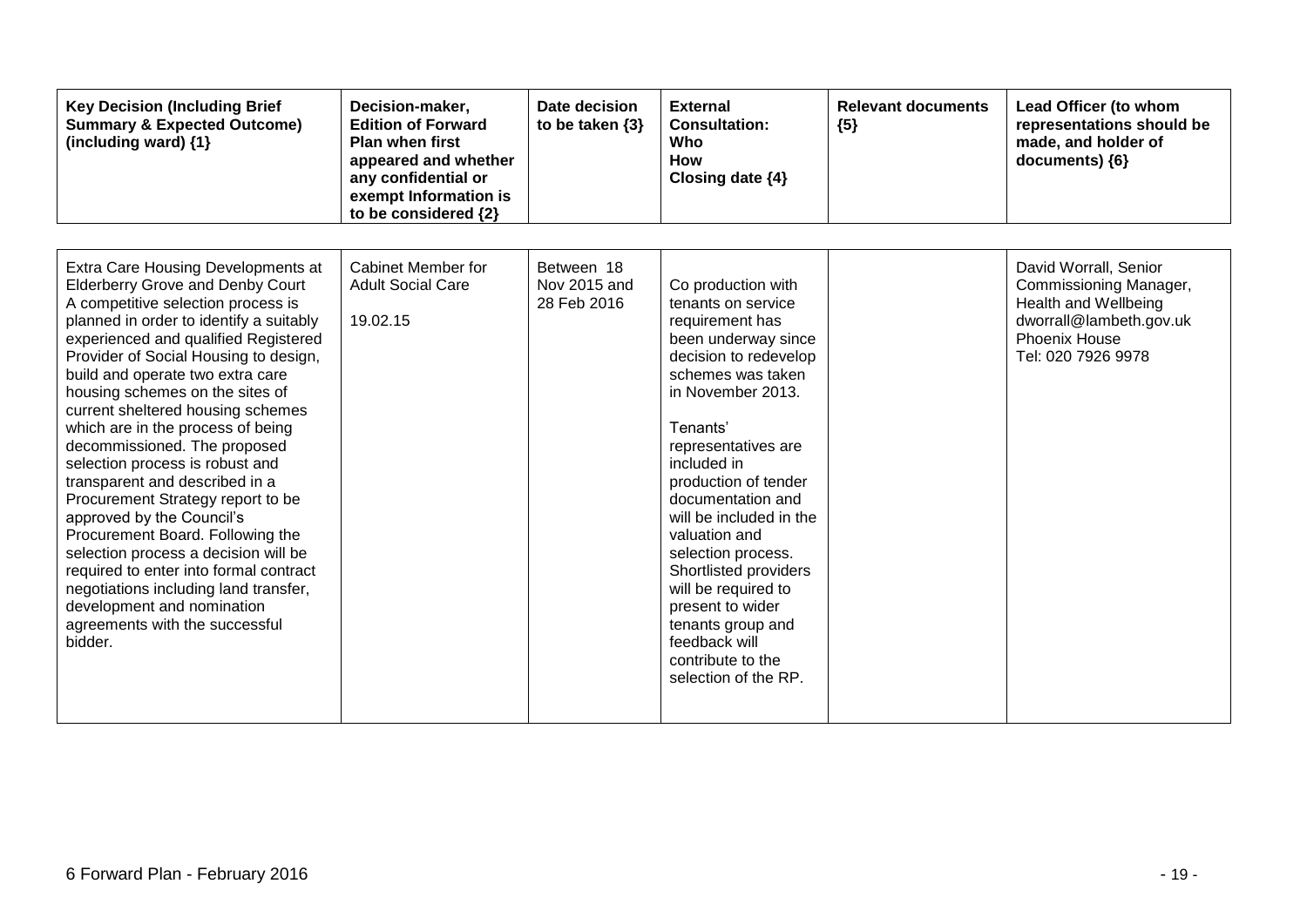| <b>Key Decision (Including Brief</b><br><b>Summary &amp; Expected Outcome)</b><br>(including ward) {1}                                                                                                                                                                                                                                                                                                                              | Decision-maker,<br><b>Edition of Forward</b><br>Plan when first<br>appeared and whether<br>any confidential or<br>exempt Information is<br>to be considered {2} | Date decision<br>to be taken $\{3\}$      | <b>External</b><br><b>Consultation:</b><br>Who<br><b>How</b><br>Closing date {4}                                  | <b>Relevant documents</b><br>${5}$ | Lead Officer (to whom<br>representations should be<br>made, and holder of<br>documents) ${6}$                             |
|-------------------------------------------------------------------------------------------------------------------------------------------------------------------------------------------------------------------------------------------------------------------------------------------------------------------------------------------------------------------------------------------------------------------------------------|-----------------------------------------------------------------------------------------------------------------------------------------------------------------|-------------------------------------------|-------------------------------------------------------------------------------------------------------------------|------------------------------------|---------------------------------------------------------------------------------------------------------------------------|
| <b>Extension of Floating Support contract</b><br>with One Housing<br>The Floating Support service provides<br>support to tenants in independent<br>sheltered housing schemes where<br>there is limited on-site support.<br>Commissioning plans to re-model this<br>service, along with the Emergency<br>Alarm service, over the next year.<br>Services to vulnerable tenants should<br>be continued until this work is<br>complete. | Cabinet Member for<br><b>Adult Social Care</b><br>01/05/2015                                                                                                    | Between 18<br>Nov 2015 and<br>28 Feb 2016 | <b>External consultation</b><br>and co-production<br>will take place, where<br>appropriate, when re-<br>modelling |                                    | Ginny Hume, Commissioning<br>Lead- Domiciliary Care<br>GHume@lambeth.gov.uk<br><b>Phoenix House</b><br>Tel: 020 7926 5178 |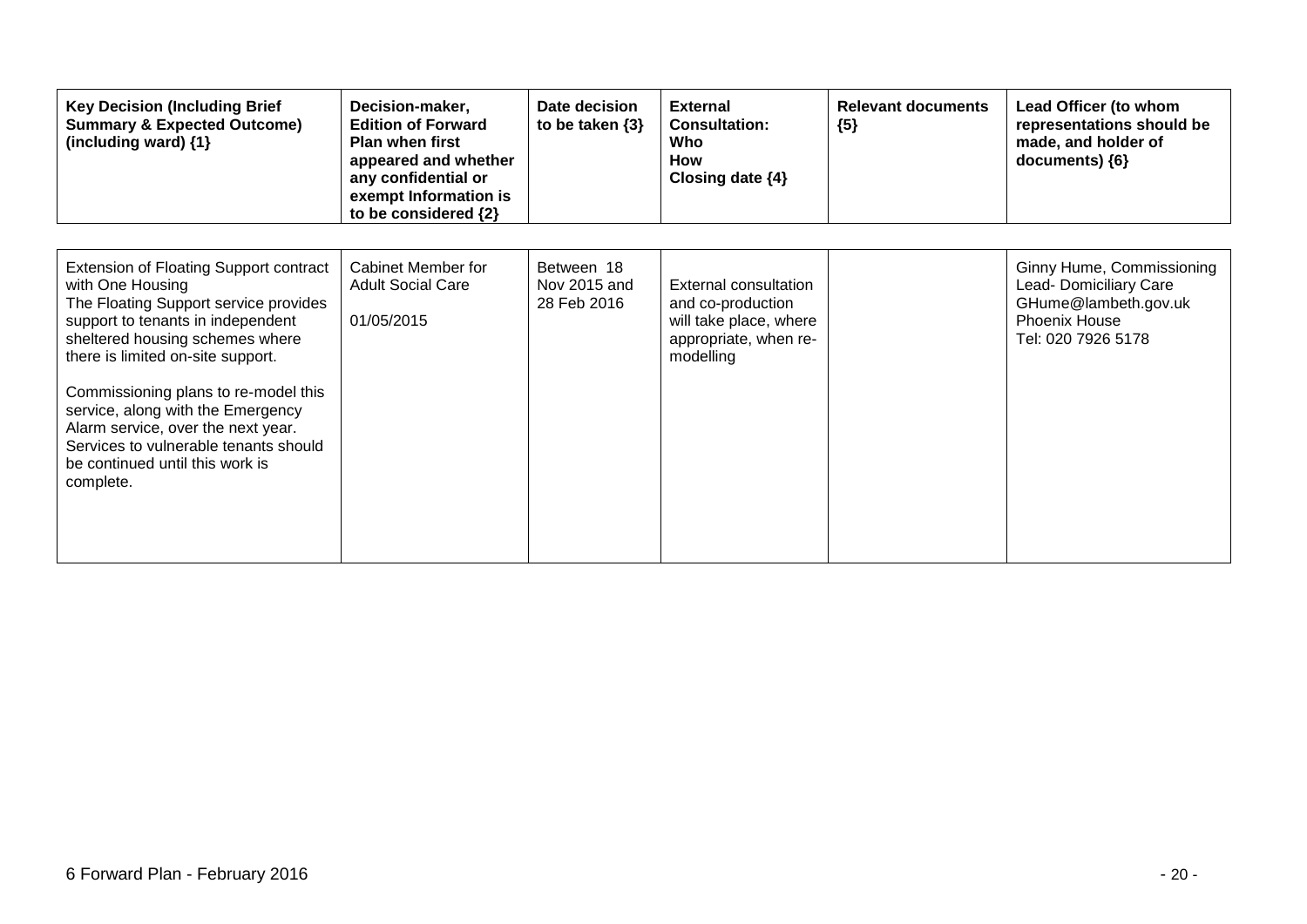| <b>Key Decision (Including Brief</b><br><b>Summary &amp; Expected Outcome)</b><br>(including ward) {1}                                                                                                                                                                                                                                                                                                                      | Decision-maker,<br><b>Edition of Forward</b><br><b>Plan when first</b><br>appeared and whether<br>any confidential or<br>exempt Information is<br>to be considered {2} | Date decision<br>to be taken $\{3\}$      | <b>External</b><br><b>Consultation:</b><br>Who<br><b>How</b><br>Closing date $\{4\}$                           | <b>Relevant documents</b><br>${5}$ | Lead Officer (to whom<br>representations should be<br>made, and holder of<br>documents) {6}                                                                                                      |
|-----------------------------------------------------------------------------------------------------------------------------------------------------------------------------------------------------------------------------------------------------------------------------------------------------------------------------------------------------------------------------------------------------------------------------|------------------------------------------------------------------------------------------------------------------------------------------------------------------------|-------------------------------------------|----------------------------------------------------------------------------------------------------------------|------------------------------------|--------------------------------------------------------------------------------------------------------------------------------------------------------------------------------------------------|
| Home to Day Care Transport<br>Previous contract has been extended<br>until December 31 <sup>st</sup> 2015.<br>New contract required from January<br>1 <sup>st</sup> 2016, for two years.<br>There are plans to reduce usage of<br>this transport over the course of the<br>new contract, but those that currently<br>use it are assessed as requiring it as<br>part of their assessed social care<br>needs (Care Act 2014). | Cabinet Member for<br><b>Adult Social Care</b><br>3 July 2015                                                                                                          | Between 18<br>Nov 2015 and<br>28 Feb 2016 | Consultation with day<br>service users and<br>current users of<br>transport as part of<br>day services review. |                                    | David Minahan, Strategy and<br>Commissioning Manager,<br>Neighbourhoods and Growth,<br>David Minahan, Strategy and<br>Commissioning Manager,<br>Neighbourhoods and Growth                        |
| Procurement Framework for suppliers<br>for Passenger Transport Services -<br>2015-2019- tender award<br>This report proposes a procurement<br>framework of passenger transport<br>providers that can support Lambeth's<br>residents during 2015-19.<br>All Wards                                                                                                                                                            | Cabinet Member for<br><b>Adult Social Care</b><br>24.07.15                                                                                                             | Between 18<br>Nov 2015 and<br>28 Feb 2016 |                                                                                                                |                                    | Vikram Singh Gudra,<br>Procurement Officer- Adult<br>Social Care<br>VGudra@lambeth.gov.uk<br>Procurement Team, 3rd<br>Floor, Phoenix House, 10<br>Wandsworth Road, SW8 2LL<br>Tel: 0207 926 5495 |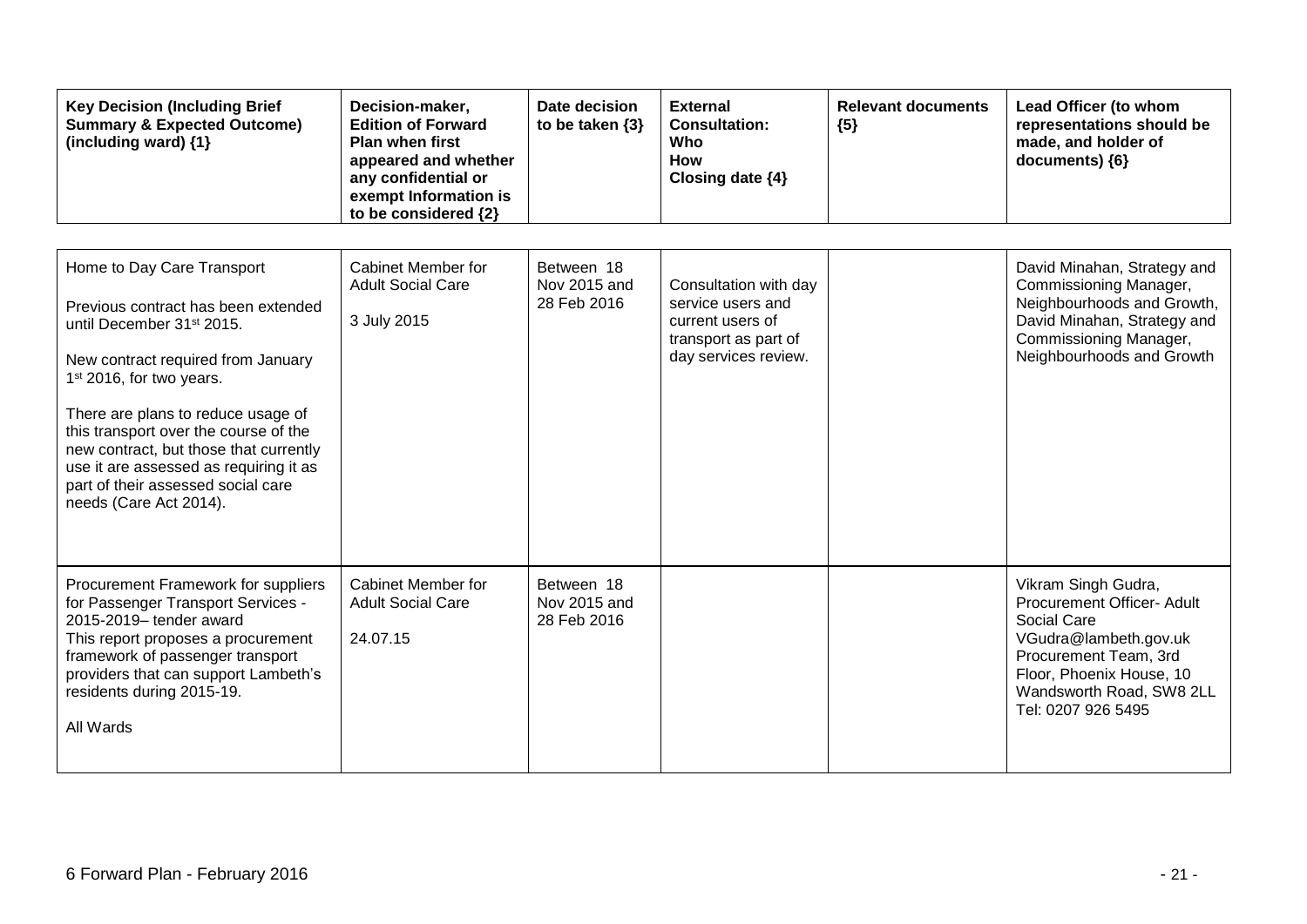| <b>Key Decision (Including Brief</b><br><b>Summary &amp; Expected Outcome)</b><br>(including ward) {1}                                                                                                                                                                                                                                                                                                                                                                                                                                                                                                                                                                                                                                                                                                                                                                                                                                        | Decision-maker,<br><b>Edition of Forward</b><br><b>Plan when first</b><br>appeared and whether<br>any confidential or<br>exempt Information is<br>to be considered {2} | Date decision<br>to be taken $\{3\}$     | <b>External</b><br><b>Consultation:</b><br>Who<br>How<br>Closing date {4} | <b>Relevant documents</b><br>${5}$ | Lead Officer (to whom<br>representations should be<br>made, and holder of<br>documents) {6}               |
|-----------------------------------------------------------------------------------------------------------------------------------------------------------------------------------------------------------------------------------------------------------------------------------------------------------------------------------------------------------------------------------------------------------------------------------------------------------------------------------------------------------------------------------------------------------------------------------------------------------------------------------------------------------------------------------------------------------------------------------------------------------------------------------------------------------------------------------------------------------------------------------------------------------------------------------------------|------------------------------------------------------------------------------------------------------------------------------------------------------------------------|------------------------------------------|---------------------------------------------------------------------------|------------------------------------|-----------------------------------------------------------------------------------------------------------|
| <b>Cheviot Gardens Care and Support</b><br>Contract<br>The decision is on the waiver of<br>procurement rules to allow direct<br>award of the care and support contract<br>to Notting Hill Housing Group (NHHG)<br>which is the housing provider at<br>Cheviot Gardens.<br>The contract will be for a period of 3<br>years with a cost of £521k to £600k<br>per annum (the range is due to the<br>demand led nature of the service).<br>Care delivered through this contract is<br>available to all residents in the<br>scheme including those who were<br>resident in the previous sheltered<br>housing scheme and those who<br>purchase a shared- ownership flat,<br>subject to a care needs assessment<br>and a financial assessment.<br>Direct award to NHHG ensures that<br>there is a seamless housing and care<br>service provided to tenants as both<br>elements of the service are delivered<br>by one organisation.<br>Knight's Hill | <b>Cabinet Member for</b><br><b>Adult Social Care</b><br>2 October 2015                                                                                                | Between 2 Nov<br>2015 and 28<br>Feb 2016 |                                                                           |                                    | Helen Bolger, Strategic<br><b>Commissioning Manager</b><br>3rd Floor, Phoenix House<br>Tel: 020 7926 2724 |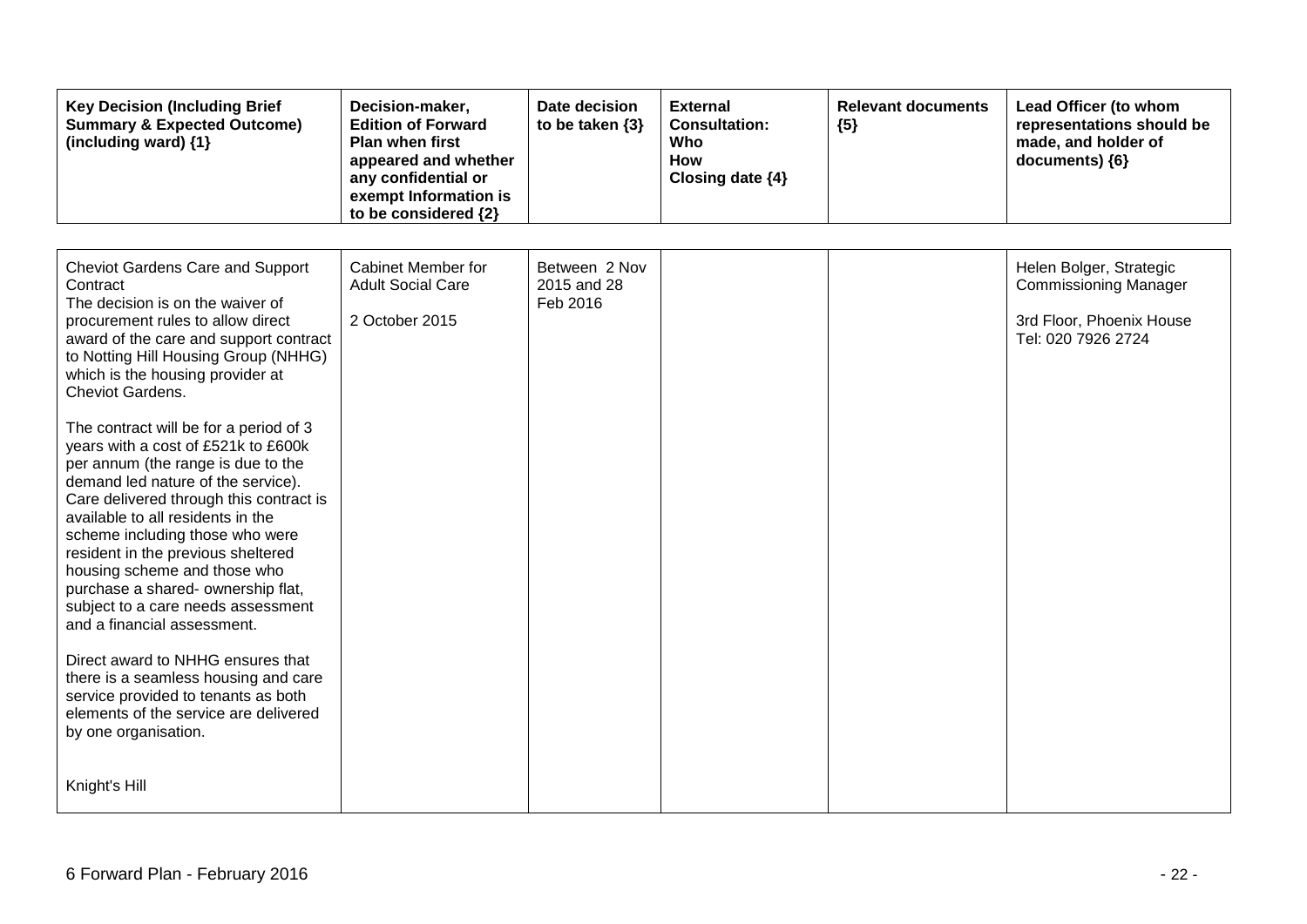| <b>Key Decision (Including Brief</b><br><b>Summary &amp; Expected Outcome)</b><br>(including ward) $\{1\}$                                                                                                                                                                                                                                                                                                                                                                                                                                                                                                                                                                                                           | Decision-maker,<br><b>Edition of Forward</b><br><b>Plan when first</b><br>appeared and whether<br>any confidential or<br>exempt Information is<br>to be considered {2} | Date decision<br>to be taken $\{3\}$     | <b>External</b><br><b>Consultation:</b><br>Who<br><b>How</b><br>Closing date {4} | <b>Relevant documents</b><br>${5}$ | Lead Officer (to whom<br>representations should be<br>made, and holder of<br>documents) ${6}$                                            |
|----------------------------------------------------------------------------------------------------------------------------------------------------------------------------------------------------------------------------------------------------------------------------------------------------------------------------------------------------------------------------------------------------------------------------------------------------------------------------------------------------------------------------------------------------------------------------------------------------------------------------------------------------------------------------------------------------------------------|------------------------------------------------------------------------------------------------------------------------------------------------------------------------|------------------------------------------|----------------------------------------------------------------------------------|------------------------------------|------------------------------------------------------------------------------------------------------------------------------------------|
| Joint Provision of Community<br><b>Equipment for Health and Social Care</b><br>Lambeth Council and Lambeth CCG<br>commission the Community<br>Equipment service jointly and in April<br>2011 awarded a four year contract<br>with a further 1 plus one year<br>extension to 2017. This decision is to:<br>i) Approve a contract extension of 1<br>year from April 1st 2016 to 31st March<br>2017. This is necessary to continue<br>the provision of equipment while a<br>retendering process for this service<br>takes place.<br>ii) Approve a contract variation due to<br>the projected expenditure for the<br>Council for the contract for 15/16<br>increasing in order to meet increased<br>demand.<br>All Wards | Cabinet Member for<br><b>Adult Social Care</b><br>11 December 2015                                                                                                     | Between 11<br>Jan 2016 and 1<br>Apr 2016 |                                                                                  |                                    | Ged Taylor, Lead<br>Commissioner, Integrated<br><b>Commissioning Older Adults</b><br>gtaylor2@lambeth.gov.uk<br>3rd Floor, Phoenix House |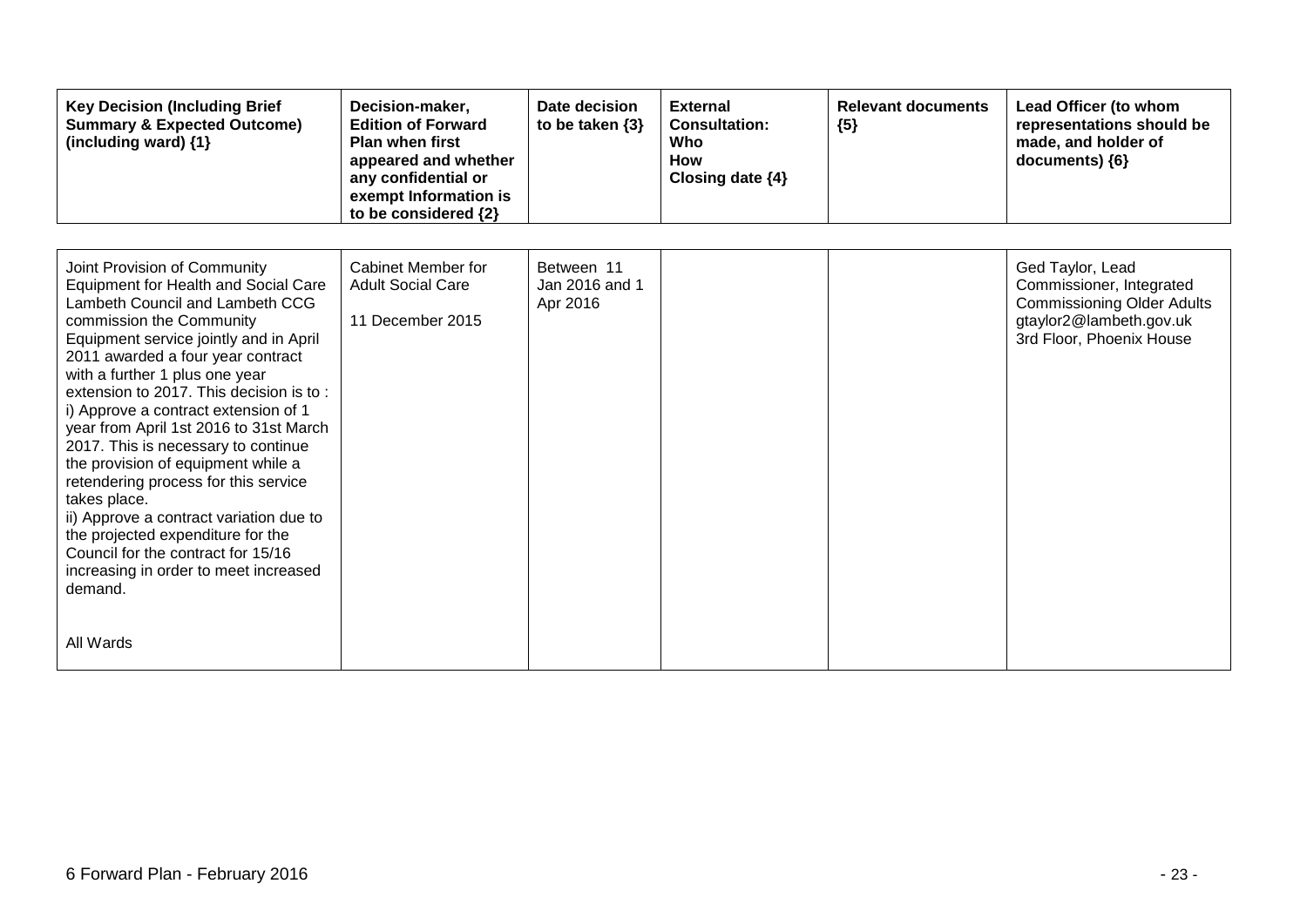| <b>Key Decision (Including Brief</b><br><b>Summary &amp; Expected Outcome)</b><br>(including ward) $\{1\}$                                                                                                                                                                                                                                                                                                                  | Decision-maker,<br><b>Edition of Forward</b><br><b>Plan when first</b><br>appeared and whether<br>any confidential or<br>exempt Information is<br>to be considered {2} | Date decision<br>to be taken $\{3\}$     | <b>External</b><br><b>Consultation:</b><br>Who<br>How<br>Closing date $\{4\}$ | <b>Relevant documents</b><br>${5}$ | Lead Officer (to whom<br>representations should be<br>made, and holder of<br>documents) ${6}$                             |
|-----------------------------------------------------------------------------------------------------------------------------------------------------------------------------------------------------------------------------------------------------------------------------------------------------------------------------------------------------------------------------------------------------------------------------|------------------------------------------------------------------------------------------------------------------------------------------------------------------------|------------------------------------------|-------------------------------------------------------------------------------|------------------------------------|---------------------------------------------------------------------------------------------------------------------------|
| <b>Community Support Approved</b><br><b>Provider List Additional Providers</b><br>The community support Approved<br>Provider list was re-opened to<br>applications in October 2015.<br>18 providers met both the financial<br>and quality requirements, and a<br>decision is required to add them to the<br>list of Approved Providers. The<br>additional 18 will bring the total<br>approved providers to 41.<br>All Wards | Cabinet Member for<br><b>Adult Social Care</b><br>18th December 2015                                                                                                   | Between 18<br>Jan 2016 and 1<br>Apr 2016 |                                                                               |                                    | Ginny Hume, Commissioning<br>Lead- Domiciliary Care<br>GHume@lambeth.gov.uk<br><b>Phoenix House</b><br>Tel: 020 7926 5178 |

#### **Children and Families**

| <b>Children with Disabilities Home</b><br>support services<br>Contract Extension for<br>Home Support Services for Children<br>with disabilities | Cabinet Member for<br><b>Children and Families</b><br>12 September 2014 | Between 26<br>Jun 2015 and<br>28 Feb 2016 |  | Angela Daley, Strategic<br><b>Commissioning Specialist</b><br><b>Services</b><br>adaley@lambeth.gov.uk<br><b>International House</b><br>Tel: 020 7926 5213 |
|-------------------------------------------------------------------------------------------------------------------------------------------------|-------------------------------------------------------------------------|-------------------------------------------|--|------------------------------------------------------------------------------------------------------------------------------------------------------------|
| All Wards                                                                                                                                       |                                                                         |                                           |  |                                                                                                                                                            |

## **Environment and Sustainability**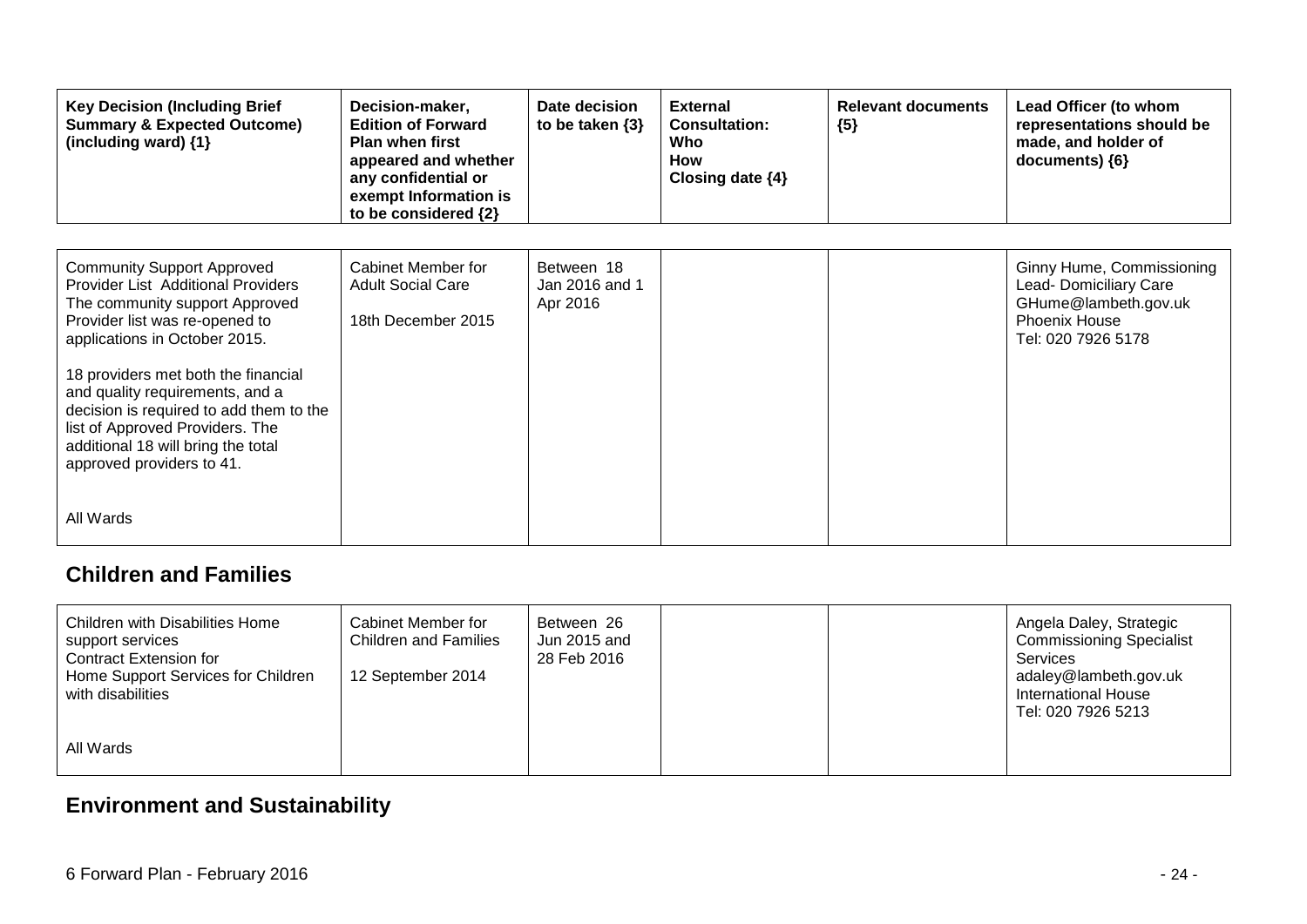| <b>Key Decision (Including Brief</b><br><b>Summary &amp; Expected Outcome)</b><br>(including ward) {1}                                                                                                                                                                                                                                                                                                                                                                                                                                                                                                                                                                                                                                                                                                 | Decision-maker,<br><b>Edition of Forward</b><br><b>Plan when first</b><br>appeared and whether<br>any confidential or<br>exempt Information is<br>to be considered {2} | Date decision<br>to be taken $\{3\}$      | <b>External</b><br><b>Consultation:</b><br>Who<br>How<br>Closing date {4}                                                                                                                    | <b>Relevant documents</b><br>${5}$ | Lead Officer (to whom<br>representations should be<br>made, and holder of<br>documents) {6}                |
|--------------------------------------------------------------------------------------------------------------------------------------------------------------------------------------------------------------------------------------------------------------------------------------------------------------------------------------------------------------------------------------------------------------------------------------------------------------------------------------------------------------------------------------------------------------------------------------------------------------------------------------------------------------------------------------------------------------------------------------------------------------------------------------------------------|------------------------------------------------------------------------------------------------------------------------------------------------------------------------|-------------------------------------------|----------------------------------------------------------------------------------------------------------------------------------------------------------------------------------------------|------------------------------------|------------------------------------------------------------------------------------------------------------|
| <b>Brixton Depots Rationalisation -</b><br><b>Procurement of Construction Works</b><br>This report aims for the procurement<br>board to grant approval for the<br>Somerleyton Road project team to<br>undertake a competitive tender, with<br>the assistance of Veolia, for a<br>contractor to undertake the<br>construction works of the<br>rationalisation of the Brixton depots<br>which involves the reconfiguration of<br>Shakespeare Road depot and<br>Mahatma Ghandi depot in order to<br>accommodate the facilities being<br>relocated from the Angela Davis and<br>(potentially) Wanless Road depots.<br>Approval is also being requested to<br>procure a contractor for the demolition<br>works of Angela Davis depot once its<br>facilities have been relocated.<br>Coldharbour; Herne Hill | Cabinet Member for<br>Environment and<br>Sustainability<br>31 October 2014                                                                                             | Between 26<br>Jun 2015 and<br>28 Feb 2016 | During the planning<br>application process<br>consultations will be<br>undertaken with the<br>public and<br>surrounding<br>communities.<br>Consultation with<br>ward councillors<br>ongoing. |                                    | Neil Vokes, Regeneration<br>Project Manager (Housing)<br>nvokes@lambeth.gov.uk<br>1st floor, Phoenix House |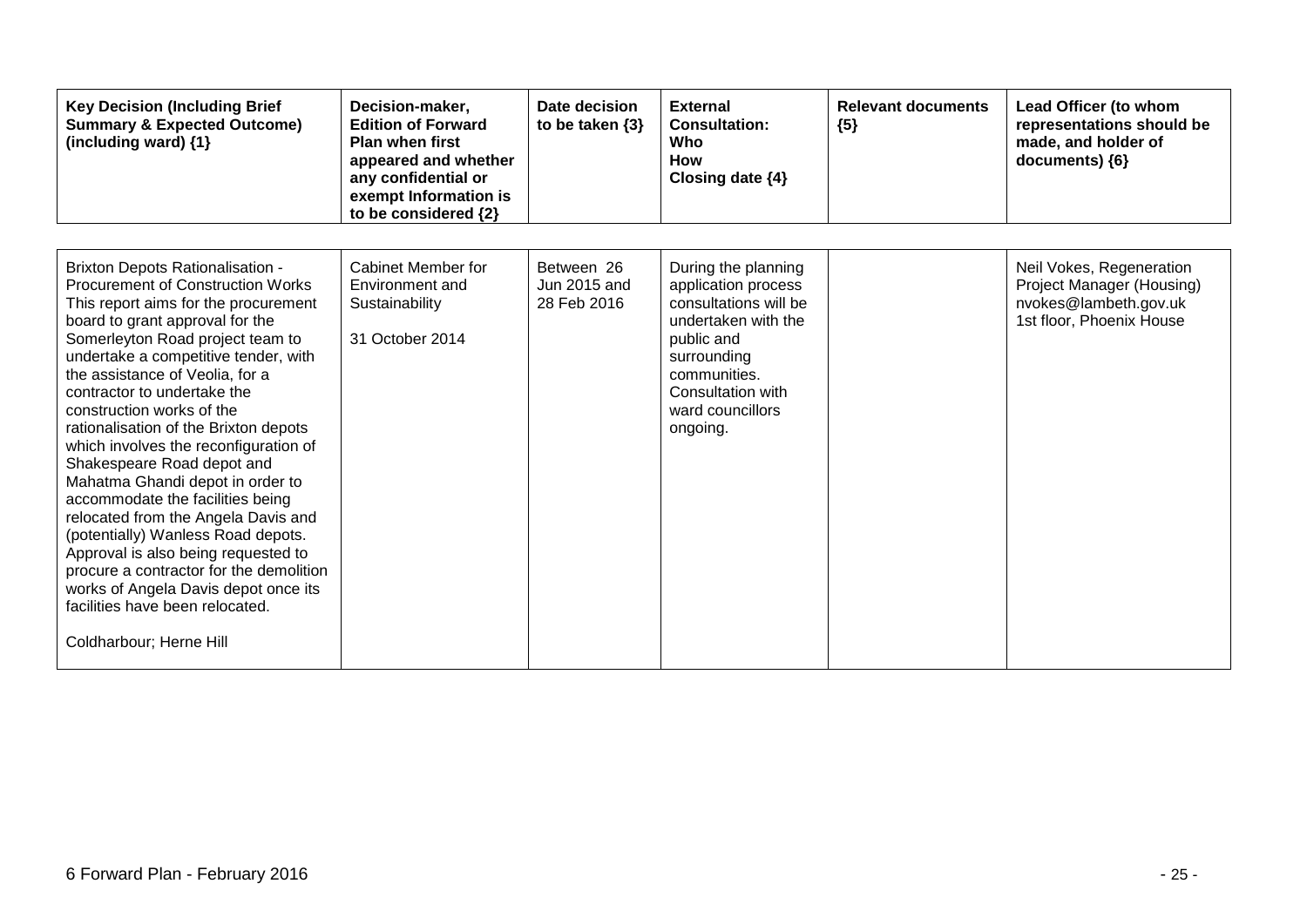| <b>Key Decision (Including Brief</b><br><b>Summary &amp; Expected Outcome)</b><br>(including ward) $\{1\}$                                                                                                                                                                                                                                                                                                                                  | Decision-maker,<br><b>Edition of Forward</b><br><b>Plan when first</b><br>appeared and whether<br>any confidential or<br>exempt Information is<br>to be considered {2} | Date decision<br>to be taken $\{3\}$      | <b>External</b><br><b>Consultation:</b><br>Who<br>How<br>Closing date $\{4\}$ | <b>Relevant documents</b><br>${5}$ | Lead Officer (to whom<br>representations should be<br>made, and holder of<br>documents) $\{6\}$                                                     |
|---------------------------------------------------------------------------------------------------------------------------------------------------------------------------------------------------------------------------------------------------------------------------------------------------------------------------------------------------------------------------------------------------------------------------------------------|------------------------------------------------------------------------------------------------------------------------------------------------------------------------|-------------------------------------------|-------------------------------------------------------------------------------|------------------------------------|-----------------------------------------------------------------------------------------------------------------------------------------------------|
| <b>Extension for the Parking</b><br>Management Services for Lot 1<br>(Enforcement Services) & Lot 2<br>(Nuisance Vehicle Removal Services)<br>To extend Lots 1 and 2 of the Parking<br>Contract in order to allow for the<br>completion of the current tender.<br>The estimated cost of this extension<br>for a total period of 6 months<br>$(01/02/16 - 31/07/16)$ is approximately<br>£2.5 million for both Lot 1 and Lot 2.<br>All Wards | Cabinet Member for<br>Environment and<br>Sustainability<br>15.01.2016                                                                                                  | Between 15<br>Feb 2016 and<br>15 May 2016 |                                                                               |                                    | Simone Felix, Supplier<br><b>Relationship Officer</b><br>SGFelix@lambeth.gov.uk<br>Blue Star House,, 234-244<br>Stockwell Road,, London,<br>SW9 9SP |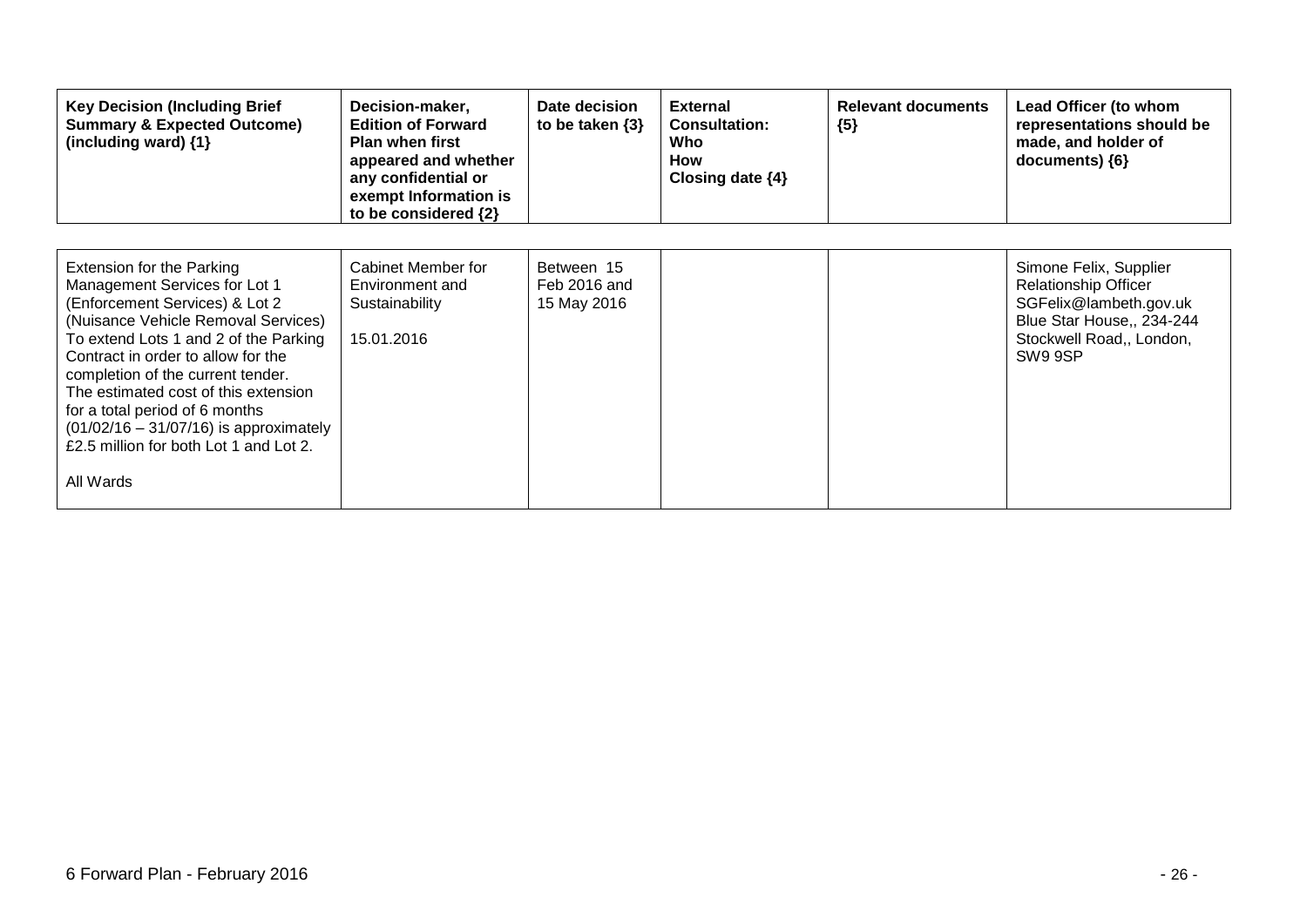| <b>Key Decision (Including Brief</b><br>Decision-maker,<br><b>Summary &amp; Expected Outcome)</b><br><b>Edition of Forward</b><br>(including ward) $\{1\}$<br><b>Plan when first</b><br>appeared and whether<br>any confidential or<br>exempt Information is<br>to be considered $\{2\}$ | Date decision<br>to be taken $\{3\}$ | <b>External</b><br><b>Consultation:</b><br>Who<br><b>How</b><br>Closing date $\{4\}$ | <b>Relevant documents</b><br>${5}$ | Lead Officer (to whom<br>representations should be<br>made, and holder of<br>documents) ${6}$ |
|------------------------------------------------------------------------------------------------------------------------------------------------------------------------------------------------------------------------------------------------------------------------------------------|--------------------------------------|--------------------------------------------------------------------------------------|------------------------------------|-----------------------------------------------------------------------------------------------|
|------------------------------------------------------------------------------------------------------------------------------------------------------------------------------------------------------------------------------------------------------------------------------------------|--------------------------------------|--------------------------------------------------------------------------------------|------------------------------------|-----------------------------------------------------------------------------------------------|

## **Health and Wellbeing**

| Transfer of 2013/14 funding from NHS<br>to Lambeth<br>Transfer of funding via s256 for<br>2013/14 from NHS England to London<br>Borough of Lambeth<br>All Wards   | Cabinet Member for<br>Health and Wellbeing<br>7 February 2014 | Between 26<br>Jun 2015 and<br>28 Feb 2016 | Engagement with<br>LINk/ HealthWatch<br>roundtables, CCG<br>engagement on<br>planning and the BIG<br>Lambeth Health<br>Debate, SLIC<br>Citizens' panel work<br>and Lambeth Living<br>Well Collaborative<br>co-productive work<br>on mental health.<br>This work is ongoing<br>and developing. |                                                                                                                           |
|-------------------------------------------------------------------------------------------------------------------------------------------------------------------|---------------------------------------------------------------|-------------------------------------------|-----------------------------------------------------------------------------------------------------------------------------------------------------------------------------------------------------------------------------------------------------------------------------------------------|---------------------------------------------------------------------------------------------------------------------------|
| Mental Health Accommodation and<br>Community Support contract.<br>Extension of the Mental Health<br>Accommodation and Community<br>Support contract.<br>All Wards | Cabinet Member for<br>Health and Wellbeing<br>16.05.14        | Between 26<br>Jun 2015 and<br>28 Feb 2016 |                                                                                                                                                                                                                                                                                               | Denis O'Rourke, Assistant<br>Director Integrated<br>Commissioning - Adult<br><b>Mental Health</b><br>denisorourke@nhs.net |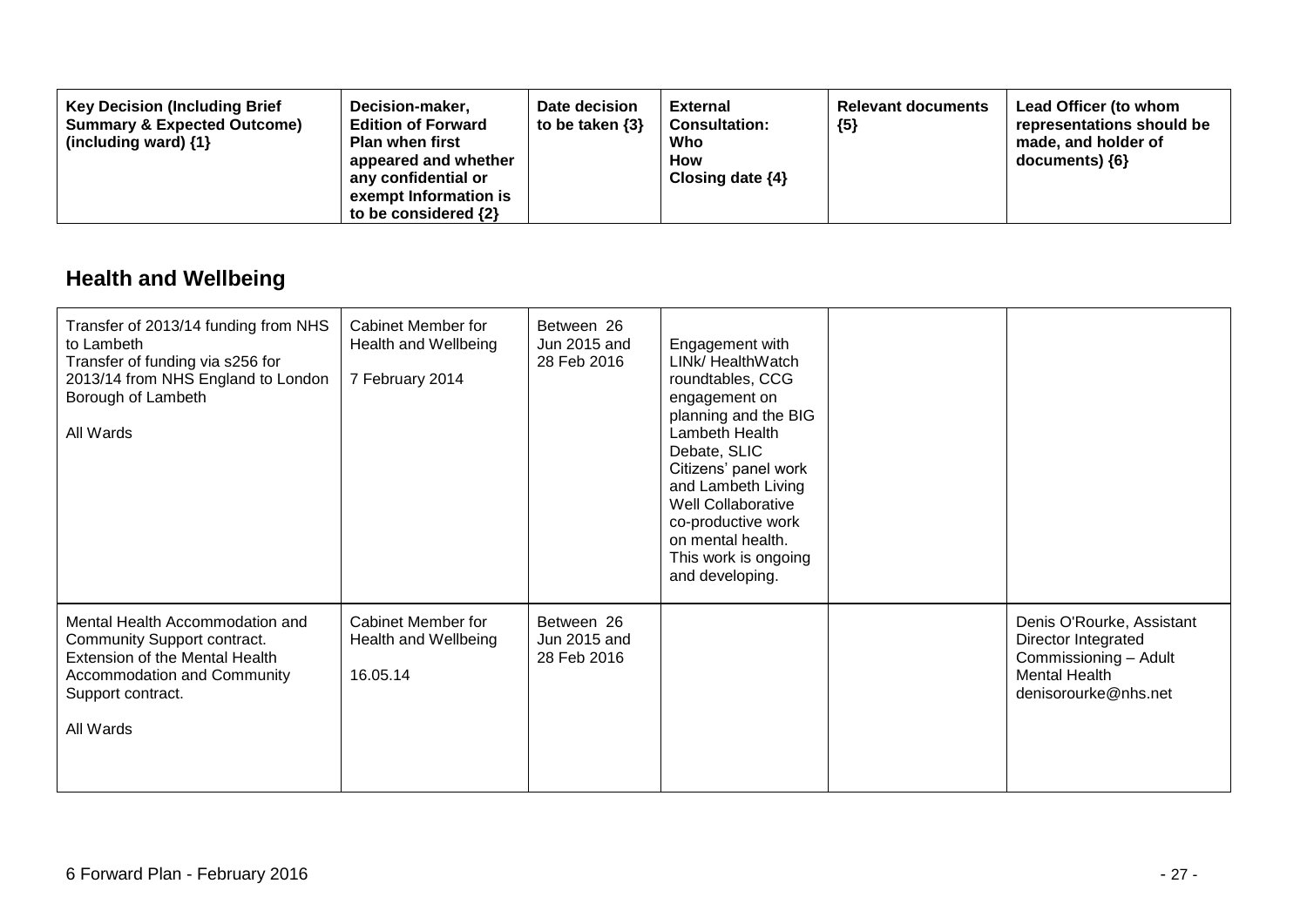| <b>Key Decision (Including Brief</b><br><b>Summary &amp; Expected Outcome)</b><br>(including ward) {1}                                      | Decision-maker,<br><b>Edition of Forward</b><br><b>Plan when first</b><br>appeared and whether<br>any confidential or<br>exempt Information is<br>to be considered {2} | Date decision<br>to be taken $\{3\}$      | <b>External</b><br><b>Consultation:</b><br>Who<br><b>How</b><br>Closing date $\{4\}$                                                                                                                                                                                                          | <b>Relevant documents</b><br>${5}$ | Lead Officer (to whom<br>representations should be<br>made, and holder of<br>documents) ${6}$      |
|---------------------------------------------------------------------------------------------------------------------------------------------|------------------------------------------------------------------------------------------------------------------------------------------------------------------------|-------------------------------------------|-----------------------------------------------------------------------------------------------------------------------------------------------------------------------------------------------------------------------------------------------------------------------------------------------|------------------------------------|----------------------------------------------------------------------------------------------------|
| <b>Better Care Fund</b><br>To finalise and agree the approach to<br>developing the Better Care Fund for<br>Lambeth for 2014-16<br>All Wards | Cabinet Member for<br>Health and Wellbeing<br>7 February 2014                                                                                                          | Between 26<br>Jun 2015 and<br>28 Feb 2016 | Engagement with<br>LINk/ HealthWatch<br>roundtables, CCG<br>engagement on<br>planning and the BIG<br>Lambeth Health<br>Debate, SLIC<br>Citizens' panel work<br>and Lambeth Living<br>Well Collaborative<br>co-productive work<br>on mental health.<br>This work is ongoing<br>and developing. |                                    | Moira McGrath, Director of<br><b>Strategy and Commissioning</b><br>Adults<br>moira.mcgrath@nhs.net |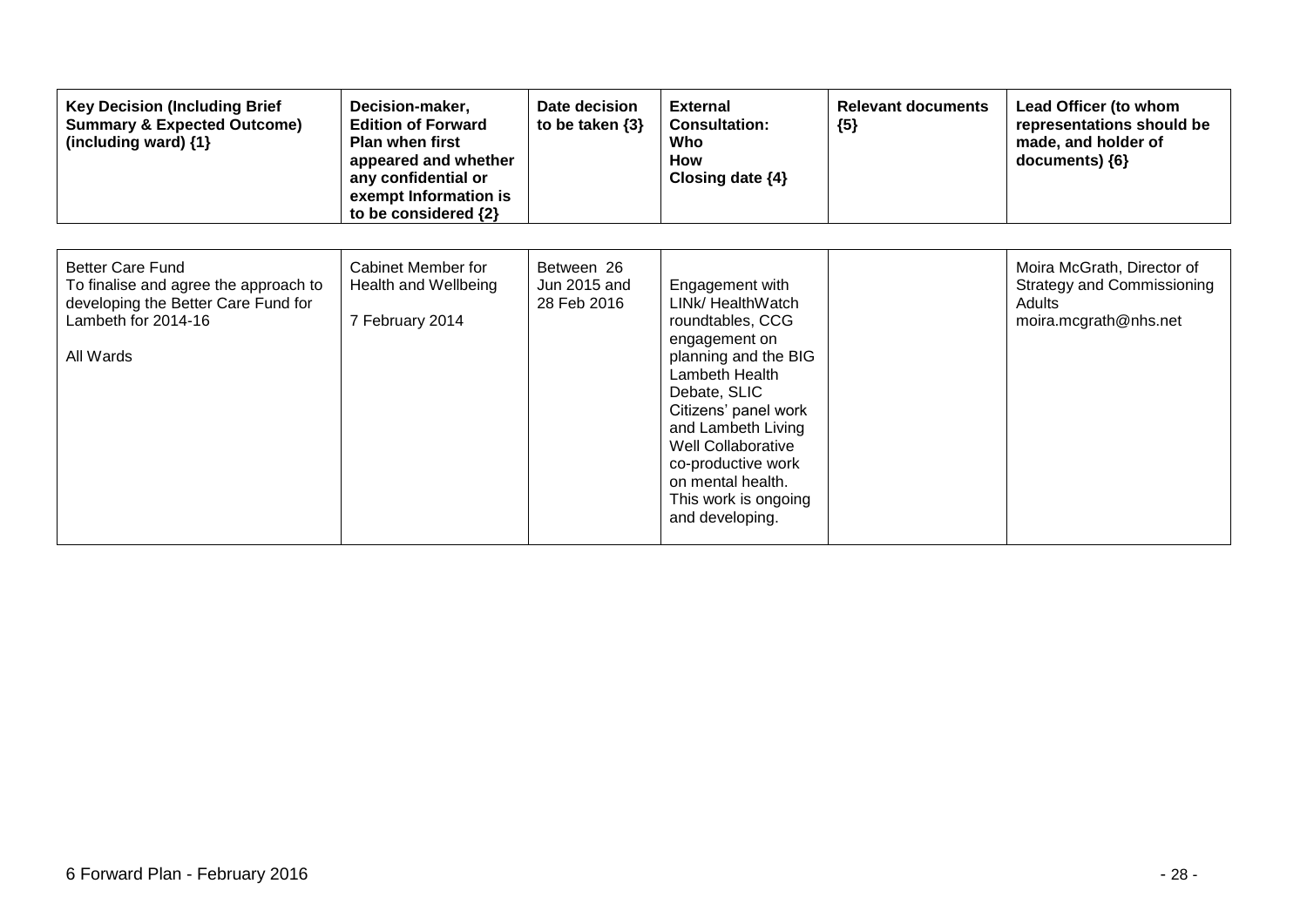| <b>Key Decision (Including Brief</b><br><b>Summary &amp; Expected Outcome)</b><br>(including ward) {1}                                                                                                                                                                                                                                                                                                                                                                                                         | Decision-maker,<br><b>Edition of Forward</b><br><b>Plan when first</b><br>appeared and whether<br>any confidential or<br>exempt Information is<br>to be considered {2} | Date decision<br>to be taken $\{3\}$      | <b>External</b><br><b>Consultation:</b><br>Who<br><b>How</b><br>Closing date {4}                                                                                                                                                                                                                                              | <b>Relevant documents</b><br>${5}$ | Lead Officer (to whom<br>representations should be<br>made, and holder of<br>documents) {6} |
|----------------------------------------------------------------------------------------------------------------------------------------------------------------------------------------------------------------------------------------------------------------------------------------------------------------------------------------------------------------------------------------------------------------------------------------------------------------------------------------------------------------|------------------------------------------------------------------------------------------------------------------------------------------------------------------------|-------------------------------------------|-------------------------------------------------------------------------------------------------------------------------------------------------------------------------------------------------------------------------------------------------------------------------------------------------------------------------------|------------------------------------|---------------------------------------------------------------------------------------------|
| Extension to pilot level 3 specialist<br>weight management service for<br>children<br>Decision to extend the above contract<br>for 2 years. This contract is part of a<br>healthy weight programme that was<br>set up as a pilot following a tender that<br>was carried out in 2011. The pilot will<br>be evaluated over the next year and a<br>tender will be carried out again in<br>2016 (for the full healthy weight<br>programme) following analysis of the<br>findings from the evaluation.<br>All Wards | Cabinet Member for<br>Health and Wellbeing<br>13 June 2014                                                                                                             | Between 26<br>Jun 2015 and<br>28 Feb 2016 | Qualitative data is<br>being captured<br>through the<br>evaluation.<br>Programme<br>participants provide<br>feedback following<br>their involvement.<br>Relevant<br>professionals and<br>stakeholders will be<br>consulted during the<br>evaluation and during<br>the tender process<br>which will be carried<br>out in 2016. |                                    | <b>Candice Clark</b><br>candiceclark@nhs.net                                                |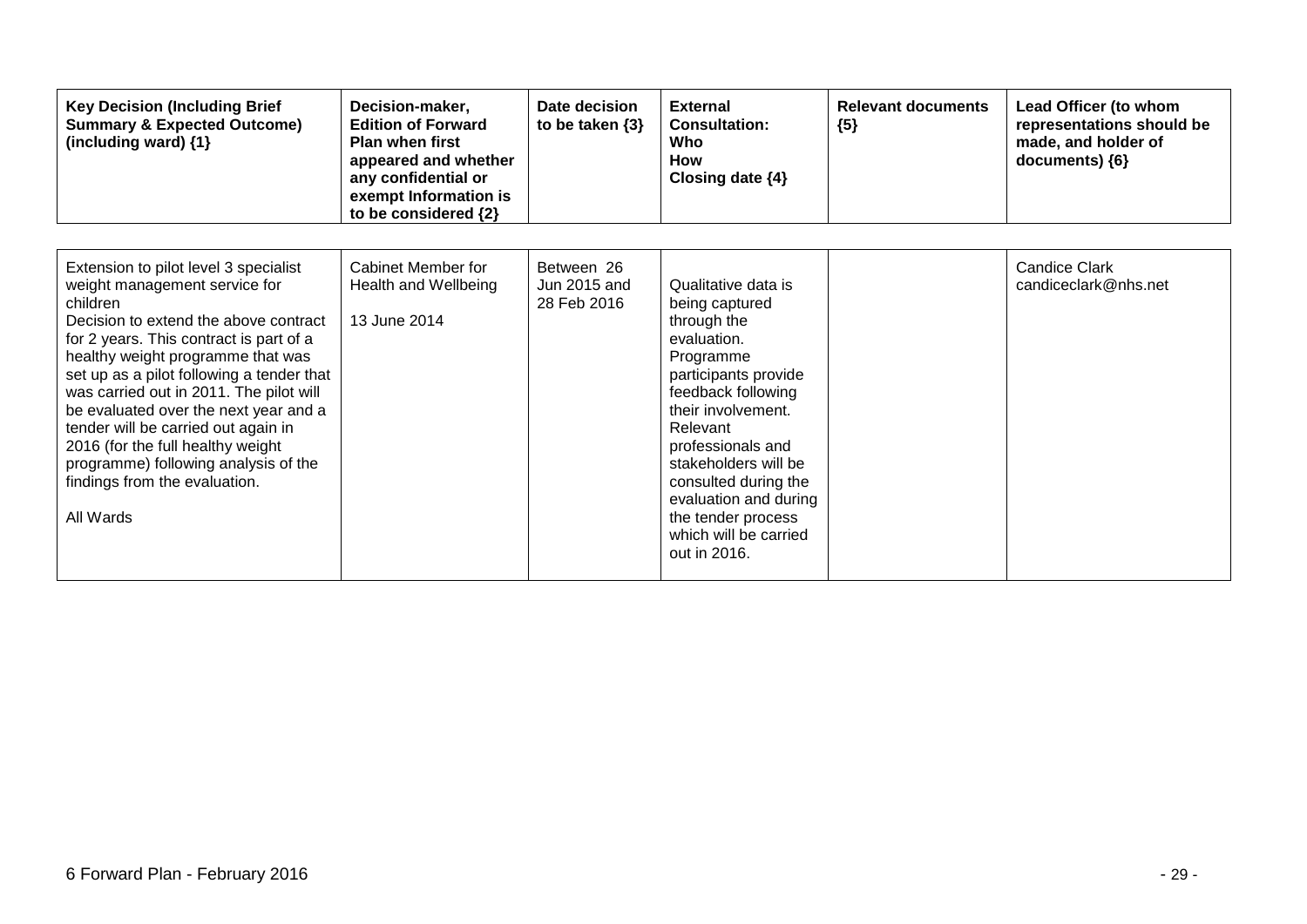| <b>Key Decision (Including Brief</b><br><b>Summary &amp; Expected Outcome)</b><br>(including ward) {1}                                                                                                                                                                                                                                                                                                                                                                                                                                                                                                          | Decision-maker,<br><b>Edition of Forward</b><br><b>Plan when first</b><br>appeared and whether<br>any confidential or<br>exempt Information is<br>to be considered {2} | Date decision<br>to be taken $\{3\}$      | <b>External</b><br><b>Consultation:</b><br>Who<br><b>How</b><br>Closing date $\{4\}$ | <b>Relevant documents</b><br>${5}$ | Lead Officer (to whom<br>representations should be<br>made, and holder of<br>documents) {6}                                                         |
|-----------------------------------------------------------------------------------------------------------------------------------------------------------------------------------------------------------------------------------------------------------------------------------------------------------------------------------------------------------------------------------------------------------------------------------------------------------------------------------------------------------------------------------------------------------------------------------------------------------------|------------------------------------------------------------------------------------------------------------------------------------------------------------------------|-------------------------------------------|--------------------------------------------------------------------------------------|------------------------------------|-----------------------------------------------------------------------------------------------------------------------------------------------------|
| Recommissioning Healthchecks<br>Healthchecks is a health screening<br>initiative for people aged 45-74 who<br>are not already diagnosed with a<br>cardio-vascular disease or diabetes.<br>Currently GPs and pharmacies offer<br>the service, and GSTT are<br>commissioned to provide a specialist<br>service to hard to reach communities.<br>The proposed decision is $-$ in<br>partnership with Southwark - to<br>recommission the healthchecks<br>provided by community services into a<br>cluster configuration, and to retender<br>the specialist service. Southwark will<br>lead the procurement process. | Cabinet Member for<br>Health and Wellbeing<br>16 January 2015                                                                                                          | Between 26<br>Jun 2015 and<br>26 Sep 2015 | Via Community<br><b>Wellbeing Outcomes</b><br>panel                                  |                                    | Elizabeth Clowes, Assistant<br>Director for Strategy &<br>Commissioning<br>eclowes@lambeth.gov.uk<br>3rd Floor, Phoenix House<br>Tel: 020 7926 4781 |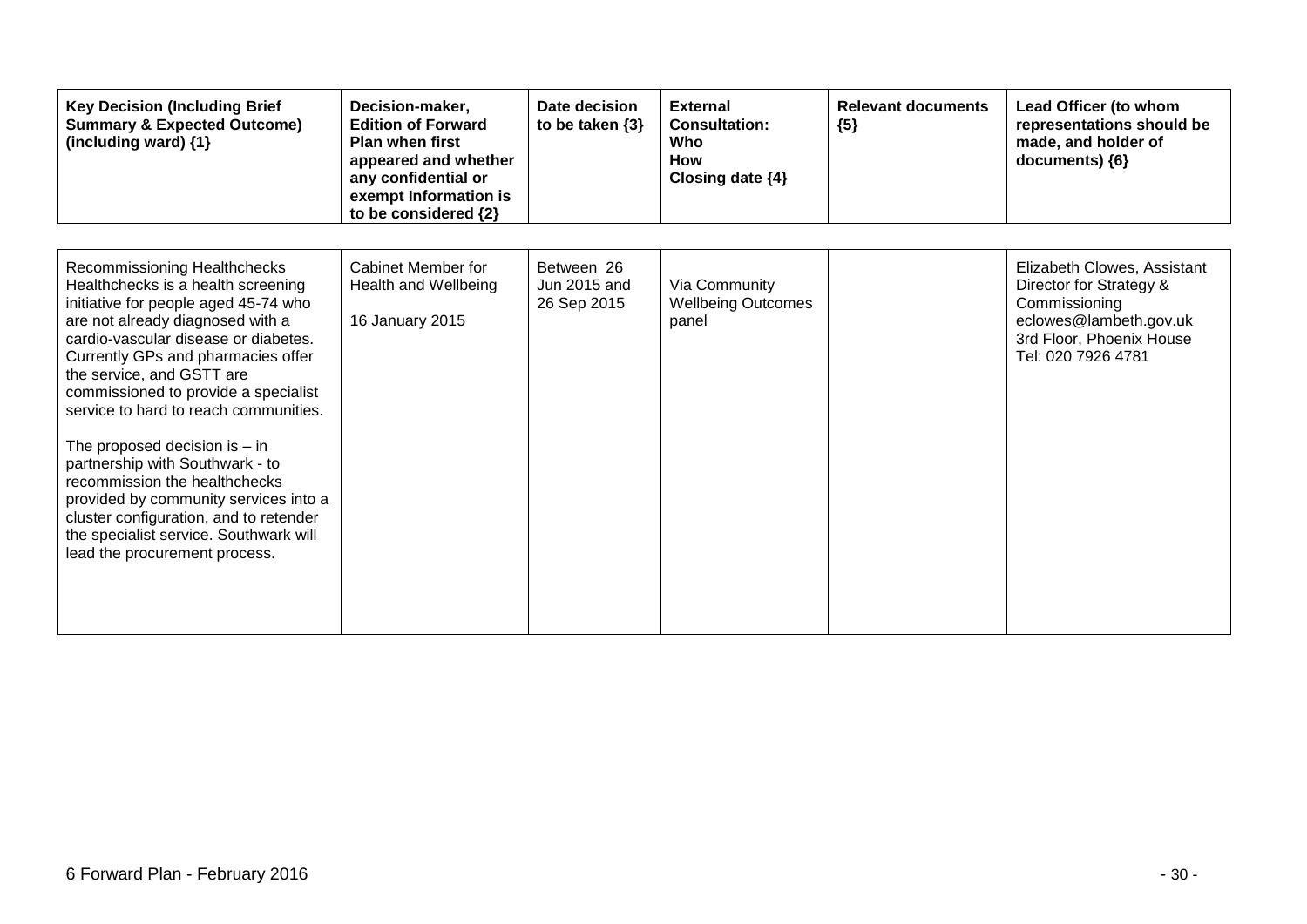| <b>Key Decision (Including Brief</b><br><b>Summary &amp; Expected Outcome)</b><br>(including ward) {1}                                                                                                                                                                                                                                                                                                                                                   | Decision-maker,<br><b>Edition of Forward</b><br><b>Plan when first</b><br>appeared and whether<br>any confidential or<br>exempt Information is<br>to be considered {2} | Date decision<br>to be taken $\{3\}$      | <b>External</b><br><b>Consultation:</b><br>Who<br><b>How</b><br>Closing date $\{4\}$ | <b>Relevant documents</b><br>${5}$ | Lead Officer (to whom<br>representations should be<br>made, and holder of<br>documents) ${6}$                                          |
|----------------------------------------------------------------------------------------------------------------------------------------------------------------------------------------------------------------------------------------------------------------------------------------------------------------------------------------------------------------------------------------------------------------------------------------------------------|------------------------------------------------------------------------------------------------------------------------------------------------------------------------|-------------------------------------------|--------------------------------------------------------------------------------------|------------------------------------|----------------------------------------------------------------------------------------------------------------------------------------|
| Contracting for Genito-Urinary<br>Medicine<br>Lambeth has operated collaboratively<br>with 24 other boroughs to have a<br>common approach to contracting for<br>GUM services across London. A<br>single contract template has been<br>developed, and each host borough for<br>each acute trust providing GUM<br>services will hold a contract, with the<br>other boroughs as party to that<br>contract and responsible for their own<br>financial flows. | Cabinet Member for<br>Health and Wellbeing<br>10 April 2015                                                                                                            | Between 21<br>Aug 2015 and<br>21 Nov 2015 |                                                                                      |                                    | Michelle Binfield, Strategic<br><b>Commissioning Manager</b><br>mbinfield@lambeth.gov.uk<br><b>Phoenix House</b><br>Tel: 020 7926 4610 |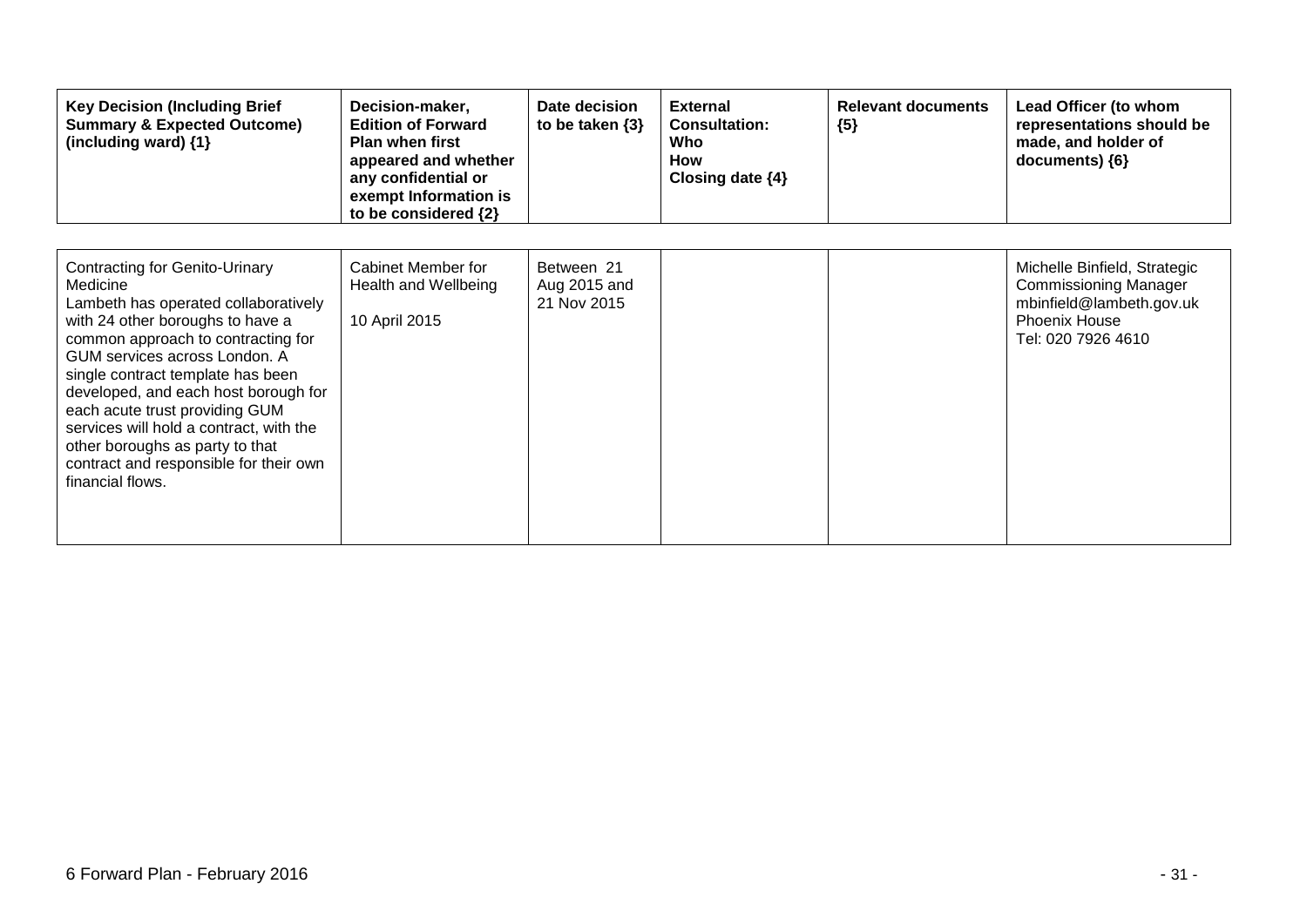| <b>Key Decision (Including Brief</b><br>Decision-maker,<br><b>Summary &amp; Expected Outcome)</b><br><b>Edition of Forward</b><br>(including ward) $\{1\}$<br><b>Plan when first</b><br>appeared and whether<br>any confidential or<br>exempt Information is<br>to be considered $\{2\}$ | Date decision<br>to be taken $\{3\}$ | External<br><b>Consultation:</b><br>Who<br>How<br>Closing date $\{4\}$ | <b>Relevant documents</b><br>${5}$ | Lead Officer (to whom<br>representations should be<br>made, and holder of<br>documents) {6} |
|------------------------------------------------------------------------------------------------------------------------------------------------------------------------------------------------------------------------------------------------------------------------------------------|--------------------------------------|------------------------------------------------------------------------|------------------------------------|---------------------------------------------------------------------------------------------|
|------------------------------------------------------------------------------------------------------------------------------------------------------------------------------------------------------------------------------------------------------------------------------------------|--------------------------------------|------------------------------------------------------------------------|------------------------------------|---------------------------------------------------------------------------------------------|

## **Housing**

| Approval of Additional Spend for<br>Insulation Works and Boiler<br>Installation at Cedars Road Estate<br>To approve additional spend for works | Cabinet Member for<br>Housing<br>27th November 2015 | Between 30<br>Nov 2015 and<br>28 Feb 2016 |  | Sumitra Gomer, Interim AD<br><b>Strategy and Regeneration</b><br>SGomer@lambeth.gov.uk<br>3rd floor, Hambrook House |
|------------------------------------------------------------------------------------------------------------------------------------------------|-----------------------------------------------------|-------------------------------------------|--|---------------------------------------------------------------------------------------------------------------------|
| carried out by Lawtech Ltd on the<br>Cedars Road Estate in relation to                                                                         |                                                     |                                           |  | Tel: 02079263687                                                                                                    |
| External Insulation.                                                                                                                           |                                                     |                                           |  |                                                                                                                     |
| Clapham Town                                                                                                                                   |                                                     |                                           |  |                                                                                                                     |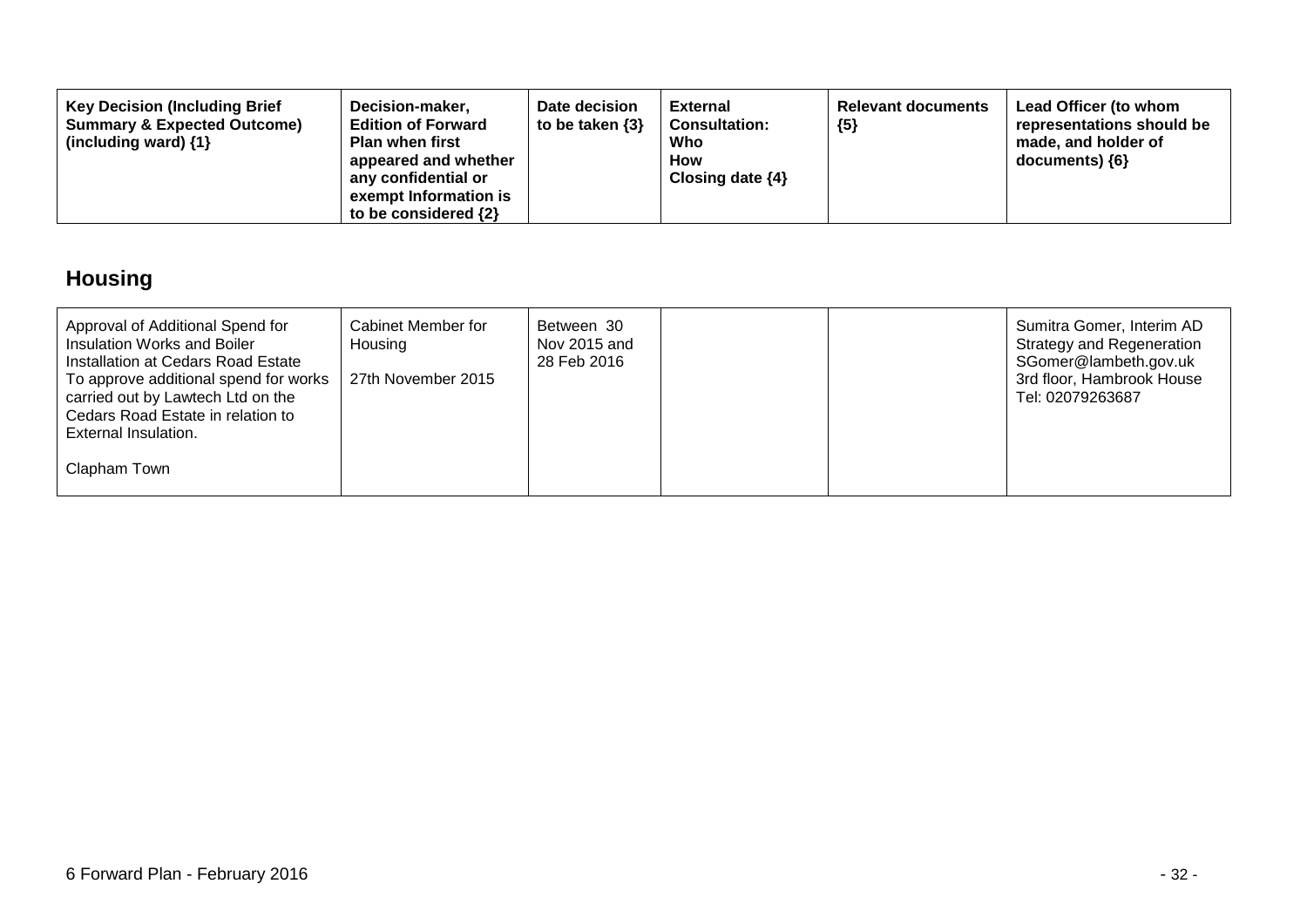| <b>Key Decision (Including Brief</b><br><b>Summary &amp; Expected Outcome)</b><br>(including ward) {1} | Decision-maker,<br><b>Edition of Forward</b><br><b>Plan when first</b><br>appeared and whether<br>any confidential or<br>exempt Information is<br>to be considered {2} | Date decision<br>to be taken $\{3\}$ | <b>External</b><br><b>Consultation:</b><br>Who<br><b>How</b><br>Closing date $\{4\}$ | <b>Relevant documents</b><br>${5}$ | Lead Officer (to whom<br>representations should be<br>made, and holder of<br>documents) {6} |
|--------------------------------------------------------------------------------------------------------|------------------------------------------------------------------------------------------------------------------------------------------------------------------------|--------------------------------------|--------------------------------------------------------------------------------------|------------------------------------|---------------------------------------------------------------------------------------------|
| <b>Tender Approval for Building Services</b>                                                           | <b>Cabinet Member for</b>                                                                                                                                              | Between 26                           |                                                                                      |                                    | Abigail Acosta, Strategic                                                                   |
| Engineer Duties through Lewisham<br>Framework (Lot 7a)                                                 | Housing                                                                                                                                                                | Jun 2015 and<br>28 Feb 2016          | Utilising an already<br>established                                                  |                                    | <b>Contract Management</b><br><b>Procurement Officer</b>                                    |
| Lambeth Living Ltd secures Building<br>Services Engineer Duties as part of                             | 6 February 2015                                                                                                                                                        |                                      | framework via<br>Lewisham enables                                                    |                                    | AAcosta@lambeth.gov.uk                                                                      |
| the Arm's Length Management                                                                            |                                                                                                                                                                        |                                      | Lambeth to meet its                                                                  |                                    |                                                                                             |
| Organisation (ALMO) management<br>agreement to provide sufficiency of                                  |                                                                                                                                                                        |                                      | statutory<br>requirements for                                                        |                                    |                                                                                             |
| skills, resources and expertise to<br>undertake a range of construction                                |                                                                                                                                                                        |                                      | health and safety<br>related works, as well                                          |                                    |                                                                                             |
| related projects.                                                                                      |                                                                                                                                                                        |                                      | as the option of<br>accessing other                                                  |                                    |                                                                                             |
| Approval is sought to award the<br>contract for this service across the                                |                                                                                                                                                                        |                                      | Construction related<br>professional services                                        |                                    |                                                                                             |
| borough for the proposed remaining<br>programme.                                                       |                                                                                                                                                                        |                                      | as and when it's<br>required for LHS                                                 |                                    |                                                                                             |
|                                                                                                        |                                                                                                                                                                        |                                      | prioritised works                                                                    |                                    |                                                                                             |
| All Wards                                                                                              |                                                                                                                                                                        |                                      |                                                                                      |                                    |                                                                                             |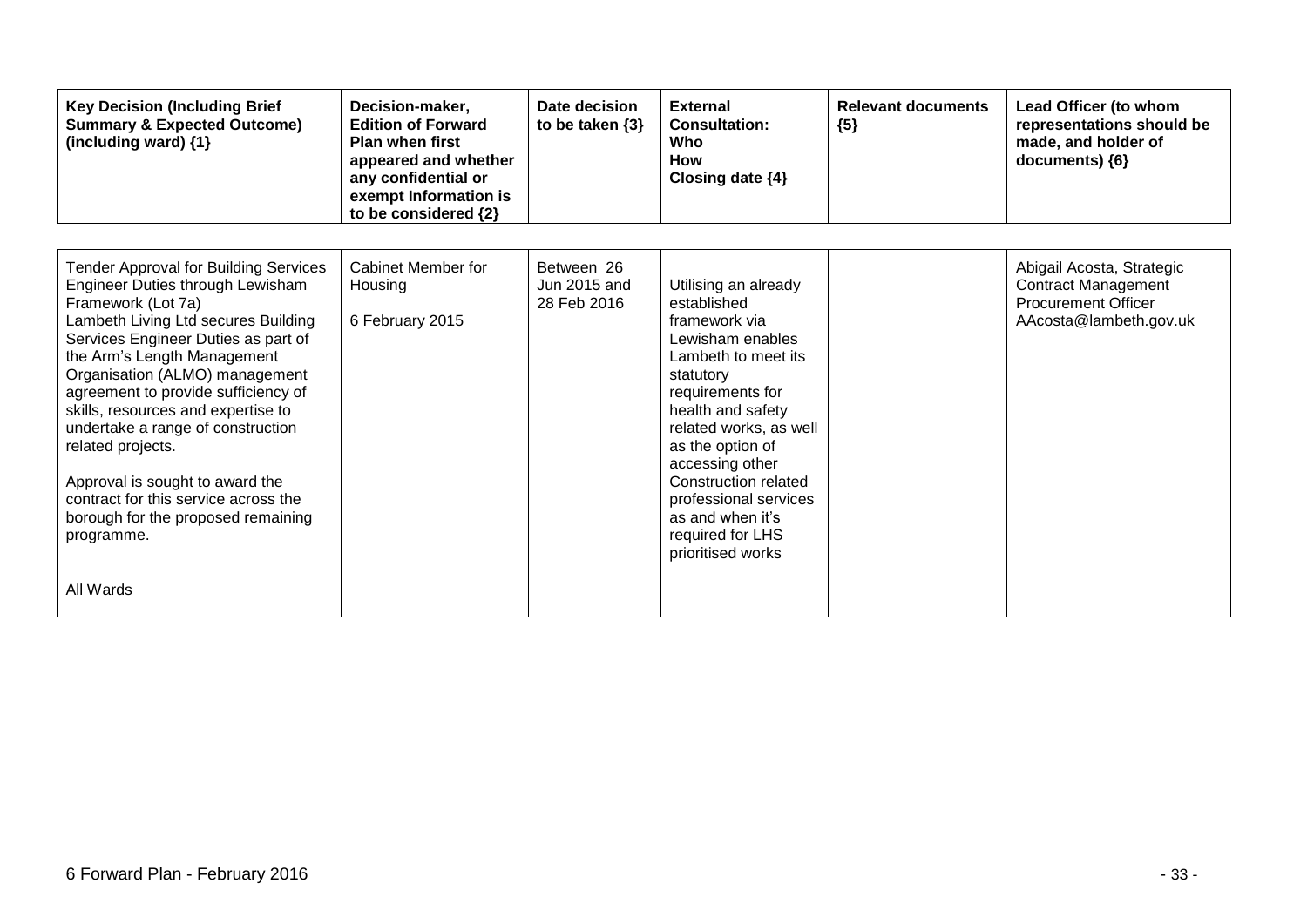| <b>Key Decision (Including Brief</b><br><b>Summary &amp; Expected Outcome)</b><br>(including ward) {1}                                                                                                                                                                                                                        | Decision-maker,<br><b>Edition of Forward</b><br><b>Plan when first</b><br>appeared and whether<br>any confidential or<br>exempt Information is<br>to be considered {2} | Date decision<br>to be taken $\{3\}$      | <b>External</b><br><b>Consultation:</b><br>Who<br><b>How</b><br>Closing date $\{4\}$                                                                                                                                                                                                                                             | <b>Relevant documents</b><br>${5}$ | Lead Officer (to whom<br>representations should be<br>made, and holder of<br>documents) ${6}$                   |
|-------------------------------------------------------------------------------------------------------------------------------------------------------------------------------------------------------------------------------------------------------------------------------------------------------------------------------|------------------------------------------------------------------------------------------------------------------------------------------------------------------------|-------------------------------------------|----------------------------------------------------------------------------------------------------------------------------------------------------------------------------------------------------------------------------------------------------------------------------------------------------------------------------------|------------------------------------|-----------------------------------------------------------------------------------------------------------------|
| Tender Approval for Building Engineer<br>Services Lead in a Multi Disciplinary<br>Team through Lewisham Framework<br>(Lot 3)<br>Approval is to be sought to award the<br>contract for this service across the<br>borough for the proposed remaining<br>two year programme both of LHS and<br>Lewisham Frameworks<br>All Wards | <b>Cabinet Member for</b><br>Housing<br>6 February 2015                                                                                                                | Between 11<br>Jan 2016 and<br>11 Apr 2016 | Utilising an already<br>established<br>framework via<br>Lewisham enables<br>Lambeth to meet its<br>statutory<br>requirements for<br>health and safety<br>related works, as well<br>as the option<br>toaccess other<br>Construction related<br>professional services<br>as and when it's<br>required for LHS<br>prioritised works |                                    | Abigail Acosta, Strategic<br><b>Contract Management</b><br><b>Procurement Officer</b><br>AAcosta@lambeth.gov.uk |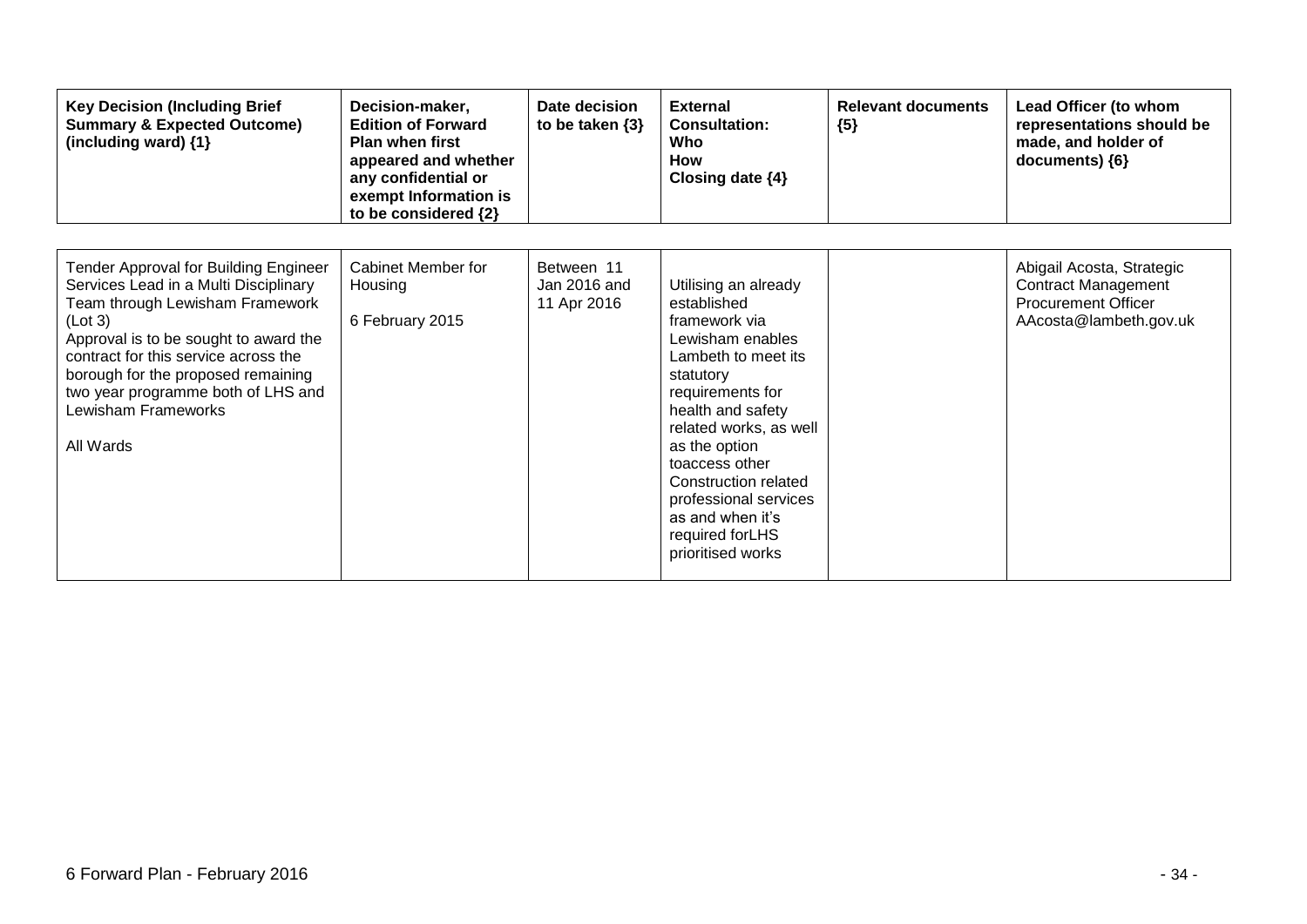| <b>Key Decision (Including Brief</b><br><b>Summary &amp; Expected Outcome)</b><br>(including ward) {1}                                                                                                        | Decision-maker,<br><b>Edition of Forward</b><br><b>Plan when first</b><br>appeared and whether<br>any confidential or<br>exempt Information is<br>to be considered {2} | Date decision<br>to be taken $\{3\}$      | <b>External</b><br><b>Consultation:</b><br>Who<br><b>How</b><br>Closing date $\{4\}$                                                                                                                                                                                                                                                  | <b>Relevant documents</b><br>${5}$ | Lead Officer (to whom<br>representations should be<br>made, and holder of<br>documents) {6}                                           |
|---------------------------------------------------------------------------------------------------------------------------------------------------------------------------------------------------------------|------------------------------------------------------------------------------------------------------------------------------------------------------------------------|-------------------------------------------|---------------------------------------------------------------------------------------------------------------------------------------------------------------------------------------------------------------------------------------------------------------------------------------------------------------------------------------|------------------------------------|---------------------------------------------------------------------------------------------------------------------------------------|
| Development Options Appraisal -<br><b>Fenwick Estate</b><br>To approve the opportunity sites in<br>Fenwick estate as the location for<br>offsite affordable housing provision by<br>Sainsbury/TfL<br>Larkhall | Cabinet Member for<br>Housing<br>2 May 2014                                                                                                                            | Between 26<br>Jun 2015 and<br>28 Feb 2016 | Local residents and<br>ward councillors<br>Resident participation<br>in the project will be<br>designed in close<br>liaison with the TRA.<br>A communications<br>plan will be<br>developed by the<br>project team<br>involving drop in,<br>newsletters, events<br>etc to engage with<br>residents and<br>coproduce a project<br>plan. |                                    | Lesley Johnson, Interim<br><b>Housing Regeneration</b><br>Manager<br>Ljohnson3@lambeth.gov.uk<br>Hambrook House<br>Tel: 020 7926 3765 |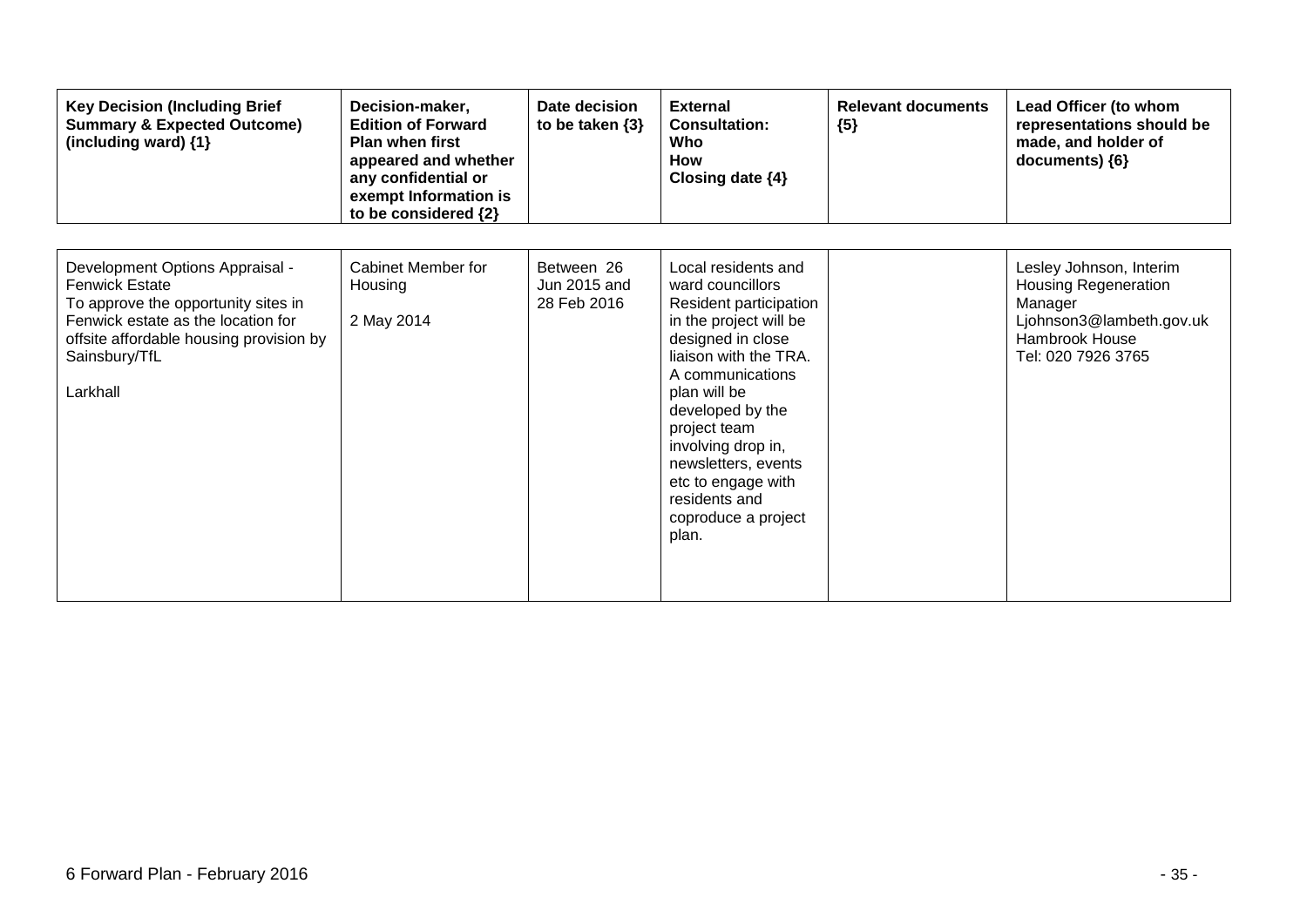| <b>Key Decision (Including Brief</b><br><b>Summary &amp; Expected Outcome)</b><br>(including ward) $\{1\}$                                                                                                                                                                                                                                                                                                                                 | Decision-maker,<br><b>Edition of Forward</b><br><b>Plan when first</b><br>appeared and whether<br>any confidential or<br>exempt Information is<br>to be considered {2} | Date decision<br>to be taken $\{3\}$      | <b>External</b><br><b>Consultation:</b><br>Who<br><b>How</b><br>Closing date {4}  | <b>Relevant documents</b><br>${5}$ | Lead Officer (to whom<br>representations should be<br>made, and holder of<br>documents) {6}                                                   |
|--------------------------------------------------------------------------------------------------------------------------------------------------------------------------------------------------------------------------------------------------------------------------------------------------------------------------------------------------------------------------------------------------------------------------------------------|------------------------------------------------------------------------------------------------------------------------------------------------------------------------|-------------------------------------------|-----------------------------------------------------------------------------------|------------------------------------|-----------------------------------------------------------------------------------------------------------------------------------------------|
| Authorisation to proceed to sign the<br>New Modular Management<br>Agreement<br>It is proposed that authorisation is<br>given to help proceed with the signing<br>of the new Modular Management<br>Agreement. Although a Management<br>Agreement is already in place with<br>these TMOs, the policies and<br>procedures within those agreements<br>require urgent update.<br>Brixton Hill; Clapham Town;<br>Coldharbour; Ferndale; Prince's | <b>Cabinet Member for</b><br>Housing<br>16 January 2015                                                                                                                | Between 26<br>Jun 2015 and<br>28 Feb 2016 | Other than with<br>CETRA, all planned<br>external consultation<br>have concluded. |                                    | Paula Phillips<br>pphillips@lambeth.gov.uk<br>3rd Floor, Hambrook House,<br>Proden Road, London, SW2<br>5RW<br>Tel: 020 7926 3628             |
| Proposal to Appoint Mears Ltd<br>(Interim) for South Area-Waiver<br>An urgent waiver report has been<br>prepared recommending Mears Ltd to<br>take over delivery of repairs and voids<br>works in the south as an interim<br>arrangement only for a period of 18<br>months.<br>All Wards                                                                                                                                                   | <b>Cabinet Member for</b><br>Housing<br>20 June 2014                                                                                                                   | Between 26<br>Sep 2015 and<br>24 Dec 2015 | High-level meetings<br>with Cabinet<br>Member/ LL Board/<br>Contractor            |                                    | Ola Akinfe, Director of<br><b>Property Services</b><br>OAkinfe@lambethliving.org.u<br>Lambeth Living, Hambrook<br>House<br>Tel: 0207 926 3427 |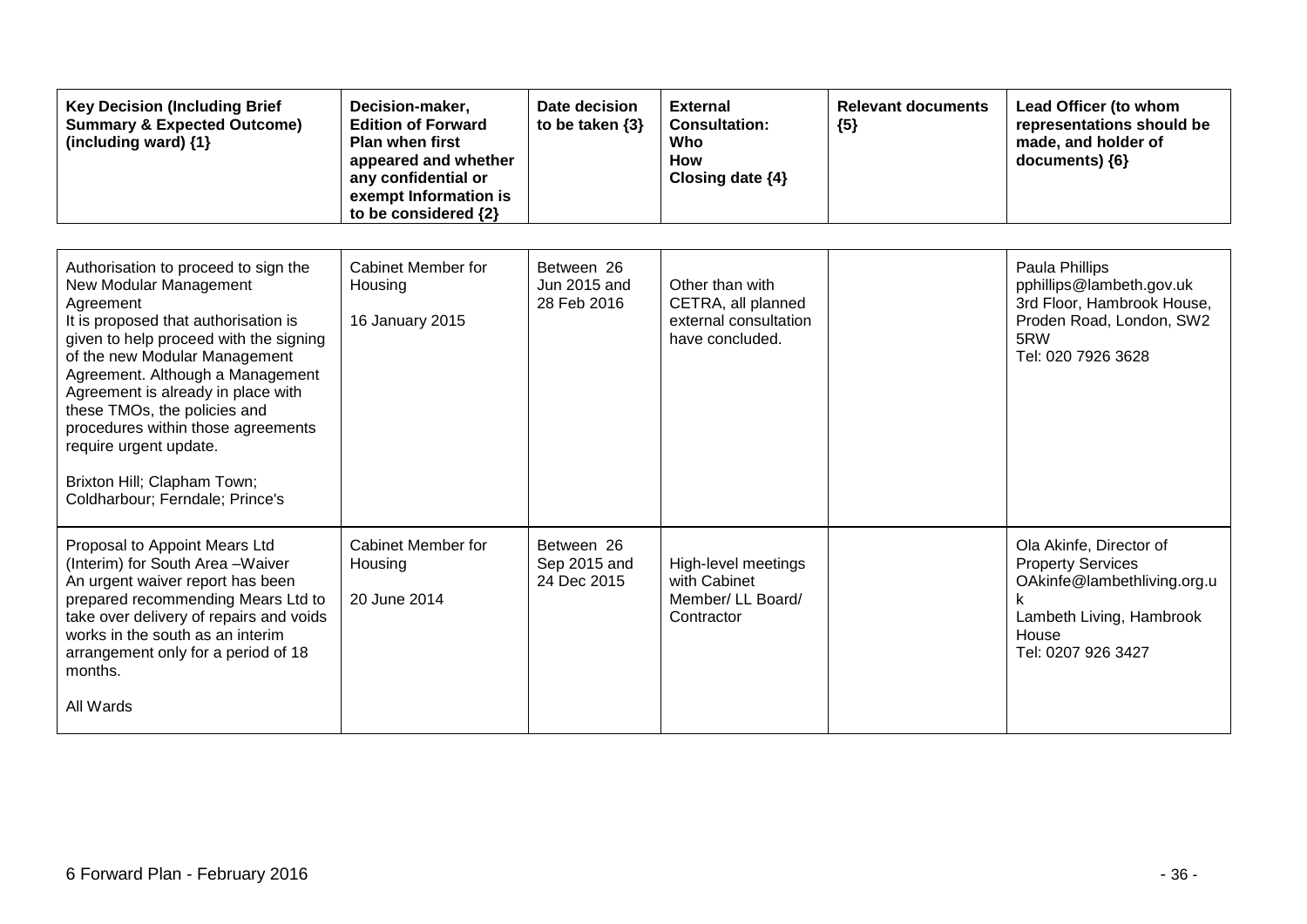| <b>Key Decision (Including Brief</b><br><b>Summary &amp; Expected Outcome)</b><br>(including ward) {1}                                                                                                                                                                                                                                                                                                               | Decision-maker,<br><b>Edition of Forward</b><br><b>Plan when first</b><br>appeared and whether<br>any confidential or<br>exempt Information is<br>to be considered {2} | Date decision<br>to be taken $\{3\}$      | <b>External</b><br><b>Consultation:</b><br>Who<br><b>How</b><br>Closing date {4} | <b>Relevant documents</b><br>${5}$ | Lead Officer (to whom<br>representations should be<br>made, and holder of<br>documents) {6}                                                                                                |
|----------------------------------------------------------------------------------------------------------------------------------------------------------------------------------------------------------------------------------------------------------------------------------------------------------------------------------------------------------------------------------------------------------------------|------------------------------------------------------------------------------------------------------------------------------------------------------------------------|-------------------------------------------|----------------------------------------------------------------------------------|------------------------------------|--------------------------------------------------------------------------------------------------------------------------------------------------------------------------------------------|
| Stock Transfer - Cherwell District<br><b>Council and Mendip District Council</b><br>To proceed with consultation on the<br>transfer of 22 HRA properties in<br>Cherwell DC and Mendip DC in<br>compliance with the requirements of<br>the 1985 Housing Act and with the<br>agreement of the HCA                                                                                                                      | <b>Cabinet Member for</b><br>Housing<br>11.12.2015                                                                                                                     | Between 11<br>Dec 2015 and<br>11 Mar 2016 | Statutory consultation<br>process of the<br>tenants in the<br>properties.        |                                    | Rachel Sharpe,<br><b>Commissioning Director</b><br>RSharpe@lambeth.gov.uk<br><b>Lambeth Town Hall</b><br>Tel: 020 7926 3463                                                                |
| Supported Housing for Vulnerable<br>Adults - Lambeth Assessment Centre<br>To award a one year extension to the<br>existing contract for the Lambeth<br>Assessment Centre within the<br>Vulnerable Adults' Pathway for the<br>period 1st April 2016 to 31st March<br>2017.<br>This is required in order to allow<br>officers time to consider future funding<br>arrangements and incorporate the<br>savings required. | Cabinet Member for<br>Housing<br>15 01 2016                                                                                                                            | Between 15<br>Feb 2016 and<br>15 May 2016 |                                                                                  |                                    | Paul Davis, Commissioning<br><b>Manager Supporting People</b><br>pdavis2@lambeth.gov.uk<br>Phoenix House, 10<br>Wandsworth Road, London,<br>SW8 2LL<br>Tel: 020 7926 7538<br>020 7926 7526 |
| Oval                                                                                                                                                                                                                                                                                                                                                                                                                 |                                                                                                                                                                        |                                           |                                                                                  |                                    |                                                                                                                                                                                            |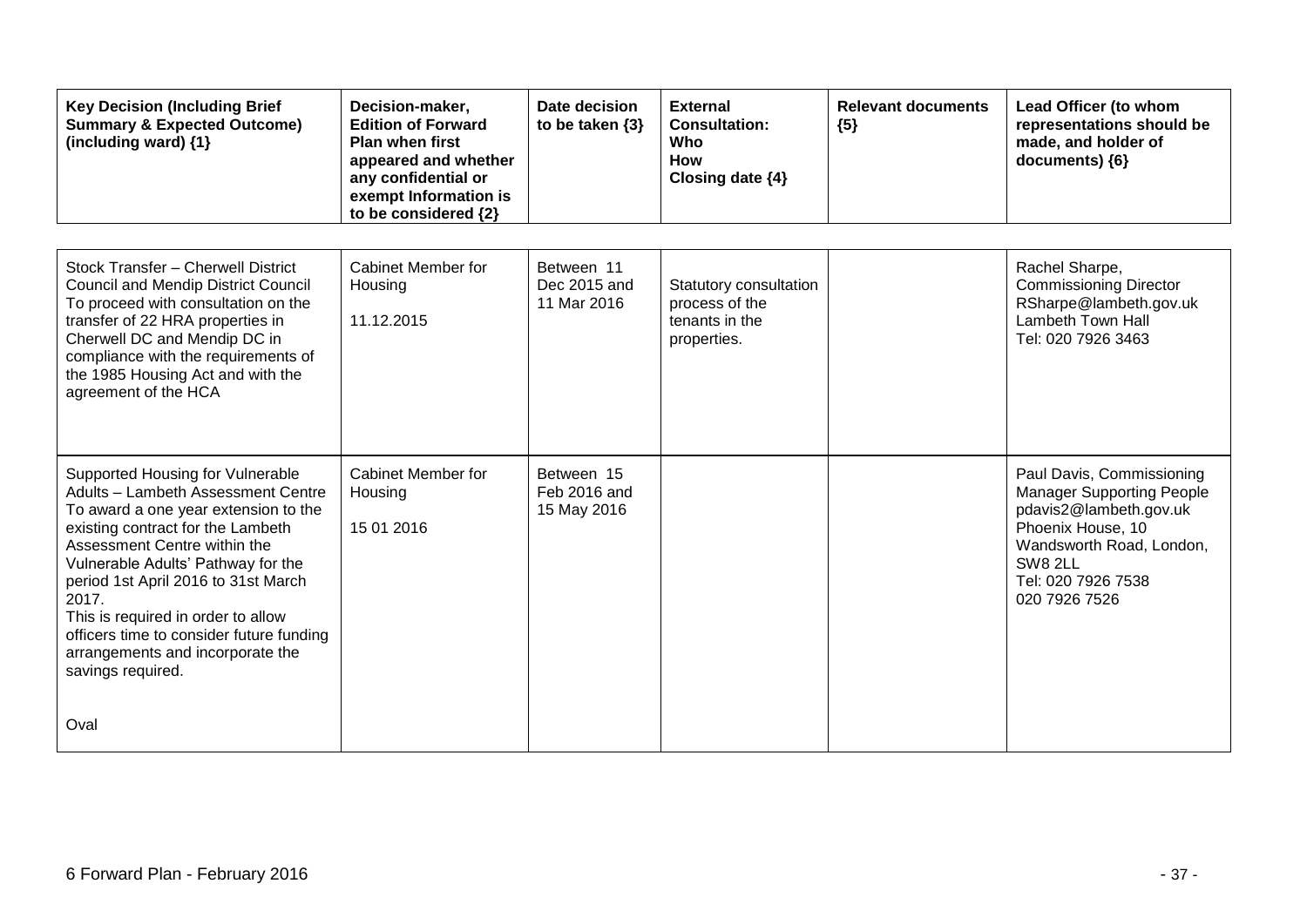| <b>Key Decision (Including Brief</b><br><b>Summary &amp; Expected Outcome)</b><br>(including ward) {1}                                                                                                                                                                                                                                                                                                             | Decision-maker,<br><b>Edition of Forward</b><br><b>Plan when first</b><br>appeared and whether<br>any confidential or<br>exempt Information is<br>to be considered {2} | Date decision<br>to be taken $\{3\}$      | <b>External</b><br><b>Consultation:</b><br>Who<br><b>How</b><br>Closing date {4} | <b>Relevant documents</b><br>${5}$ | Lead Officer (to whom<br>representations should be<br>made, and holder of<br>documents) {6}                                                                                                       |
|--------------------------------------------------------------------------------------------------------------------------------------------------------------------------------------------------------------------------------------------------------------------------------------------------------------------------------------------------------------------------------------------------------------------|------------------------------------------------------------------------------------------------------------------------------------------------------------------------|-------------------------------------------|----------------------------------------------------------------------------------|------------------------------------|---------------------------------------------------------------------------------------------------------------------------------------------------------------------------------------------------|
| Supported Housing for Vulnerable<br>Adults - Robertson Street<br>To award a one year extension to the<br>existing contract for Robertson Street<br>hostel within the Vulnerable Adults'<br>Pathway for the period 1st April 2016<br>to 31st March 2017.<br>This is required in order to allow<br>officers time to consider future funding<br>arrangements and incorporate the<br>savings required.<br>Clapham Town | Cabinet Member for<br>Housing<br>15 01 16                                                                                                                              | Between 15<br>Feb 2016 and<br>15 May 2016 |                                                                                  |                                    | Paul Davis, Commissioning<br><b>Manager Supporting People</b><br>pdavis2@lambeth.gov.uk<br>Phoenix House, 10<br>Wandsworth Road, London,<br><b>SW8 2LL</b><br>Tel: 020 7926 7538<br>020 7926 7526 |
| Supported Housing for Vulnerable<br>Adults - Graham House<br>To award a one year extension to the<br>existing contract for Graham House<br>hostel within the Vulnerable Adults'<br>Pathway for the period 1st April 2016<br>to 31st March 2017.<br>This is required in order to allow<br>officers time to consider future funding<br>arrangements and incorporate the<br>savings required.<br>Oval                 | <b>Cabinet Member for</b><br>Housing<br>15 01 2016                                                                                                                     | Between 15<br>Feb 2016 and<br>15 May 2016 |                                                                                  |                                    | Paul Davis, Commissioning<br><b>Manager Supporting People</b><br>pdavis2@lambeth.gov.uk<br>Phoenix House, 10<br>Wandsworth Road, London,<br>SW8 2LL<br>Tel: 020 7926 7538<br>020 7926 7526        |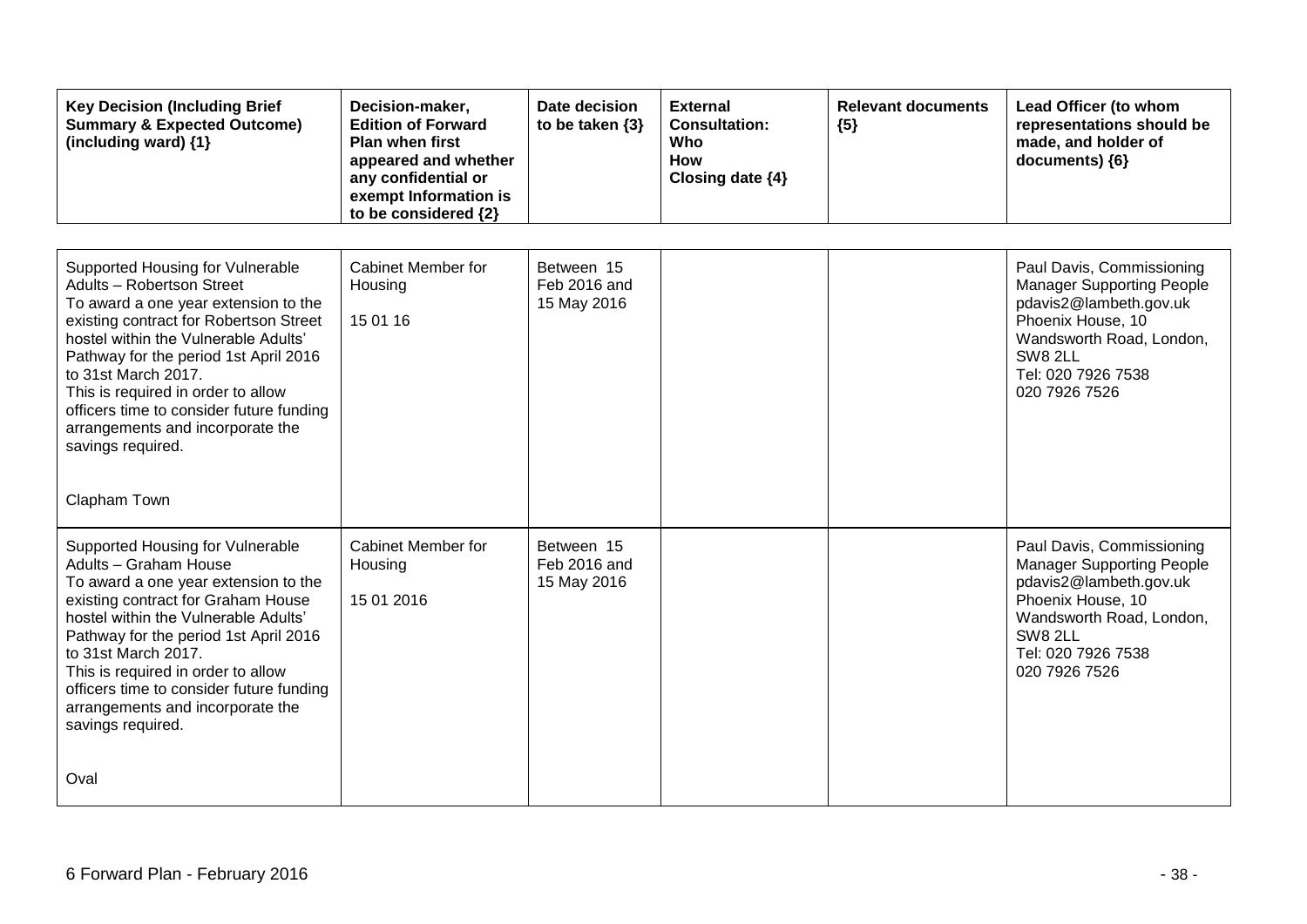| <b>Key Decision (Including Brief</b><br>Decision-maker,<br><b>Summary &amp; Expected Outcome)</b><br><b>Edition of Forward</b><br>(including ward) $\{1\}$<br><b>Plan when first</b><br>appeared and whether<br>any confidential or<br>exempt Information is<br>to be considered $\{2\}$ | Date decision<br>to be taken $\{3\}$ | <b>External</b><br><b>Consultation:</b><br>Who<br><b>How</b><br>Closing date $\{4\}$ | <b>Relevant documents</b><br>${5}$ | Lead Officer (to whom<br>representations should be<br>made, and holder of<br>documents) ${6}$ |
|------------------------------------------------------------------------------------------------------------------------------------------------------------------------------------------------------------------------------------------------------------------------------------------|--------------------------------------|--------------------------------------------------------------------------------------|------------------------------------|-----------------------------------------------------------------------------------------------|
|------------------------------------------------------------------------------------------------------------------------------------------------------------------------------------------------------------------------------------------------------------------------------------------|--------------------------------------|--------------------------------------------------------------------------------------|------------------------------------|-----------------------------------------------------------------------------------------------|

### **Jobs and Growth**

| Vauxhall Square Land Appropriation<br>for Purposes of Right to Light<br>To agree the use of the Council's<br>S237 powers in connection with the<br>Vauxhall Square site in order to<br>remove the injunctable Right to Light<br>of neighbouring landowners. | Cabinet Member for<br>Jobs and Growth<br>10/06/2015 | Between 19 Jul<br>2015 and 28<br>Feb 2016 | <b>Ward Councillors</b><br><b>Statutory consultees</b> | <b>Richard Saunders, Team</b><br>Leader - Special Projects<br>rsaunders@lambeth.gov.uk<br><b>DCS Special Projects,</b><br><b>Planning &amp; Development</b><br>Control, Phoenix House, 10<br>Wandsworth Road |
|-------------------------------------------------------------------------------------------------------------------------------------------------------------------------------------------------------------------------------------------------------------|-----------------------------------------------------|-------------------------------------------|--------------------------------------------------------|--------------------------------------------------------------------------------------------------------------------------------------------------------------------------------------------------------------|
| Oval                                                                                                                                                                                                                                                        |                                                     |                                           |                                                        |                                                                                                                                                                                                              |

## **Neighbourhoods**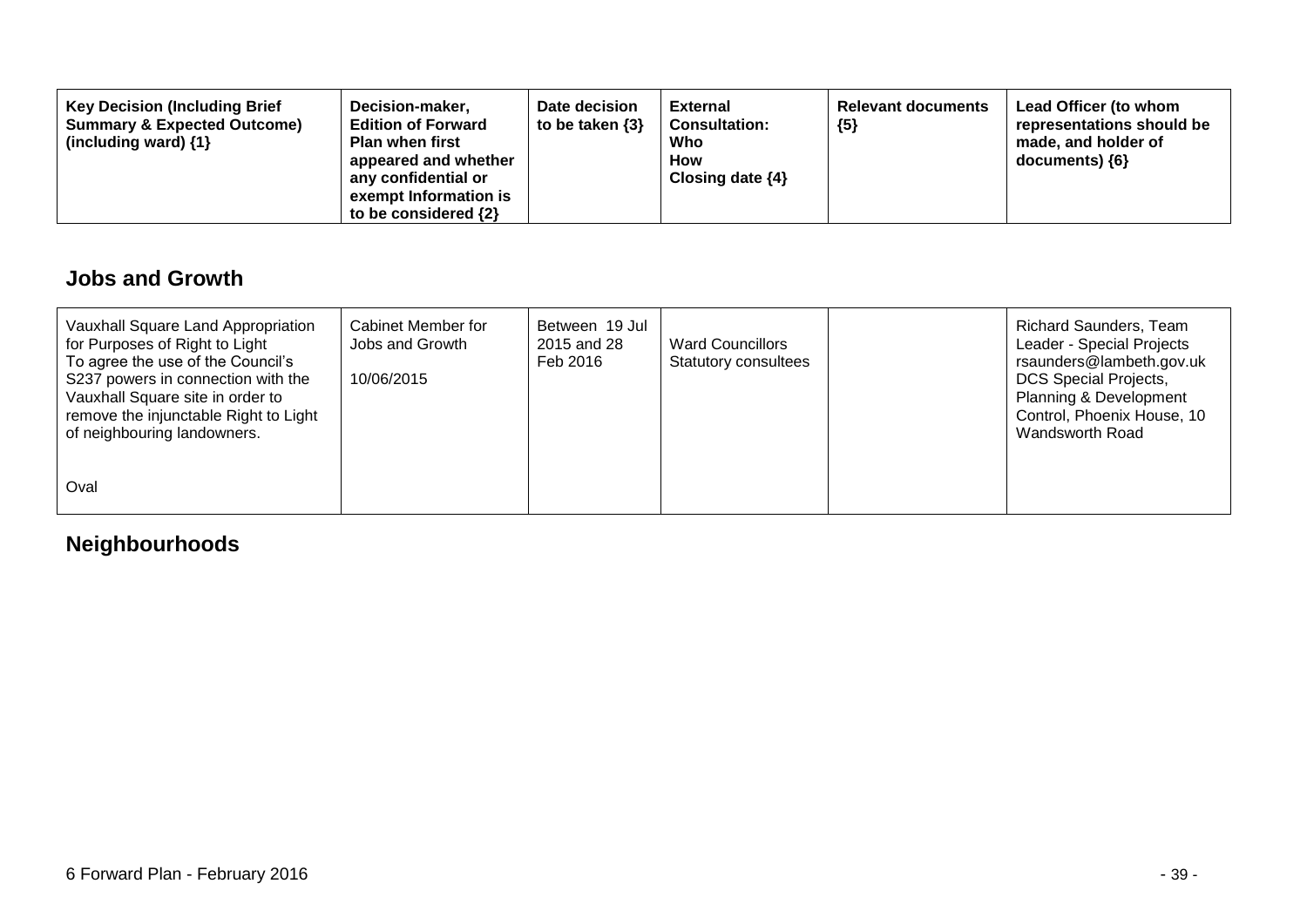| <b>Key Decision (Including Brief</b><br><b>Summary &amp; Expected Outcome)</b><br>(including ward) {1}                                                                                                                                                                                                                                                                                                                                                                                                                                     | Decision-maker,<br><b>Edition of Forward</b><br><b>Plan when first</b><br>appeared and whether<br>any confidential or<br>exempt Information is<br>to be considered {2} | Date decision<br>to be taken $\{3\}$      | <b>External</b><br><b>Consultation:</b><br>Who<br><b>How</b><br>Closing date {4} | <b>Relevant documents</b><br>${5}$                      | Lead Officer (to whom<br>representations should be<br>made, and holder of<br>documents) {6} |
|--------------------------------------------------------------------------------------------------------------------------------------------------------------------------------------------------------------------------------------------------------------------------------------------------------------------------------------------------------------------------------------------------------------------------------------------------------------------------------------------------------------------------------------------|------------------------------------------------------------------------------------------------------------------------------------------------------------------------|-------------------------------------------|----------------------------------------------------------------------------------|---------------------------------------------------------|---------------------------------------------------------------------------------------------|
| Nettlefold and West Norwood Library<br>Redevelopment<br>On 17th December 2014 the council<br>provided the go ahead for<br>Picturehouse Limited to proceed with<br>the detailed costing leading to the<br>redevelopment of the Nettlefold and<br>West Norwood Library redevelopment<br>site. This report provides with the<br>opportunity to make decisions that will<br>instigate the construction phase of the<br>scheme with an estimated reopening<br>of the new facility due to take place in<br>2017-18.<br>Gipsy Hill; Knight's Hill | Cabinet Member for<br>Neighbourhoods<br>24th December 2015                                                                                                             | Between 22<br>Jan 2016 and<br>23 Mar 2016 |                                                                                  | Nettlefold and West<br>Norwood Library<br>Redevelopment | Donna Wiggins<br>dwiggins@lambeth.gov.uk                                                    |
| Archbishops Park Sports Facility<br><b>Upgrade Project</b><br>To award the contract for the<br>refurbishment of the All weather pitch<br>and changing rooms at Archbishops<br>Park<br>Bishop's                                                                                                                                                                                                                                                                                                                                             | Cabinet Member for<br>Neighbourhoods<br>18 September 2015                                                                                                              | 19 Oct 2015                               |                                                                                  |                                                         | <b>Caroline Streeks</b><br>cstreeks@lambeth.gov.uk<br>4th Floor, Blue Star House            |